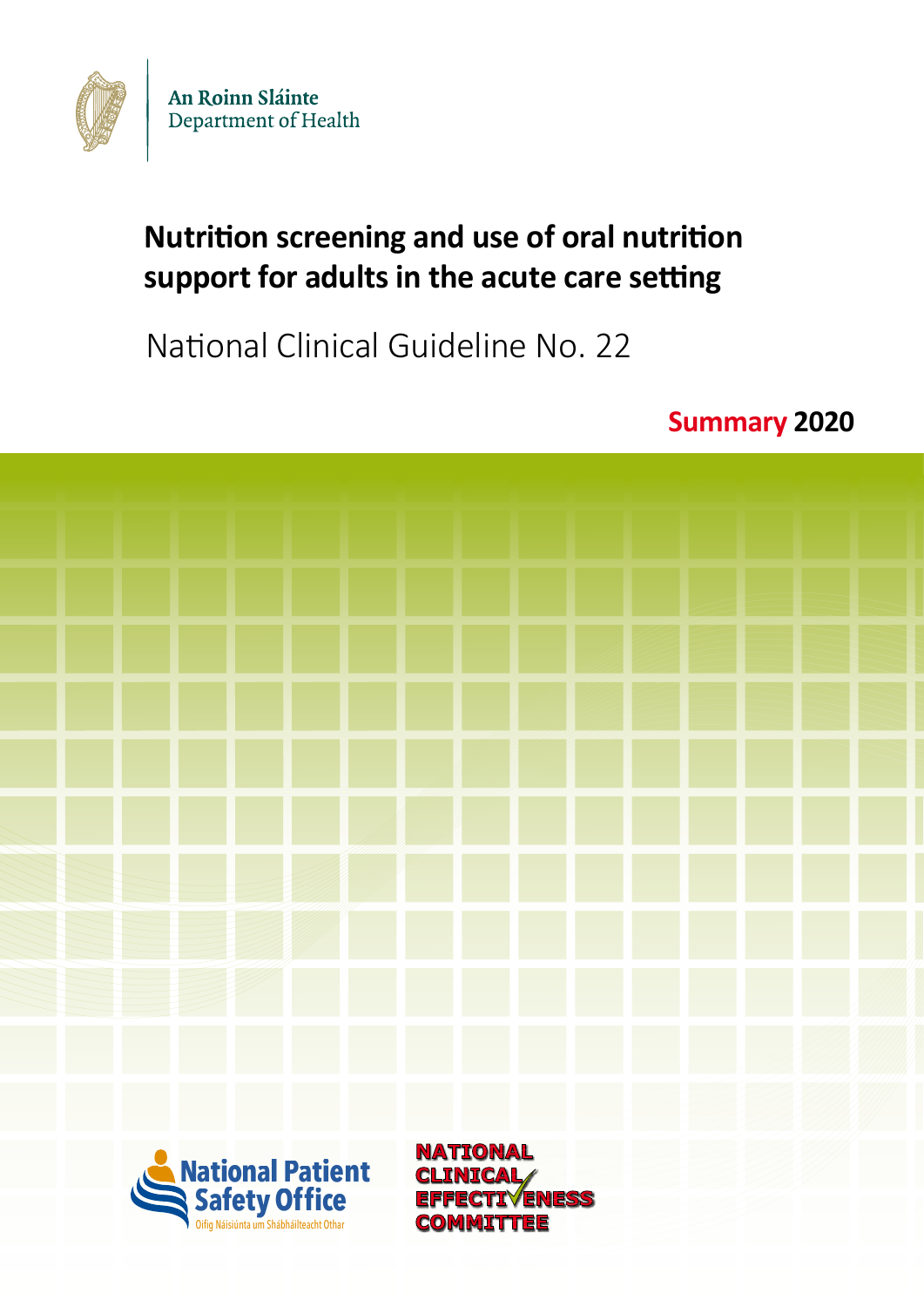

This National Clinical Guideline has been developed by the 'Nutrition screening and use of oral nutrition support for adults in the acute care setting' Guideline Development Group (GDG).

# **Using this summary National Clinical Guideline**

This summary should be read in conjunction with the full version NCEC NCG, the full version is available at: https://www.gov.ie/en/collection/c9fa9a-national-clinical-guidelines/. The complete list of references and appendices can be found in the full version. Only relevant appendices are in this summary. This summary NCG applies to all patients (≥16 years of age) admitted to an adult ward in the acute care setting in Ireland. The NCG does not cover:

- Provision of normal food and drink in hospitals, including ward environment issues and protected meal times.
- Disease-specific or area-specific nutrition screening for malnutrition risk, for example, intensive care units or liver units.
- Disease-specific or area-specific oral nutrition support, for example, intensive care units, liver units.
- Treatment of eating disorders.
- Treatment of inborn errors of metabolism.
- Treatment of obesity.
- Patients admitted to a children's ward/hospital (under 16 years of age).
- Specialised care specific to pregnancy.
- Nutrition screening or nutrition support in the community.
- Enteral tube feeding.
- Parenteral nutrition.
- Day patients, outpatients, or patients who are admitted as a day admission that are not expected to stay overnight.

This National Clinical Guideline is relevant to all frontline, management and food service/catering staff working in adult acute care settings in Ireland.

# **Disclaimer**

NCEC National Clinical Guidelines do not replace professional judgment on particular cases, whereby the clinician or healthcare professional decides that individual guideline recommendations are not appropriate in the circumstances presented by an individual patient, or whereby an individual patient declines a recommendation as a course of action in their care or treatment plan. In these circumstances the decision not to follow a recommendation should be appropriately recorded in the patient's healthcare record.

Users of NCEC National Clinical Guidelines must ensure they have the current version (hardcopy or softcopy) by checking the relevant section in the National Patient Safety Office on the Department of Health website: https://www.gov.ie/en/collection/c9fa9a-national-clinical-guidelines/

Whilst every care has been taken to ensure that all the information contained in this publication is correct, the Department of Health cannot accept responsibility for any errors or omissions which may have occurred.

# **Published by:**

The Department of Health, Block 1, Miesian Plaza, 50-58 Lower Baggot Street, Dublin 2, D02 XW14, Ireland. Tel: +353 (1) 6354000 www.health.gov.ie ISSN 2009-6262. ©Department of Health, 2020

# **Citation text**

Department of Health (2020). Nutrition screening and use of oral nutrition support for adults in the acute care setting. (NCEC National Clinical Guideline No. 22). Available at: http://health.gov.ie/en/collection/c9fa9a-national-clinical-guidelines/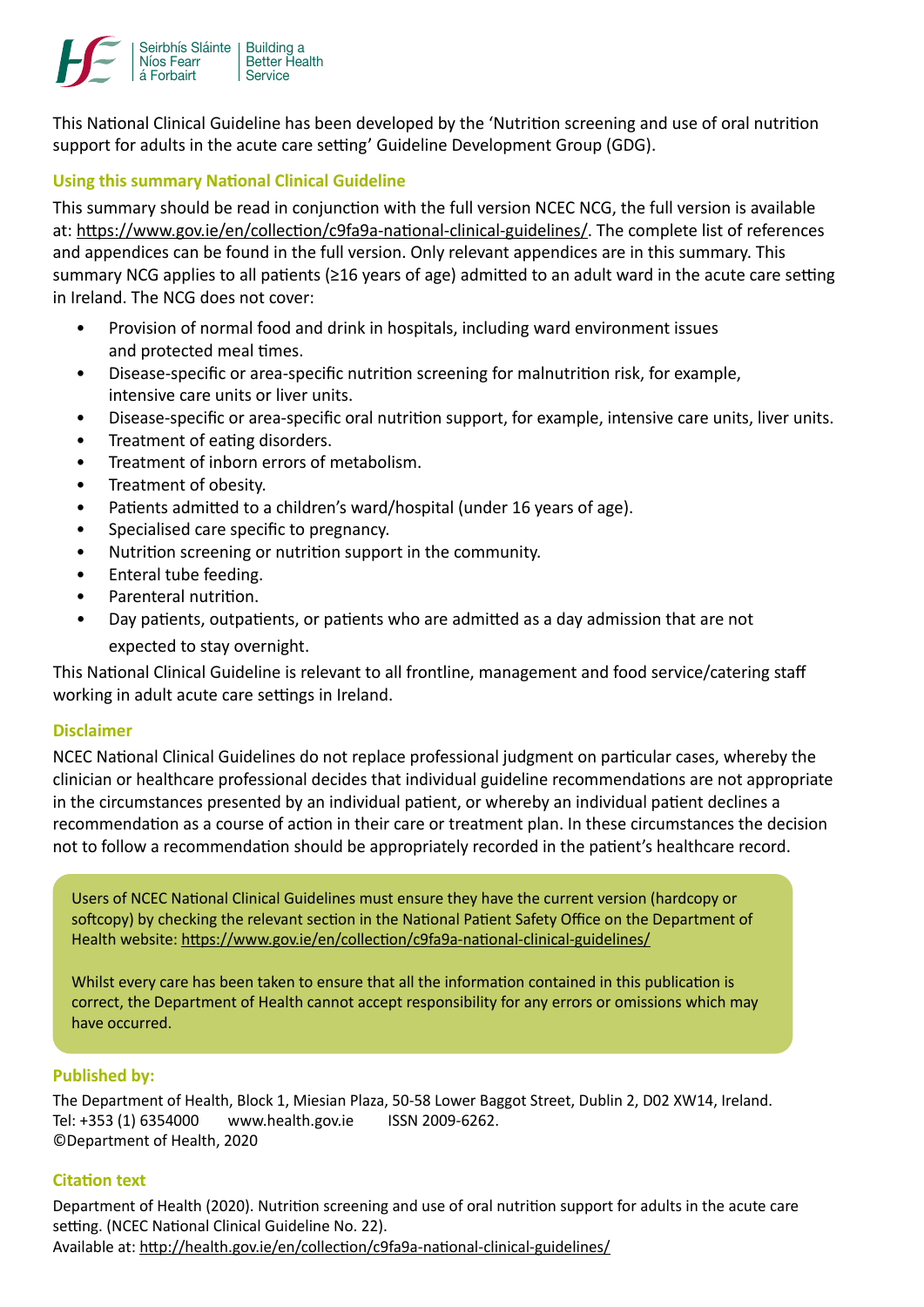# **Membership of the Guideline Development Group (GDG)**

The GDG was chaired by Professor John Reynolds, Consultant Surgeon, and by Dr Declan Byrne, Consultant Geriatrician. This National Clinical Guideline is supported by Irish Health Service Executive (HSE) Acute Operations and HSE Health and Wellbeing Division.

Membership nominations were sought from a variety of clinical and non-clinical backgrounds across Ireland, so as to be representative of all key stakeholders. Irish non-profit nutrition organisations were also represented on the GDG (Table 1). For GDG terms of reference – see Appendix 1.

The National Nutrition Policy and Clinical Guideline Joint Steering and Clinical Advisory Group (JSCAG) provided governance for the NCG development. See Appendix 2 for Membership of the JSCAG. Systematic reviews were carried out by the Health Research Board-Collaboration in Ireland for Clinical Effectiveness Reviews (HRB-CICER).

| <b>Name</b>                                       | <b>Job title and affiliation</b>                                                                                                                          |  |
|---------------------------------------------------|-----------------------------------------------------------------------------------------------------------------------------------------------------------|--|
| <b>Medical personnel</b>                          |                                                                                                                                                           |  |
| Prof. John Reynolds<br>(Joint Chair)              | Consultant Surgeon, St. James's Hospital                                                                                                                  |  |
| Dr Declan Byrne<br>(Joint Chair)                  | Consultant Geriatrician, St. James's Hospital                                                                                                             |  |
| Dr Orla Crosbie                                   | Consultant Gastroenterologist, Cork University Hospital, Irish Society for<br><b>Clinical Nutrition and Metabolism (IrSPEN)</b>                           |  |
| <b>Patient representatives</b>                    |                                                                                                                                                           |  |
| <b>Ms Julie-Anne Kelly</b>                        | Patient representative                                                                                                                                    |  |
| <b>Ms Mary Nally</b>                              | Third Age; patient group representative                                                                                                                   |  |
| HSE Division representatives (alphabetical order) |                                                                                                                                                           |  |
| <b>Ms Carmel Beirne</b>                           | <b>General Manager, HSE Acute Operations</b>                                                                                                              |  |
| <b>Ms Sharon Dwyer</b>                            | General Manager, Office of the Chief Clinical Officer                                                                                                     |  |
| <b>Dr Sharon Kennelly</b>                         | Clinical Specialist Dietitian Resource to Community Funded Schemes<br>(Nutrition) Service Improvement Programme                                           |  |
| <b>Ms Margaret O'Neill</b>                        | National Dietetic Advisor, HSE Strategic Planning and Transformation                                                                                      |  |
| <b>Ms Olivia Sinclair</b>                         | <b>Quality Improvement Division</b>                                                                                                                       |  |
|                                                   | Food Nutrition and Hydration Policy (FNHP) for Adult Patients in Acute Hospitals representative                                                           |  |
| <b>Ms Barbara Gillman</b>                         | Clinical Specialist Dietitian, Mater Misericordiae University Hospital, Project<br>Lead for the FNHP                                                      |  |
| Dietetic personnel (alphabetical order)           |                                                                                                                                                           |  |
| <b>Ms Sheila Bowers</b>                           | Dietitian Manager's Group of the Irish Nutrition and Dietetic Institute (INDI),<br>Dietitian Manager, UL Hospitals Group                                  |  |
| <b>Associate Prof.</b><br><b>Clare Corish</b>     | Nutrition Society (Irish section), Associate Professor of Clinical Nutrition and<br>Dietetics, Programme Director MSc in Clinical Nutrition and Dietetics |  |

# **Table 1.** Members of the GDG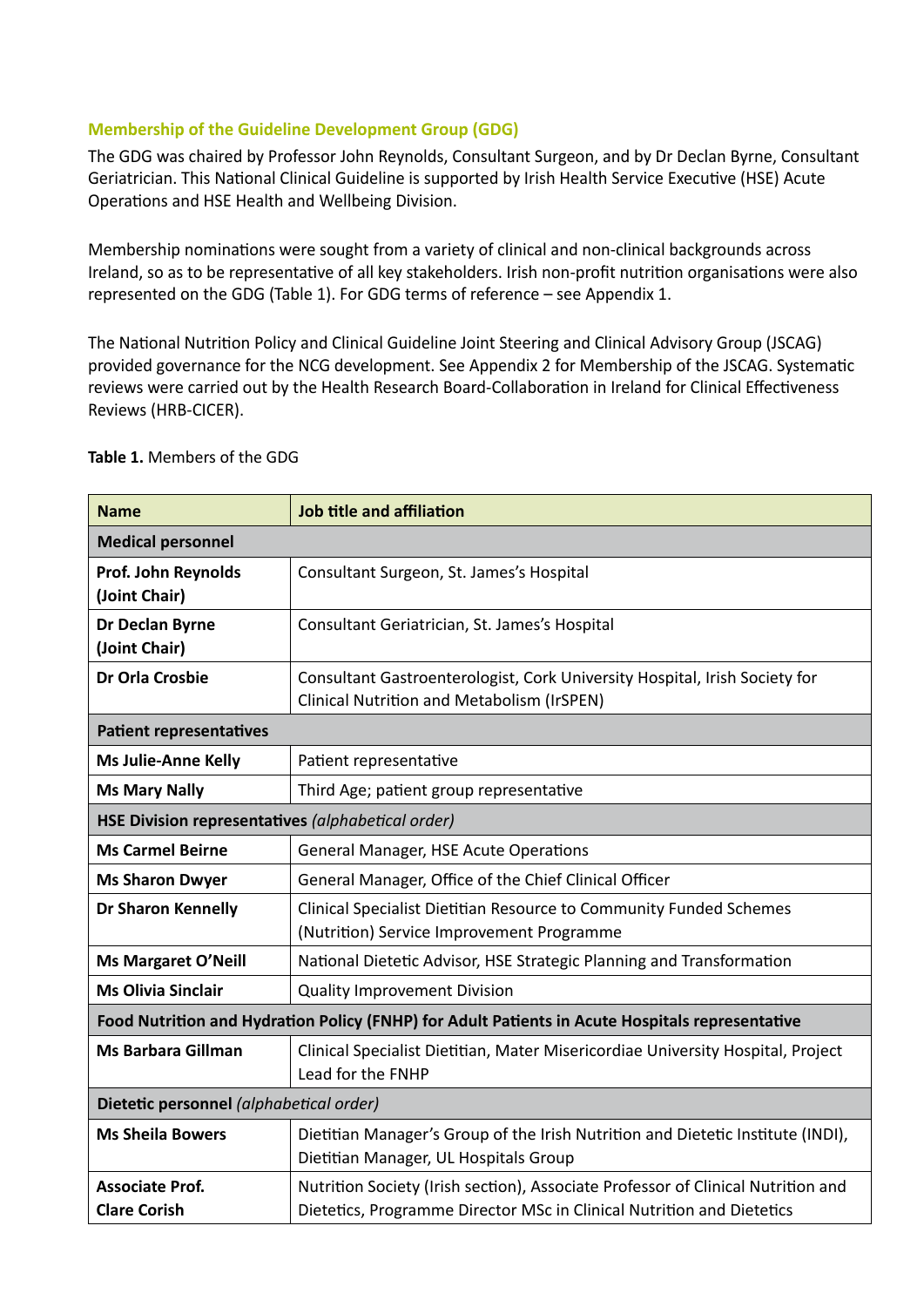| <b>Name</b>                                         | <b>Job title and affiliation</b>                                                                                                          |
|-----------------------------------------------------|-------------------------------------------------------------------------------------------------------------------------------------------|
| Dr Suzanne Doyle                                    | Nutrition Society (Irish section), Lecturer in Dietetics, Technological University<br>Dublin                                              |
| <b>Ms Orla Haughey</b>                              | Senior Dietitian, Royal Victoria Eye and Ear Hospital                                                                                     |
| <b>Ms Aine Kelly</b>                                | Senior Dietitian, Tallaght University Hospital                                                                                            |
| <b>Ms Ruth Kilcawley</b>                            | Senior Dietitian, Saolta Hospital Group                                                                                                   |
| <b>Ms Anne Nugent</b>                               | Nutrition Society (Irish section), Senior Lecturer in Nutrition, Queen's<br><b>University Belfast</b>                                     |
| <b>Ms Carmel O'Hanlon</b>                           | Project Lead for NCG, HSE, Clinical Specialist Dietitian, Beaumont Hospital                                                               |
| <b>Ms Niamh O'Sullivan</b>                          | Clinical Specialist Dietitian Representative, St. Vincent's University Hospital                                                           |
| <b>Ms Carmel Quinn</b>                              | Nutrition Support Interest Group of INDI, University Hospital Limerick                                                                    |
| <b>Ms Fiona Roulston</b>                            | Dietitian Manager's Group of INDI, Dietitian Manager, St. Luke's Radiation<br><b>Oncology Network</b>                                     |
| Nursing personnel (alphabetical order)              |                                                                                                                                           |
| <b>Ms Elaine Bradley</b>                            | Clinical Nurse Manager 2, Business Lead for Medical Directorate, Beaumont<br>Hospital                                                     |
| <b>Ms Sinead Connaire</b><br>(from Oct 2017)        | Office of Nursing and Midwifery Services Director, Nursing and Midwifery<br>Planning and Development (NMPD) Officer South Cork/Kerry      |
| Mr Paul Gallagher<br>(until February 2018)          | Director of Nursing and Nutrition Steering Committee Member, St. James's<br>Hospital                                                      |
| <b>Ms Marie Hennigan</b>                            | Nurse Education Co-ordinator, Nutrition Steering Committee Member,<br><b>Beaumont Hospital</b>                                            |
| <b>Ms Noreen Keane</b>                              | Parenteral Nutrition Clinical Nurse Manager, Beaumont Hospital                                                                            |
| <b>Ms Fiona Willis</b><br>(until Oct 2017)          | Office of Nursing and Midwifery Services Director, NMPD Officer Cork/Kerry                                                                |
|                                                     | Speech and Language Therapy personnel (alphabetical order)                                                                                |
| Ms Alanna Ni Mhiochain<br>(until Dec 2017)          | Clinical Specialist Speech and Language Therapist, Sligo University Hospital,<br>Irish Association of Speech and Language Therapy (IASLT) |
| <b>Ms Roisin O'Grady</b><br>(from Jan 2018)         | Senior Speech and Language Therapist, National Rehabilitation Hospital, IASLT                                                             |
| <b>Ms Sheila Robinson</b>                           | Senior Speech and Language Therapist, Cork University Hospital, IASLT                                                                     |
| <b>Pharmacy personnel</b>                           |                                                                                                                                           |
| Mr Damodar Solanki                                  | Chief II Pharmacist, Beaumont Hospital                                                                                                    |
| Non-clinical key personnel (alphabetical order)     |                                                                                                                                           |
| <b>Ms Wendy McMahon</b>                             | Catering Production Manager, Mater Misericordiae University Hospital                                                                      |
| Mr Paul J. Murphy                                   | Information Specialist, RCSI Library                                                                                                      |
| Dr James O'Mahony                                   | Health Economist, Trinity College Dublin                                                                                                  |
| <b>Ms Niamh Rice</b>                                | Director of Irish Society for Clinical Nutrition and Metabolism (IrSPEN)                                                                  |
| Consulting to the GDG - Information Technology (IT) |                                                                                                                                           |
| <b>Mr Kevin Thompson</b>                            | IT Support Officer, St. James's Hospital                                                                                                  |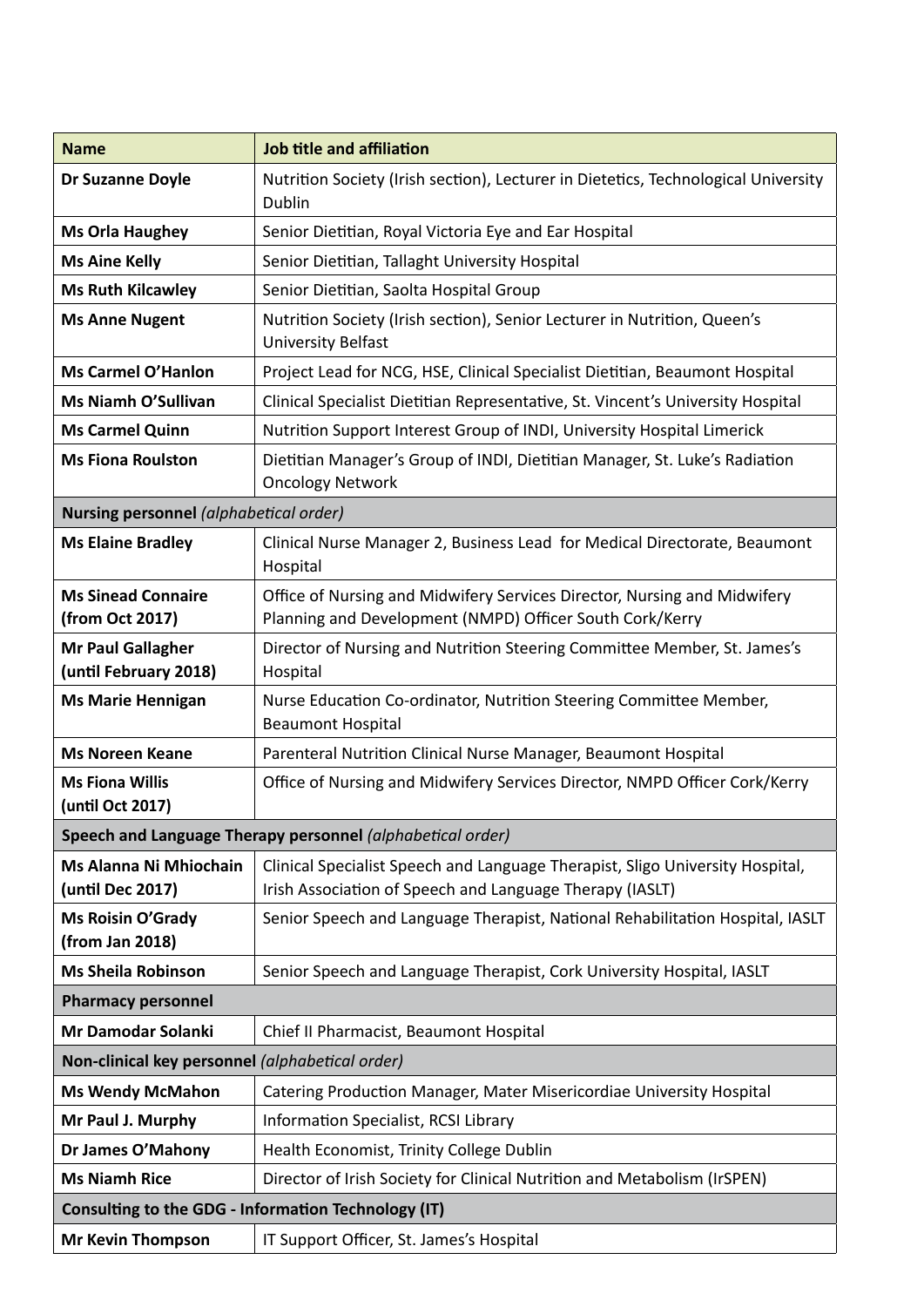| <b>Name</b>                                              | Job title and affiliation                                  |  |
|----------------------------------------------------------|------------------------------------------------------------|--|
| <b>Administrative support</b>                            |                                                            |  |
| Mr Niall Brady (2018 only)                               | HSE Office of the National Clinical Advisor and Group Lead |  |
| <b>Consulting to the GDG - Hospital Manager</b>          |                                                            |  |
| <b>Ms Lucy Nugent</b>                                    | Chief Executive Officer, Tallaght University Hospital      |  |
| Consulting to the GDG - Training and education framework |                                                            |  |
| <b>Ms Marian McBride</b>                                 | Project Dietitian                                          |  |
|                                                          | HSE Strategic Planning and Transformation                  |  |

# **Attribution and disclaimer statement concerning content from the National Institute for Health and Care Excellence (NICE), United Kingdom**

This national clinical guideline draws on NICE guidance.

© NICE 2006 CG32 Nutrition support for adults: oral nutrition support, enteral tube feeding and parenteral tube feeding. Available from https://www.nice.org.uk/guidance/cg32 All rights reserved. Subject to *Notice of rights.*

NICE guidance is prepared for the National Health Service in England. It is subject to regular review and updating and may be withdrawn. NICE accepts no responsibility for the use of its content in this product/publication.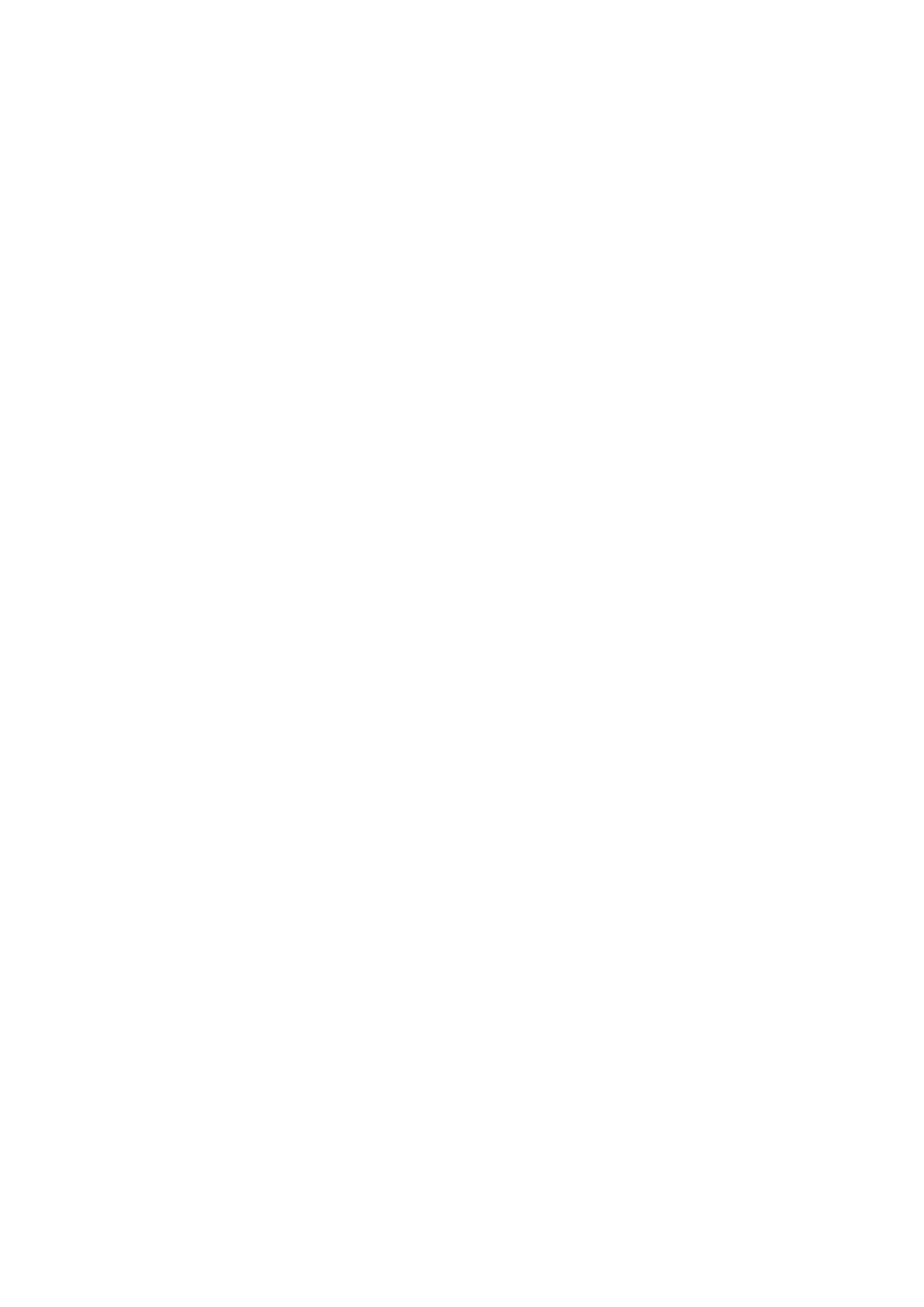# **Table of contents**

|                              | <b>Section 1: National Clinical Guideline summary</b>                 |    |
|------------------------------|-----------------------------------------------------------------------|----|
| 1.1                          | Summary of recommendations: Nutrition screening for malnutrition risk | 1  |
| 1.2                          | Summary of recommendations: Oral nutrition support                    | 6  |
| 1.2.1                        | General indications for oral nutrition support                        | 6  |
| 1.2.2                        | Oral nutrition support in patients with dysphagia                     | 9  |
| 1.2.3                        | Oral nutrition support in surgical patients                           | 13 |
| 1.3                          | Proposed education and training framework                             | 14 |
|                              | Section 2: Development of the National Clinical Guideline             |    |
| 2.1                          | Background                                                            | 15 |
| 2.2                          | Clinical and financial impact of malnutrition                         | 16 |
| 2.2.1                        | Summary of clinical impact of malnutrition                            | 16 |
| 2.2.2                        | Summary of financial impact of malnutrition                           | 17 |
| 2.2.3                        | Financial impact of interventions to prevent/treat malnutrition       | 18 |
| 2.3                          | Rationale for this National Clinical Guideline                        | 18 |
| 2.4                          | Aim and objectives                                                    | 20 |
| 2.5                          | Guideline scope                                                       | 20 |
| 2.6                          | Conflict of interest statement                                        | 21 |
| 2.7                          | Sources of funding                                                    | 21 |
| 2.8                          | Guideline methodology                                                 | 21 |
| 2.9                          | Consultation summary                                                  | 21 |
| 2.10                         | <b>External review</b>                                                | 22 |
| 2.11                         | Implementation                                                        | 22 |
| 2.12                         | Monitoring and audit                                                  | 22 |
| 2.13                         | Plan to update this National Clinical Guideline                       | 22 |
| <b>Section 3: Appendices</b> |                                                                       |    |
| 7.                           | Evidence grading systems used in this NCG                             | 23 |
| 9.                           | Implementation plan and logic model                                   | 25 |
| 10.                          | Supporting tools                                                      | 39 |
| 11.                          | Monitoring and audit                                                  | 40 |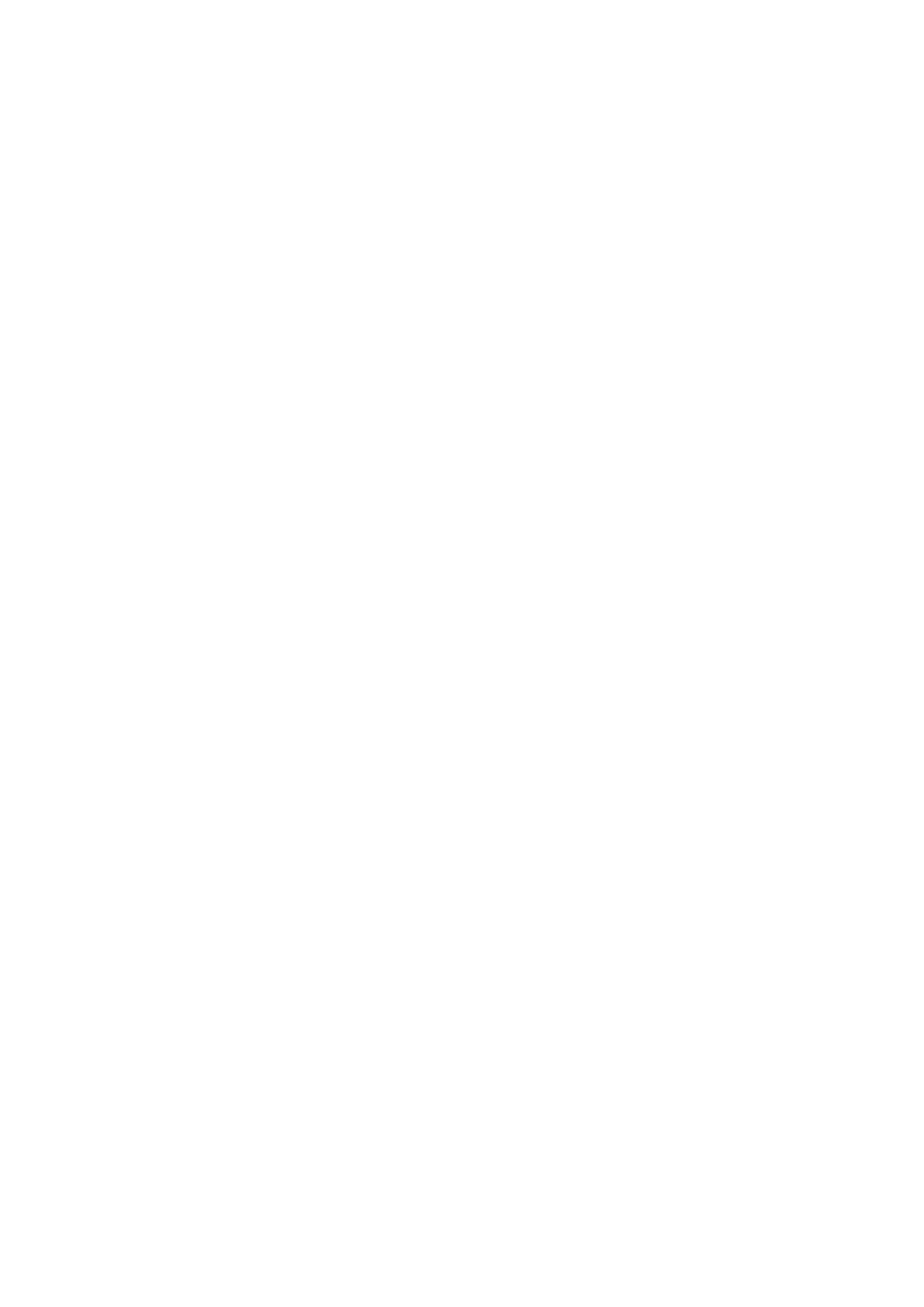# <span id="page-8-0"></span>**1 National Clinical Guideline summary**

See Appendix 7 for explanation of grading systems used.

# **1.1 Summary of recommendations: Nutrition screening for malnutrition risk**

**Nutrition screening for malnutrition risk:** is a rapid, simple and general procedure used by nursing, medical or other staff, often at first contact with the patient, with the purpose of identifying those who are at risk of malnutrition, in order that clear guidelines for action can be implemented and to determine if a detailed nutrition assessment is needed.

# **Recommendation 1**

Screening for malnutrition and the risk of malnutrition should be carried out by healthcare professionals or other healthcare workers with appropriate skills and training.

**Grade of recommendation: D (GPP)**

# **Good practice points for implementation**

- 1.1 Training on screening for malnutrition risk should be provided for all nursing staff, nursing students and/or other healthcare workers, such as, healthcare assistants, who provide malnutrition screening for hospitalised adult inpatients.
- 1.2 Standardised training aligning to this guideline should be embedded into local training programmes, courses and procedures where possible.
- 1.3 Awareness of the risks and consequences of untreated malnutrition should form part of this training.
- 1.4 Training records should be kept for all staff that perform screening for risk of malnutrition and be available for purposes of internal and external audit. Consider maintaining these records on an Information Communications Technology (ICT) system, for example, Systems Analysis Programme (SAP).
- 1.5 Malnutrition awareness days should be run annually in hospitals.

# **The following are responsible for implementation of recommendation 1:**

- Trained nurses are responsible for malnutrition screening. Healthcare assistants and nursing students with the appropriate knowledge and skills may also carry out malnutrition screening under nursing supervision.
- In-hospital education and training should involve dietitians to 'train the trainers', such as key nursing staff, nurse champions and nurse educators, who can then continue to train other nursing staff, healthcare assistants and student nurses.
- Hospital Nutrition and Hydration Steering Committees should organise annual malnutrition awareness days in collaboration with dietetic departments.
- Hospital staff trained in nutrition screening for malnutrition risk, are responsible for keeping personal training records in accordance with professional CPD practices. Records should also be kept by local hospitals, usually by CNMs and preferably on an ICT system.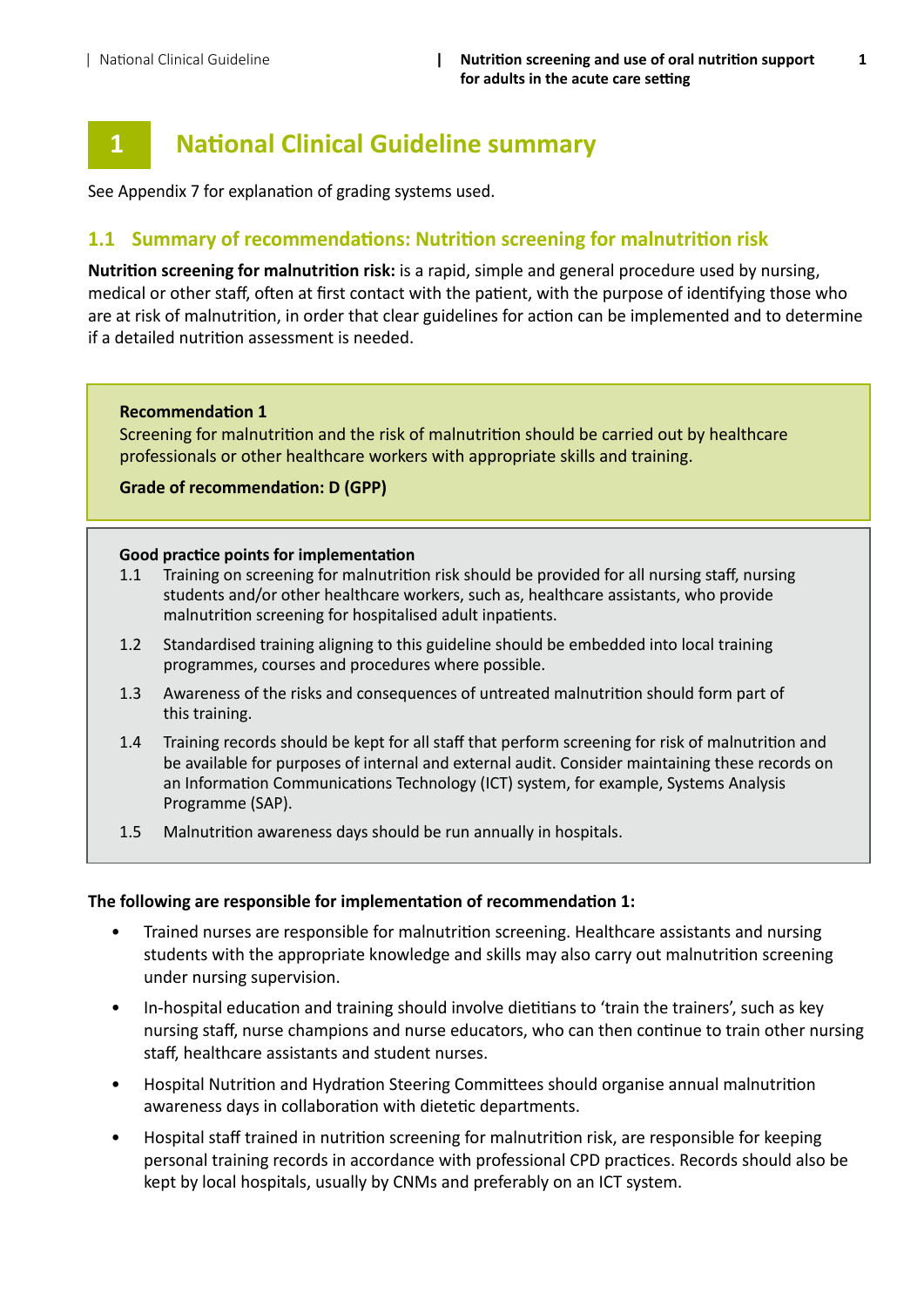# **Recommendation 2**

All hospital inpatients on admission should be screened. Screening should be repeated weekly for inpatients.

# **Grade of recommendation: D (GPP)**

# **Good practice points for implementation**

- 2.1 All wards should have medically approved weighing equipment, that is, a stand-on scales, a chair scales and access to a hoist- or bed-weighing scales.
- 2.2 Each hospital should have access to bariatric weighing equipment and this should be readily available at the point of care when required.
- 2.3 All wards should have a stadiometer to measure height, and a measuring tape (for ulna length, knee height, or mid-upper arm circumference) for less mobile patients.
- 2.4 Patients should be weighed weekly with correctly calibrated weighing equipment.
- 2.5 Height should be measured initially for all patients on admission. In less mobile patients, surrogate techniques can be used to estimate height, or reported height can be used if known by patient or carer.
- 2.6 Screening for risk of malnutrition should take place on admission, or at least within 24 hours of admission.
- 2.7 Patients identified as at risk of malnutrition should be referred to the dietitian for nutrition assessment – see local referral criteria.
- 2.8 Patients identified as at risk of malnutrition should commence on the locally agreed nutrition care pathway without delay (same day).
- 2.9 Malnutrition screening rates should be monitored at local level, for example, 6 monthly, as a minimum and should be available for internal and external audit.
- 2.10 Consider audits of malnutrition risk prevalence at agreed intervals.

# **The following are responsible for implementation of recommendation 2:**

- Hospital managers should ensure that appropriate equipment for malnutrition screening as advised by the Nutrition and Hydration Steering Committee is available on all wards and that access to bariatric equipment is available when needed.
- Ward Clinical Nurse Managers (CNMs) are responsible for general maintenance and correct storage of equipment needed for malnutrition screening, and for reporting damaged equipment that needs repair or replacement, per local hospital procedure.
- Calibration of weighing scales should take place yearly, or as per local service agreement/contract.
- Ward CNMs should check malnutrition screening rates and timeliness of screening (within 24 hours of admission), for example, monthly checks.
- Hospital Nutrition and Hydration Steering Committees should audit malnutrition screening rates. Results reporting and action taken should be in keeping with each hospital's overarching accountability mechanism and governance framework. This information should be made available to the local Quality and Safety Directorate to inform the national data as required.
- Hospital Nutrition and Hydration Steering Committees are responsible for local hospital audit of malnutrition risk prevalence rates. This information should be made available to the local Quality and Safety Directorate to inform the national data as required.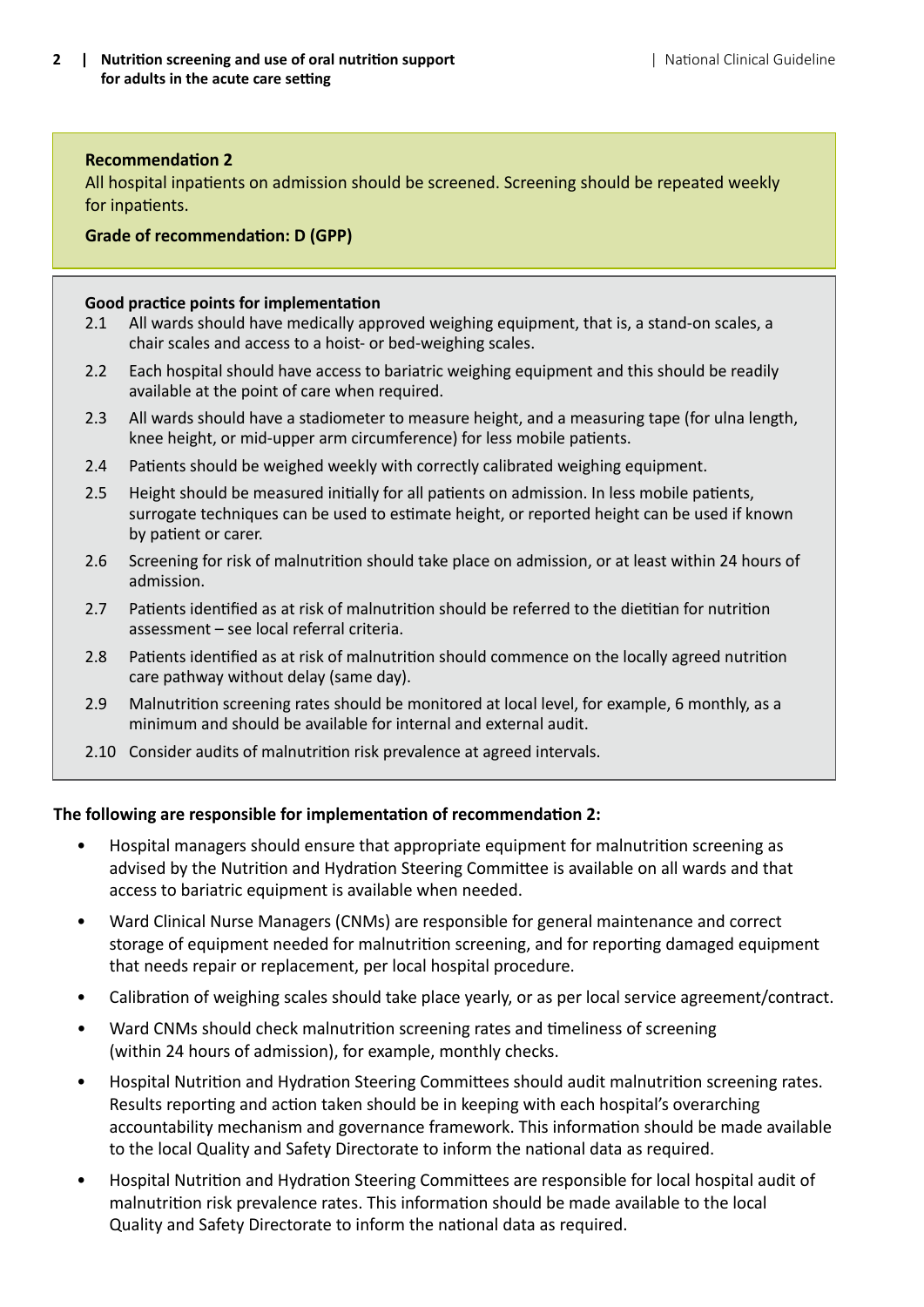# **Recommendation 3**

Use a validated screening tool, e.g. Malnutrition Screening Tool (MST) or Malnutrition Universal Screening Tool (MUST), to screen for malnutrition risk in all adults admitted to acute hospitals. If one of the validated tools from Table 2 is currently being used, there is no need to change practice.

**Quality of evidence: Very Low Strength of recommendation: Strong Cuality of evidence: Very Low** 

**Table 2.** Malnutrition screening tools

| <b>MNA-SF</b>   | Mini Nutritional Assessment - Short Form (for older adults, e.g. >60 years) |
|-----------------|-----------------------------------------------------------------------------|
| <b>MST</b>      | <b>Malnutrition Screening Tool</b>                                          |
| <b>MUST</b>     | <b>Malnutrition Universal Screening Tool</b>                                |
| <b>NRS-2002</b> | Nutrition Risk Score 2002                                                   |

# **Good practice points for implementation**

- 3.1 MST or MUST should be used for screening for risk of malnutrition in general medical and surgical patients, unless MNA-SF or NRS-2002 is already implemented.
- 3.2 Disease-specific, or area-specific malnutrition screening tools validated for use in specific patient populations, may replace the tools recommended above if clinically indicated.
- 3.3 The malnutrition screening tool chosen should have an associated explicit plan of action for patients who are identified as at malnutrition risk – see Figure 3 and Figure 4.
- 3.4 The malnutrition screening tool and result should be incorporated into standard processes, e.g. nursing admission forms, or electronic health records.
- 3.5 Fidelity to the malnutrition screening tool used should be measured locally and made available for internal and external audit.

# **The following are responsible for implementation of recommendation 3:**

- Each Hospital Nutrition and Hydration Steering Committee should decide whether to use either MST or MUST across all hospital wards (one tool per hospital), in conjunction with Clinical Nurse Managers and the Dietitian Manager.
- The multidisciplinary team informed by clinical nutrition experts, such as dietitians, should decide if a disease-specific or area-specific malnutrition screening tool is more appropriate taking into consideration benefits and harms.
- CNMs should perform spot checks to ensure fidelity to the malnutrition screening tool used on the ward.
- Hospital Nutrition and Hydration Steering Committees should monitor fidelity to the screening tool hospital-wide, as part of the nutrition audit process.

**Notes:**

- i. See Appendix 7 for grading system used by NICE (7a) for Recommendations 1 and 2, and the GRADE approach (7b) used for Recommendation 3.
- ii. Fidelity in 3.5 is the degree to which the malnutrition screening tool is delivered exactly as set out and intended by those who developed it.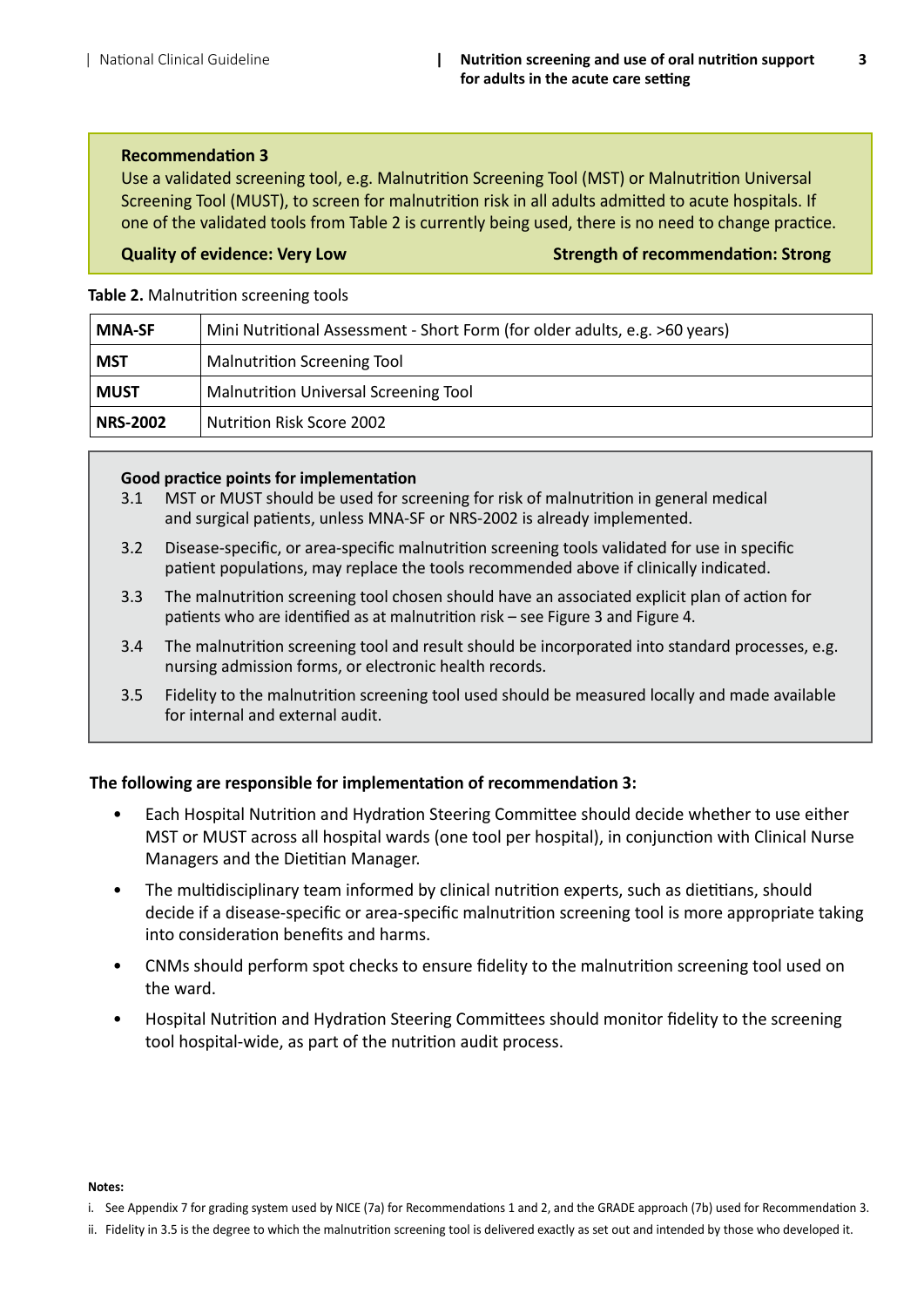

#### **Notes:**

- i. Refer to local referral criteria to the dietitian for MST and MUST.
- ii. Ask question 2 where patient has not already had a swallow assessment as part of treatment pathway.
- iii. For appropriate diet, see HSE Food Nutrition and Hydration Policy algorithm Appendix 14.
- iv. See International Dysphagia Diet Standardisation Initiative (IDDSI) Framework Appendix 15.

**Figure 3.** HSE Malnutrition Risk Management Pathway for Hospitalised Adults *(adapted from NICE CG32)*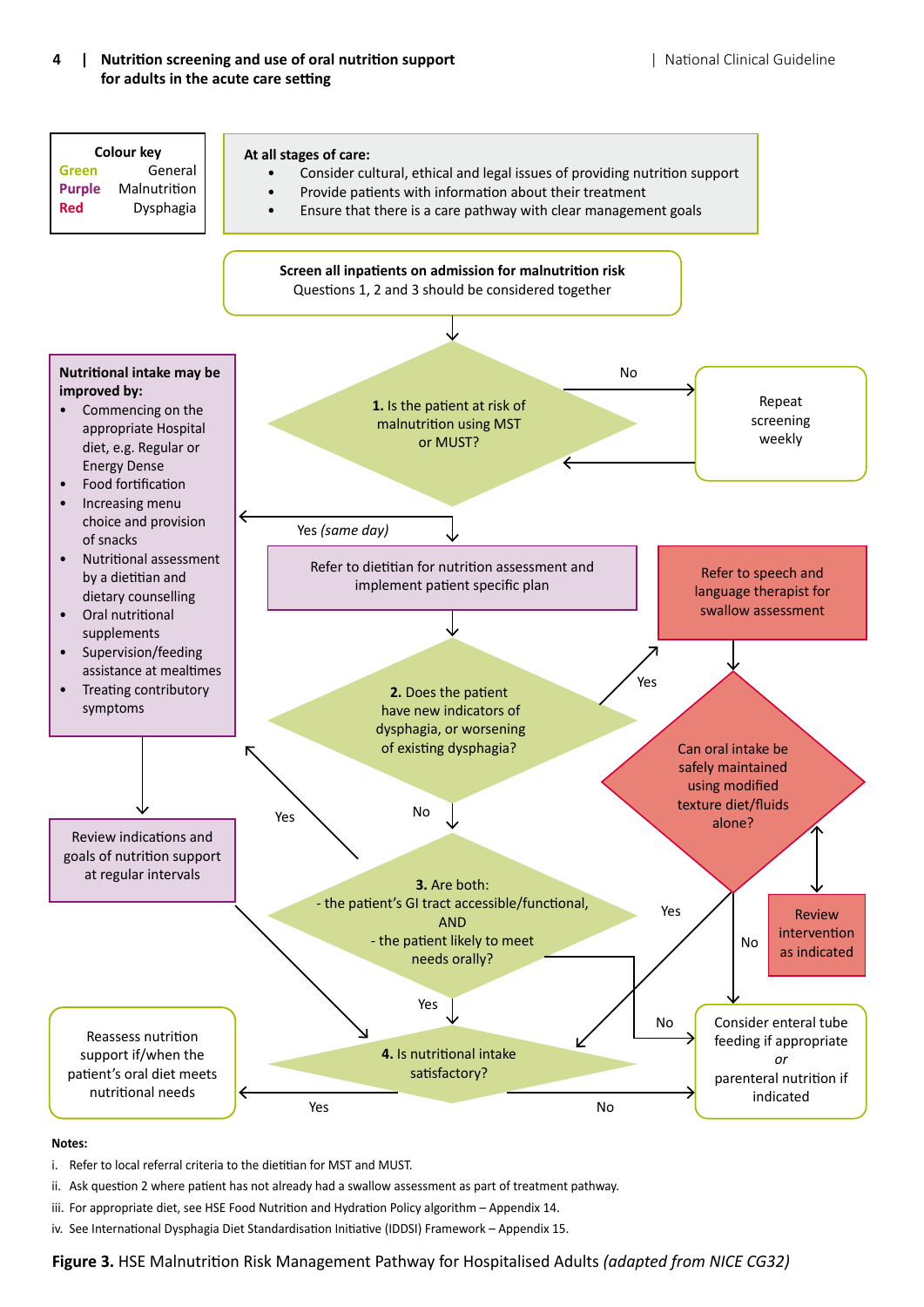

# **Treatment Options***(alphabetical order)*

- Commencing on the appropriate hospital diet, e.g. Regular or Energy Dense
- Food fortification
- Increasing menu choice and provision of high energy snacks
- Oral nutritional supplements
- Supervision/feeding assistance at mealtimes
- Treating contributory symptoms

**Key:** MST - Malnutrition Screening Tool, MUST - Malnutrition Universal Screening Tool **Notes:**

- i. Refer to local policy for treatment options
- ii. Refer to dietitian and treat on same day as screen.
- iii. Refer to local referral criteria to the dietitian for MST and MUST.

#### **Figure 4.** Inpatient malnutrition risk screening and treatment pathway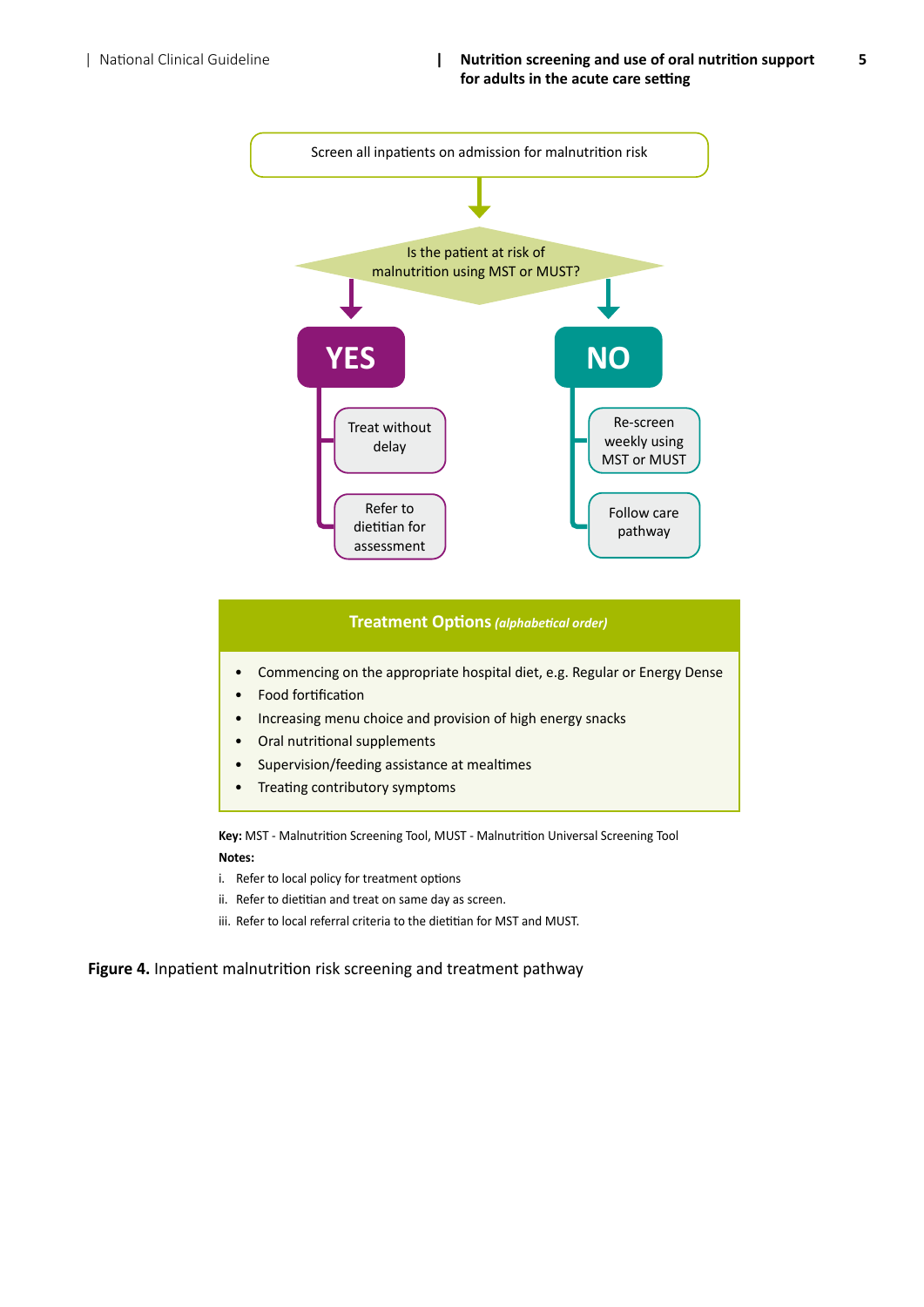# <span id="page-13-0"></span>**1.2 Summary of recommendations: Oral nutrition support**

# **Oral nutrition support includes:**

- Food fortification food fortified with protein, carbohydrate and/or fat (with or without minerals or vitamins);
- The provision of oral nutritional supplements (ONS) (products used in oral nutrition support given with the aim to increase nutritional intake) as extra nutrition to regular meals;
- Changing meal patterns, the provision of additional snacks and/or the provision of dietary advice to patients on how to increase overall nutritional intake.

# **1.2.1 General Indications for oral nutrition support**

# **Recommendation 4**

Healthcare professionals should consider using oral, enteral or parenteral nutrition support, alone or in combination, for people who are either malnourished or at risk of malnutrition. Potential swallowing problems (dysphagia) should be taken into account.

# **Grade of recommendation: D (GPP)**

### **Recommendation 5**

Healthcare professionals should ensure that people having nutrition support, and their carers, are kept fully informed about their treatment. They should also have access to appropriate information and be given the opportunity to discuss diagnosis and treatment options.

### **Grade of recommendation: D (GPP)**

### **Recommendation 6**

Healthcare professionals should consider oral nutrition support to improve nutritional intake for people who can swallow safely and are malnourished or at risk of malnutrition.

# **Grade of recommendation: A**

### **Recommendation 7**

Healthcare professionals should ensure that the overall nutrient intake of oral nutrition support offered contains a balanced mixture of protein, energy, fibre, electrolytes, vitamins and minerals.

# **Grade of recommendation: D (GPP)**

# **Recommendation 8**

If there is concern about the adequacy of micronutrient intake, a complete oral multivitamin and mineral supplement providing standard requirements, should be considered by healthcare professionals with the relevant skills and training in nutrition support who are able to determine the nutritional adequacy of a patient's dietary intake.

**Grade of recommendation: D (GPP)**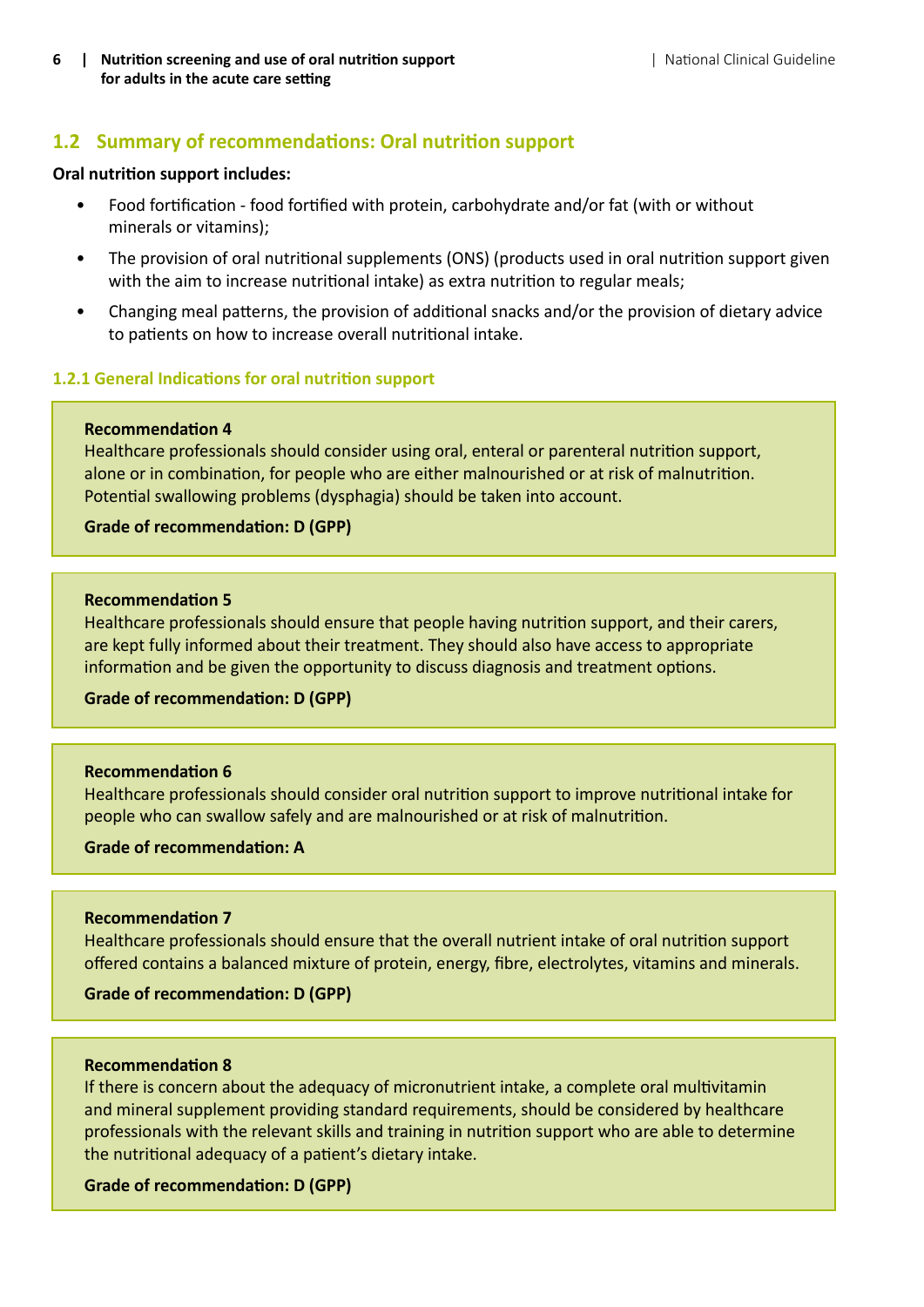# **Recommendation 9**

The prescription should be reviewed according to the person's progress, and care should be taken when:

- using food fortification which tends to supplement energy and/or protein without adequate micronutrients and minerals
- using supplements that meet full energy and protein needs, as they may not provide adequate micronutrients and minerals.

**Grade of recommendation: D (GPP)**

# **Recommendation 10**

Oral nutrition support should be stopped when the patient is established on adequate oral intake from normal food.

**Grade of recommendation: D (GPP)**

# **Good practice points for implementation of recommendations 4 to 10**

- 4.1 Oral nutrition support should commence without delay in patients identified as at risk of malnutrition in accordance with the locally agreed nutrition care pathway, before nutrition assessment if necessary – see Figure 3 for care pathway and Figure 4 for treatment options.
- 4.2 Once a nutrition assessment is completed, the patient-specific nutrition care plan should be implemented.
- 4.3 Goals of the nutrition care plan should be re-evaluated based on monitoring a patient's clinical and nutritional progress.
- 4.4 A range of oral nutrition support options should be available in each hospital.
- 4.5 Local hospital guidelines on management of refeeding syndrome should be used in conjunction with the nutrition care pathways outlined in this guideline.
- 4.6 Local policy should be followed for management of patients with complex nutritional requirements, for example, requiring enteral tube feeding or parenteral nutrition in addition to oral nutrition support.
- 4.7 Supervision and assistance at mealtimes should be provided when required regardless of malnutrition risk.
- 5.1 A Food Nutrition and Hydration Information leaflet should be available to all admitted patients (see Appendix 10).
- 6.1 Oral nutritional supplements (ONS) should only be used in the context of evidence-based pathways, such as Figures 3 and 4.
- 6.2 Food intake records (semi-quantitative) should be commenced on patients identified as at risk of malnutrition while awaiting nutrition assessment, to monitor nutritional intake.
- 6.3 Designated healthcare professionals with the necessary knowledge and expertise should chart ONS on hospital wards to ensure patients are offered the correct types and volume of ONS in a timely manner.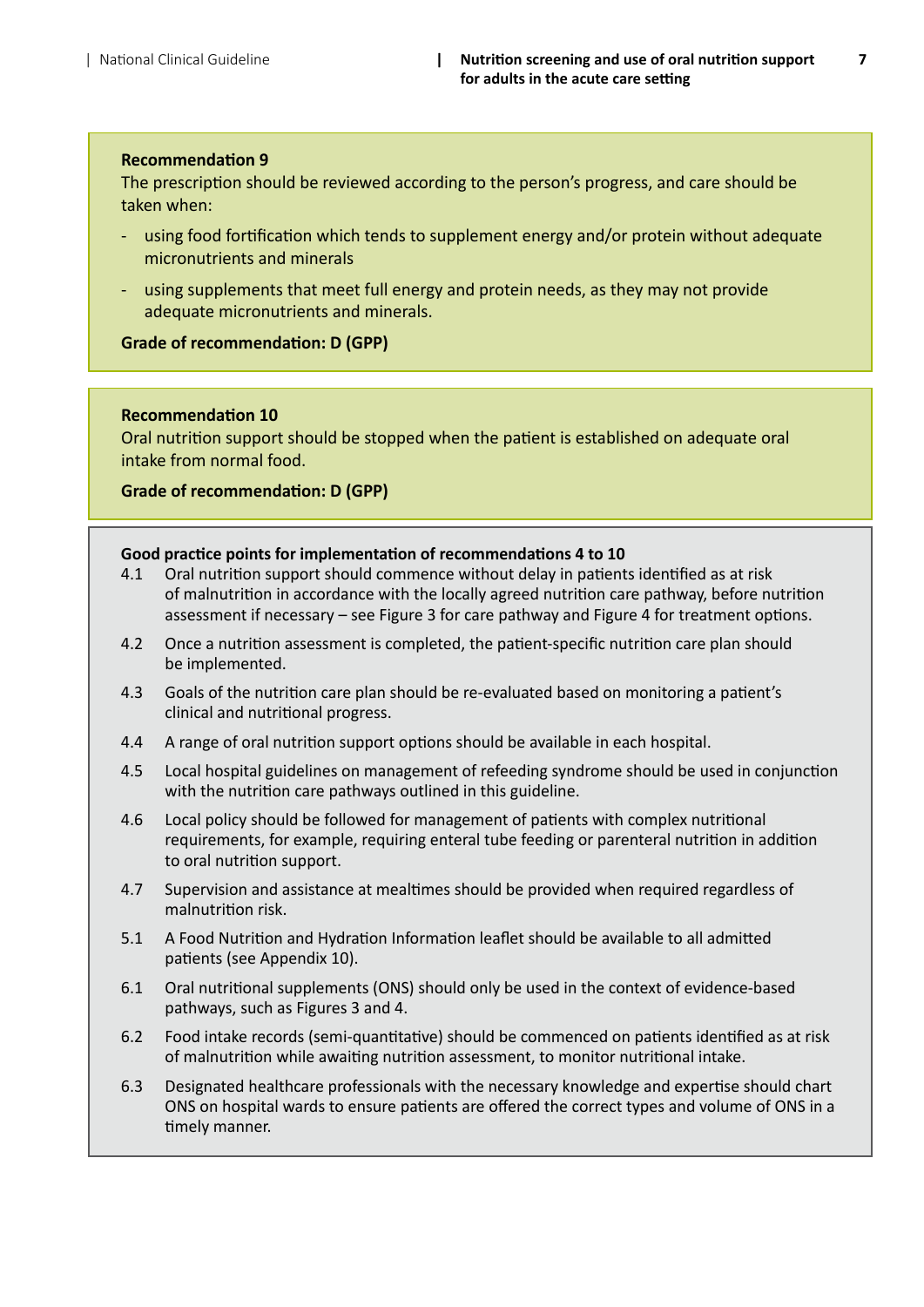- <span id="page-15-0"></span>8.1 Micronutrient supplementation, where indicated, should be in line with individual requirements, using the local hospital formulary, and taking into consideration possible interactions with other treatments, as well as the expected duration of therapy.
- 10.1 Reassessment by a dietitian is needed to determine if/when a patient's oral diet is meeting nutritional needs.
- 10.2 As outlined in the Food Nutrition and Hydration Policy for Adult Patients in Acute Hospitals (HSE, 2018) (Section 2.2, recommendation 38), the discharge plan/letter should include information on nutritional status, dietary requirements, requirement for oral nutritional supplements and/or thickening agents including type, amount and duration required postdischarge, and follow-up arrangements.
- 10.3 As outlined in the Food Nutrition and Hydration Policy for Adult Patients in Acute Hospitals (HSE, 2018) (Section 2.2, recommendation 39), a summary of the patient's nutritional status, including the most recent nutrition screening result and BMI (if appropriate), and individualised nutrition care plan (if appropriate) should be included in the medical discharge letter to the GP.

# **The following are responsible for implementation of recommendation 4 to 10:**

- Medical, nursing and dietetic members of the multidisciplinary team are responsible for commencing oral nutrition support if indicated in accordance with the nutrition treatment care pathway.
- All multidisciplinary team members, particularly doctors, nurses and dietitians, are responsible for considering refeeding syndrome risk.
- The multidisciplinary team, particularly medical, nursing, dietetic, SLT (for patients with dysphagia) and pharmacy members, are responsible for monitoring patients on oral nutrition support.
- The nurse is responsible for completing food intake records, unless the patient is capable and willing to do this.
- The dietitian has the necessary knowledge and expertise to chart ONS on hospital wards, if charting is consistent with local policy and procedures under the governance of the Hospital's Drug and Therapeutics Committee.
- The dietitian has the necessary skills and training to assess adequacy of energy, protein and micronutrient intake in patients on, or being considered for, oral nutrition support, or for the discontinuation of support.
- When a general micronutrient supplement is indicated, the multidisciplinary team (medical doctor, pharmacist, dietitian, +/- SLT +/- specialist nurse) should consider the most appropriate product, dose, method of administration and duration of therapy.
- The dietitian is responsible for documenting nutrition assessment results and the resulting nutrition care plan in the medical chart or electronic health record.
- The nurse is responsible for documenting the nutrition plan in nursing notes.
- The ward Clinical Nurse Manager (CNM) is responsible for ensuring ward supplies of the Food Nutrition and Hydration Patient Information Leaflet.
- The ward CNM in collaboration with the dietitian and/or pharmacist is responsible for ensuring adequate ward supplies of oral nutritional supplements.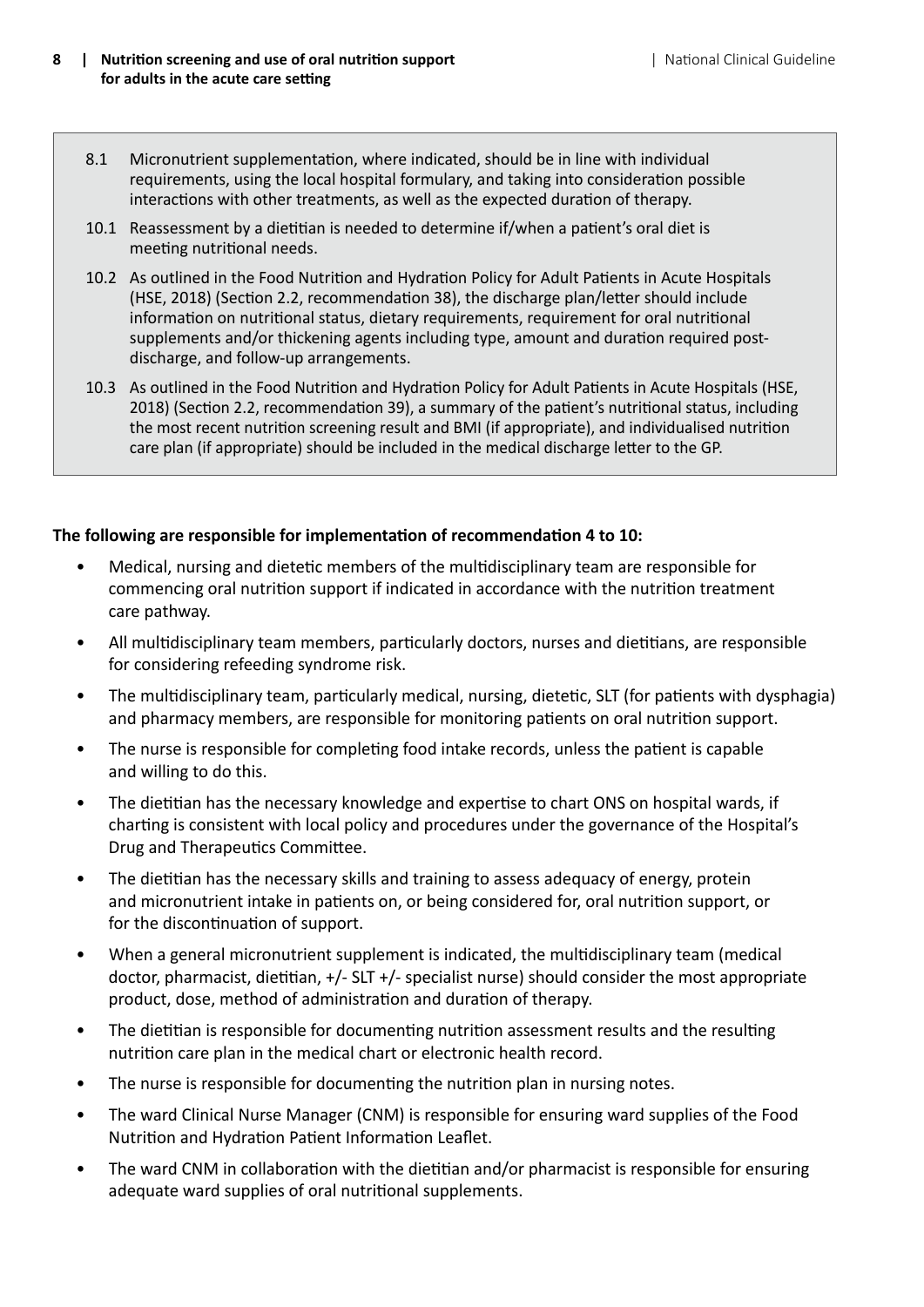- Healthcare catering/food service staff in collaboration with dietetic staff are responsible for organising a menu that incorporates food fortification for patients if indicated.
- The discharging medical doctor is responsible for including nutritional data in the discharge letter to the GP, and for prescribing oral nutritional supplements on discharge prescription if required.
- The dietitian is responsible for recommending dietetic follow-up of nutritional care for patients who have been assessed and commenced on oral nutrition support.

# **1.2.2 Oral nutrition support in patients with dysphagia (swallowing impairment)**

# **Recommendation 11**

People who present with any obvious or less obvious indicators of dysphagia listed in Table 3 should be referred to healthcare professionals with relevant skills and training in the diagnosis, assessment and management of swallowing disorders.

# **Grade of recommendation: D (GPP)**

# **Table 3.** Indicators of dysphagia

| <b>Obvious indicators of dysphagia</b>             | Less obvious indicators of dysphagia                       |
|----------------------------------------------------|------------------------------------------------------------|
| Difficult, painful chewing or swallowing           | Change in respiration pattern<br>$\overline{a}$            |
| Regurgitation of undigested food                   | Unexplained temperature spikes<br>$\overline{\phantom{0}}$ |
| Difficulty controlling food or liquid in the mouth | Wet voice quality<br>$\overline{\phantom{a}}$              |
| <b>Drooling</b>                                    | Tongue fasciculation (may be indicative                    |
| Hoarse voice                                       | of motor neurone disease)                                  |
| Coughing or choking before, during or              | Xerostomia<br>$\overline{\phantom{a}}$                     |
| after swallowing                                   | Heartburn<br>$\overline{\phantom{a}}$                      |
| Globus sensation                                   | Change in eating habits - for example,<br>$\overline{a}$   |
| Nasal regurgitation                                | eating slowly or avoiding social occasions                 |
| Feeling of obstruction                             | Frequent throat clearing<br>$\overline{\phantom{a}}$       |
| Unintentional weight loss - for example,           | Recurrent chest infections<br>$\overline{\phantom{a}}$     |
| in people with dementia                            | Atypical chest pain                                        |

# **Recommendation 12**

Healthcare professionals should recognise that people with acute and chronic neurological conditions and those who have undergone surgery or radiotherapy to the upper aero-digestive tract are at high risk of developing dysphagia.

# **Grade of recommendation: D (GPP)**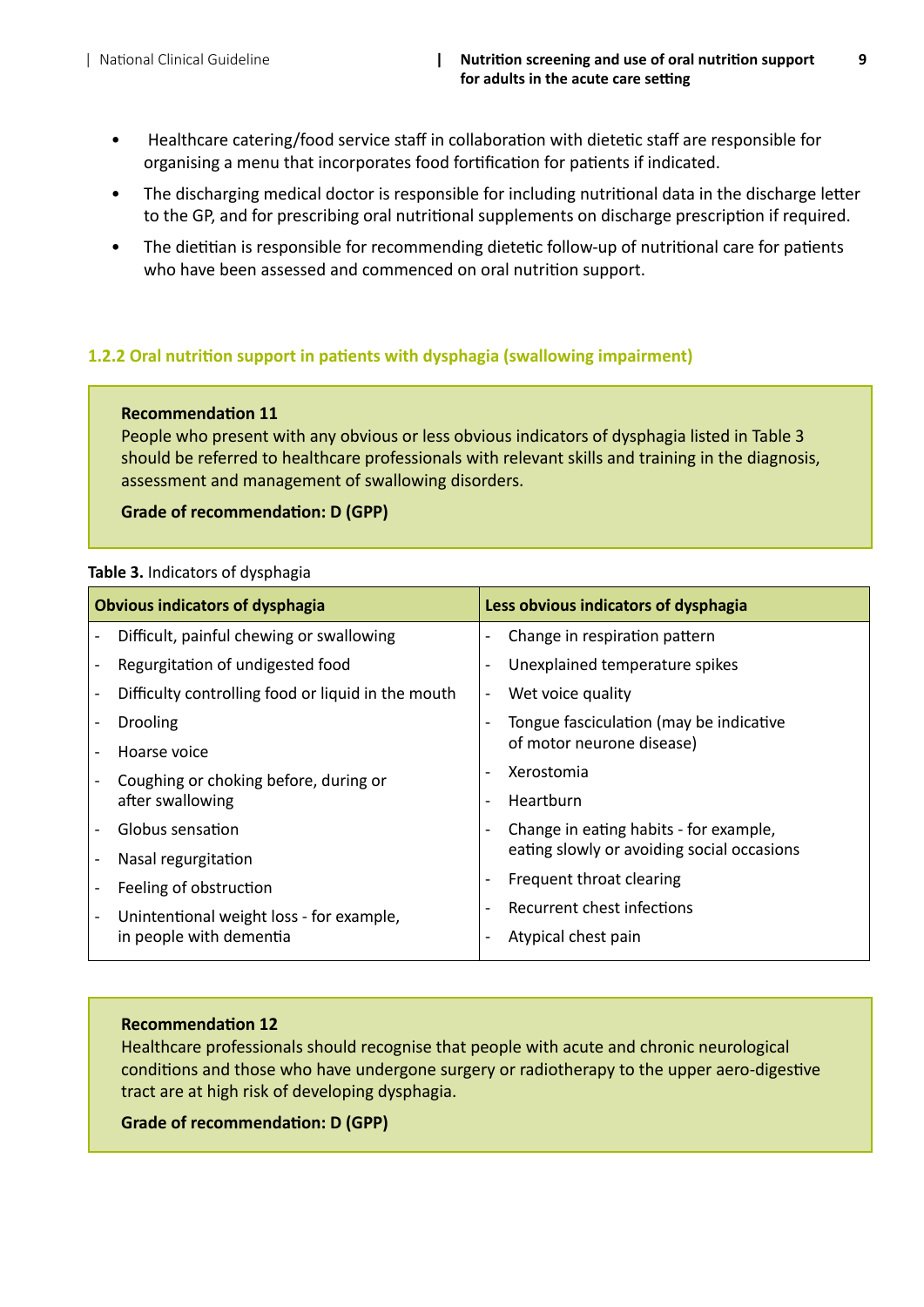# **Recommendation 13**

When managing people with dysphagia, healthcare professionals with relevant skills and training in the diagnosis, assessment and management of swallowing disorders should consider:

- the risks and benefits of modified oral nutrition support and/or enteral tube feeding
- the factors listed in Table 4.

**Grade of recommendation: D (GPP)**

**Table 4.** Factors to be considered before modification of nutrition support and hydration in people with dysphagia

| Recurrent chest infections                                                                                | Poor oral hygiene                                                            |
|-----------------------------------------------------------------------------------------------------------|------------------------------------------------------------------------------|
| Mobility                                                                                                  | Compromised medical status                                                   |
| Dependency on others for assistance to eat                                                                | Metabolic and nutritional requirements                                       |
| Perceived palatability and appearance of food<br>or drink<br>Level of alertness<br>Compromised physiology | Vulnerability (for example, immunocompromised)<br>Comorbidities<br>Prognosis |

# **Recommendation 14**

People with dysphagia should have a drug review to ascertain if the current drug formulation, route and timing of administration remains appropriate and is without contraindications for the feeding regimen or swallowing process.

# **Grade of recommendation: D (GPP)**

# **Recommendation 15**

Healthcare professionals with relevant skills and training in the diagnosis, assessment and management of swallowing disorders should regularly monitor and reassess people with dysphagia who are having modified food and liquid until they are clinically stable.

# **Grade of recommendation: D (GPP)**

# **Good practice points for implementation of recommendations 11 to 15**

- 11.1 Patients with new or worsening indicators for oropharyngeal dysphagia should be referred to a speech and language therapist (SLT) for assessment.
- 11.2 Patients with new indicators for dysphagia who are identified to be at risk of malnutrition should be referred to a dietitian for nutrition assessment.
- 11.3 Oral nutritional supplements prescribed must be in line with current recommendations for safe swallowing.
- 14.1 Patients with new indicators for dysphagia should be referred to a clinical pharmacist for a regular review of their medication until they are clinically stable.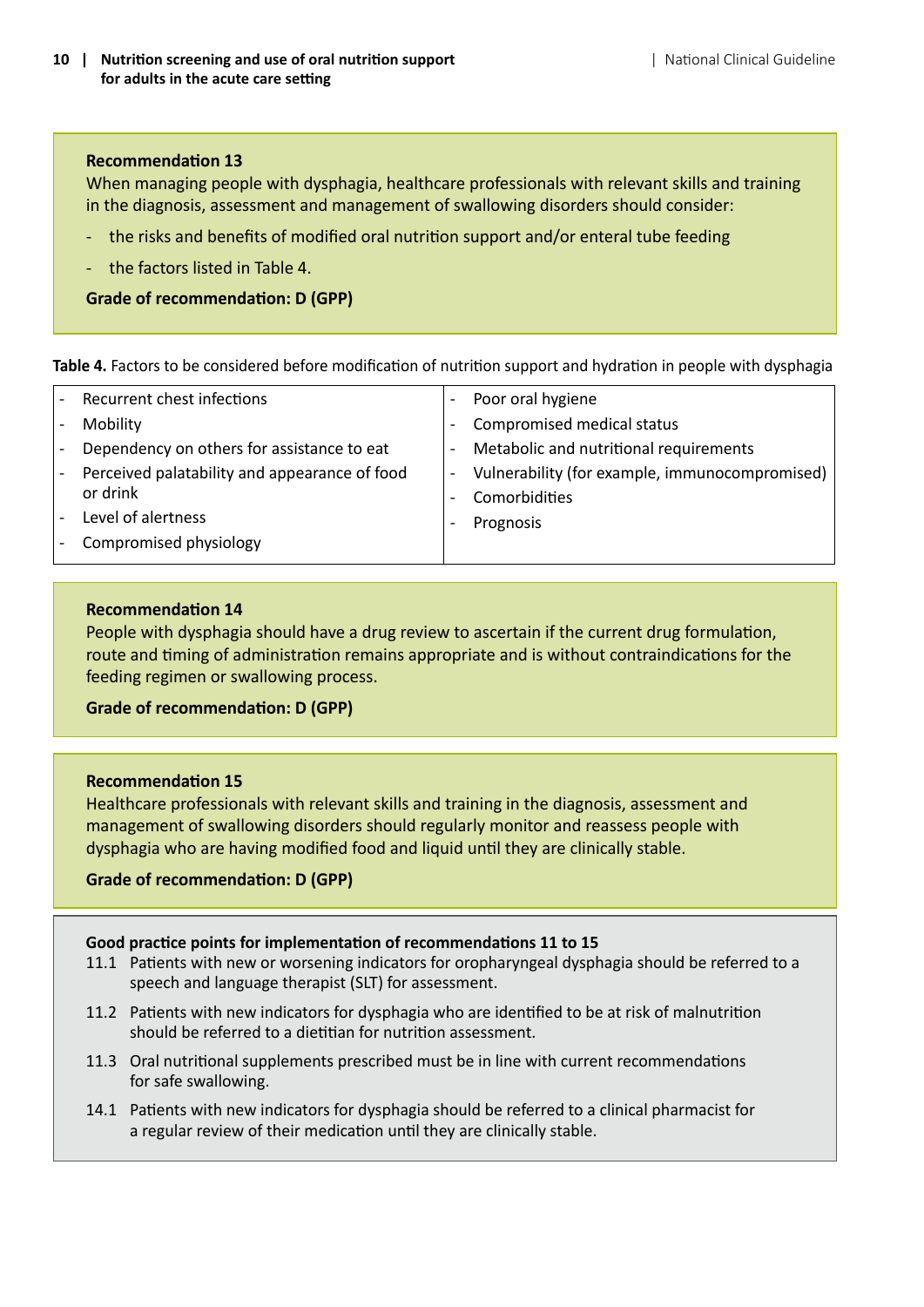- 15.1 Medical staff, nursing staff, SLTs, dietitians, healthcare assistants, food service/catering managers, chefs and food service support staff should ensure that appropriate modified texture diets and oral nutrition support are provided to patients with dysphagia identified as at risk of malnutrition, using effective communication channels and referral pathways (see Figure 5 for sample malnutrition risk and dysphagia pathway). See Section 5 of the Food Nutrition and Hydration Policy for Adult Patients in Acute Hospitals (HSE, 2018b).
- 15.2 Texture modified diets should be prepared according to the relevant standard (Section 5.2) in the Food Nutrition and Hydration Policy for Adult Patients in Acute Hospitals (HSE, 2018b).

# **The following are responsible for implementation of recommendation 11 to 15:**

- Speech and language therapists have the relevant skills and training to diagnose, assess and manage patients with swallowing disorders.
- Gastroenterologists are responsible for assessment, diagnosis and management of oesophageal dysphagia.
- The medical team in liaison with a clinical pharmacist is responsible for ascertaining if the current drug formulation, route and timing of administration are appropriate.
- Pharmacists have the relevant knowledge and expertise to advise on drug formulation, route and timing of administration.
- SLTs should reassess patients with new indicators for dysphagia or worsening of existing dysphagia until clinically stable.
- CNMs and nurses ensure that patients on modified texture diets receive the correct meal and fluid consistency.
- Food service/catering departments, in liaison with dietetic and SLT departments, should ensure texture modified diets provided comply with the Food Nutrition and Hydration Policy for Adult Patients in Acute Hospitals (HSE, 2018b).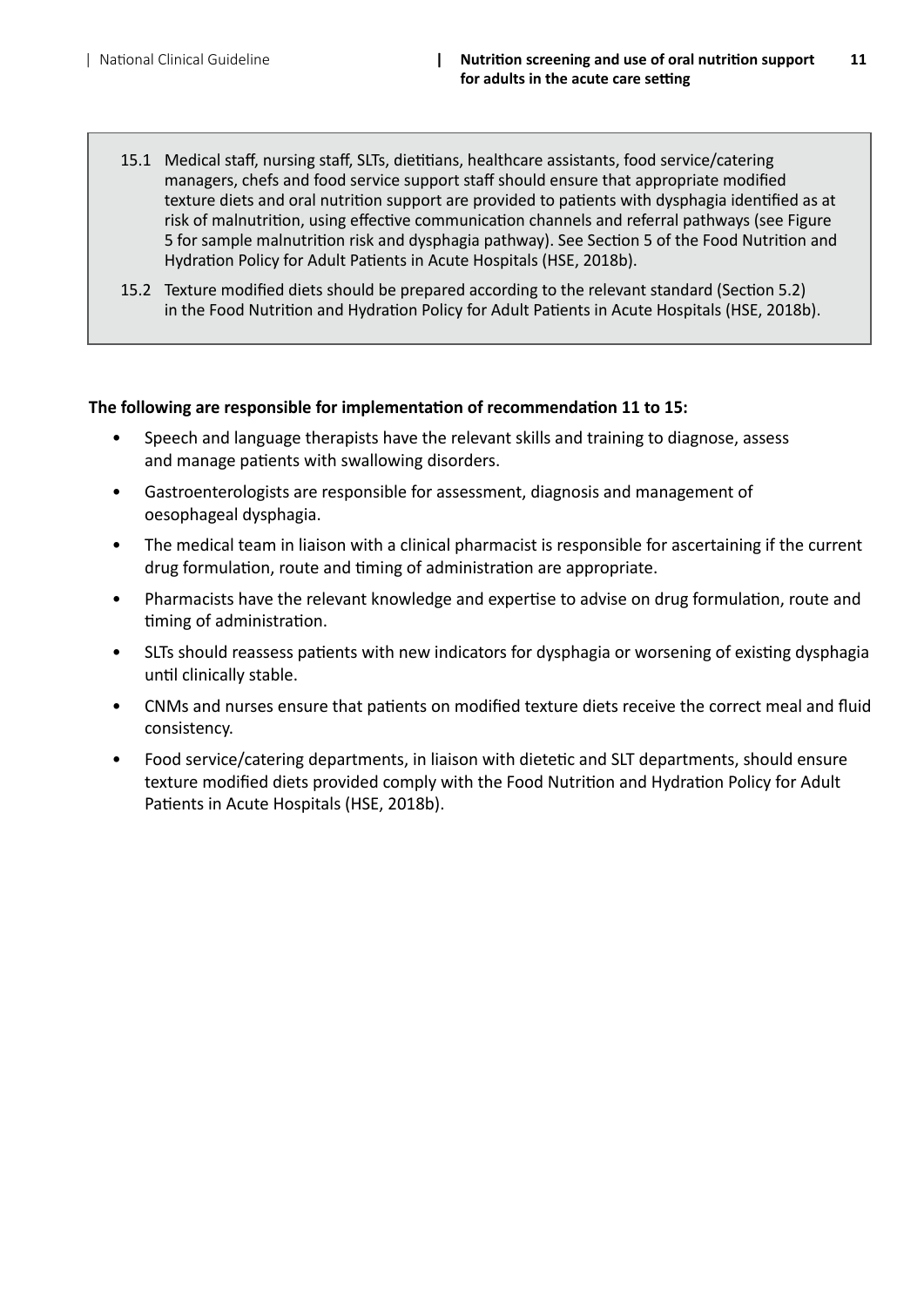| National Clinical Guideline

# **12 | Nutrition screening and use of oral nutrition support for adults in the acute care setting**



**Key:** SLT: Speech and Language Therapist; MST: Malnutrition Screening Tool; MUST: Malnutrition Universal Screening Tool.

**Figure 5.** Inpatient malnutrition risk and dysphagia pathway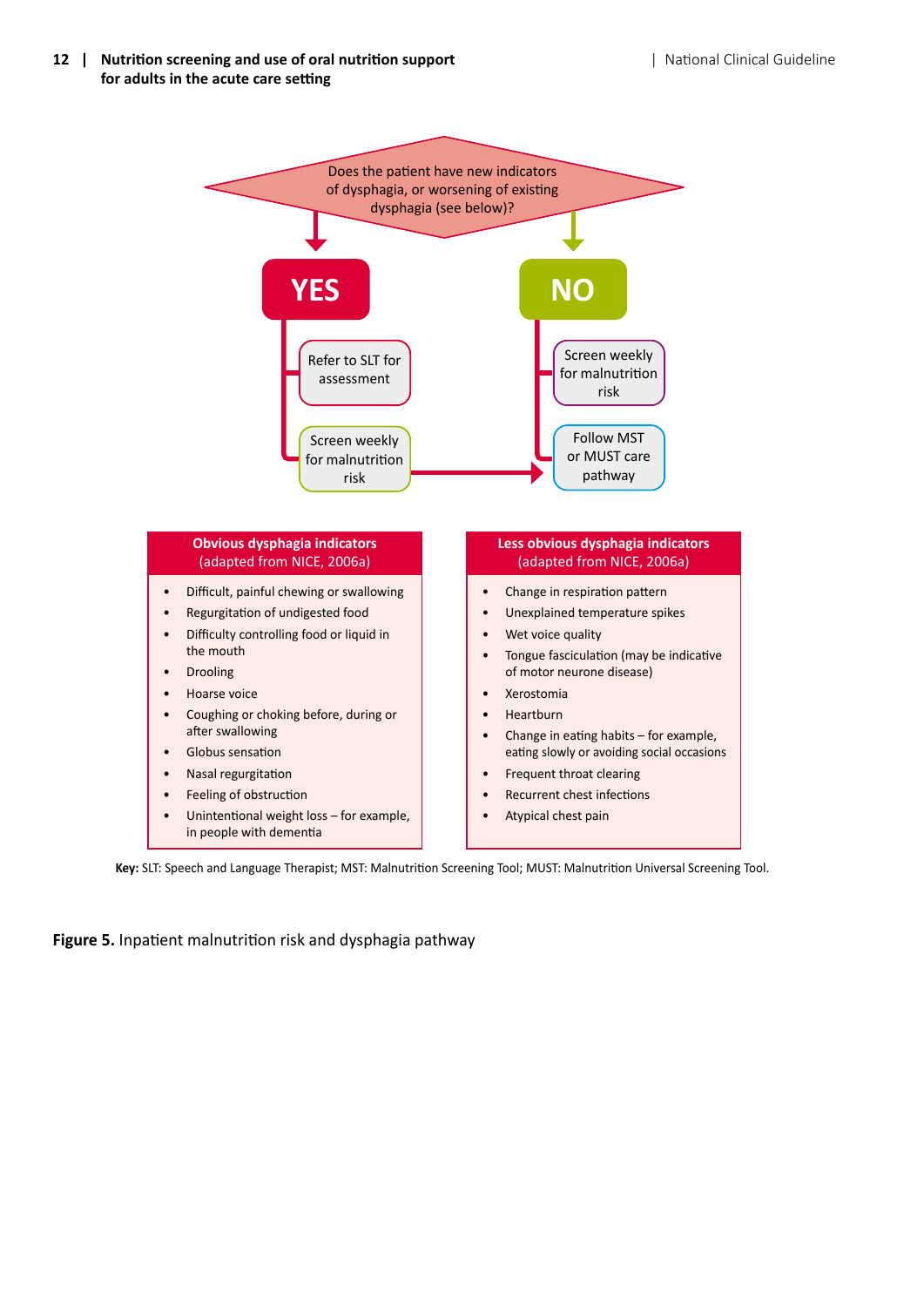# <span id="page-20-0"></span>**1.2.3 Oral nutrition support in surgical patients**

## **Recommendation 16**

Peri-operative oral nutrition support should be considered for surgical patients who can swallow safely and are malnourished.

## **Grade of recommendation: B**

# **Recommendation 17**

Healthcare professionals should consider giving post-abdominal surgery patients who can swallow safely, and in whom there are no specific concerns about gut function or integrity, some oral intake within 24 hours of surgery. The patient should be monitored carefully for any signs of nausea or vomiting.

# **Grade of recommendation: A**

# **Good practice points for implementation of recommendations 16 to 17**

- 16.1 An evidence-based fasting policy/procedure/protocol/guideline (PPPG) should be available in all hospitals.
- 16.2 Fasting for tests, therapies and procedures should be kept to a minimum, as specified in Section 2, recommendation 26, of the Food Nutrition and Hydration Policy for Adult Patients in Acute Hospitals (HSE, 2018b).
- 16.3 Consider use of oral pre-operative carbohydrate treatment pre-surgery if implementing an Enhanced Recovery After Surgery (ERAS) programme, as specified in Section 2, recommendation 27, of the Food Nutrition and Hydration Policy for Adult Patients in Acute Hospitals (HSE, 2018b).
- 17.1 Audit of fasting times and procedures should be considered at ward and hospital levels.
- 17.2 Patients with expected or unexpected delays in returning to oral diet, for example, for five days or more, should be referred to the dietitian for nutrition assessment and possible alternative route of nutrition support until established on oral diet.

#### **Notes:**

- i. See Appendix 7(a) for NICE grading systems used for Recommendations 4 to 17.
- ii. 'Prescription' in Recommendation 9 refers to food fortifying agents and oral nutritional supplements.
- iii. The term 'normal food' in Recommendation 10 refers to 'oral diet' i.e. regular hospital or therapeutic diet (meals and snacks); if dysphagia is present – see recommendations 11 to 15.
- iv. All recommendations other than Recommendation 3 are adapted from NICE Clinical Guideline 32 (2006a). Wording has been changed in six of the original NICE recommendations, as follows:
	- Recommendation 1 addition of 'or other healthcare workers'.
	- Recommendation 4 addition of the word 'dysphagia'.
	- Recommendation 8 addition of 'standard requirements' in place of 'the reference nutrient intake for all vitamins and trace elements'.
	- Recommendation 9 removed the words 'feed' and 'when only used in a supplementary role'.
	- Recommendation 13 (Table 4) added 'Prognosis'.
	- Recommendation 15 addition of the word 'clinically'.
- v. Good practice points for implementation 10.2, 10.3, 15.1, 15.2, 16.2 and 16.3 are aligned with, or refer to, the Food Nutrition and Hydration Policy (HSE, 2018b). These will be updated if any changes are made to the original policy.

Reference list is available in the full guideline document.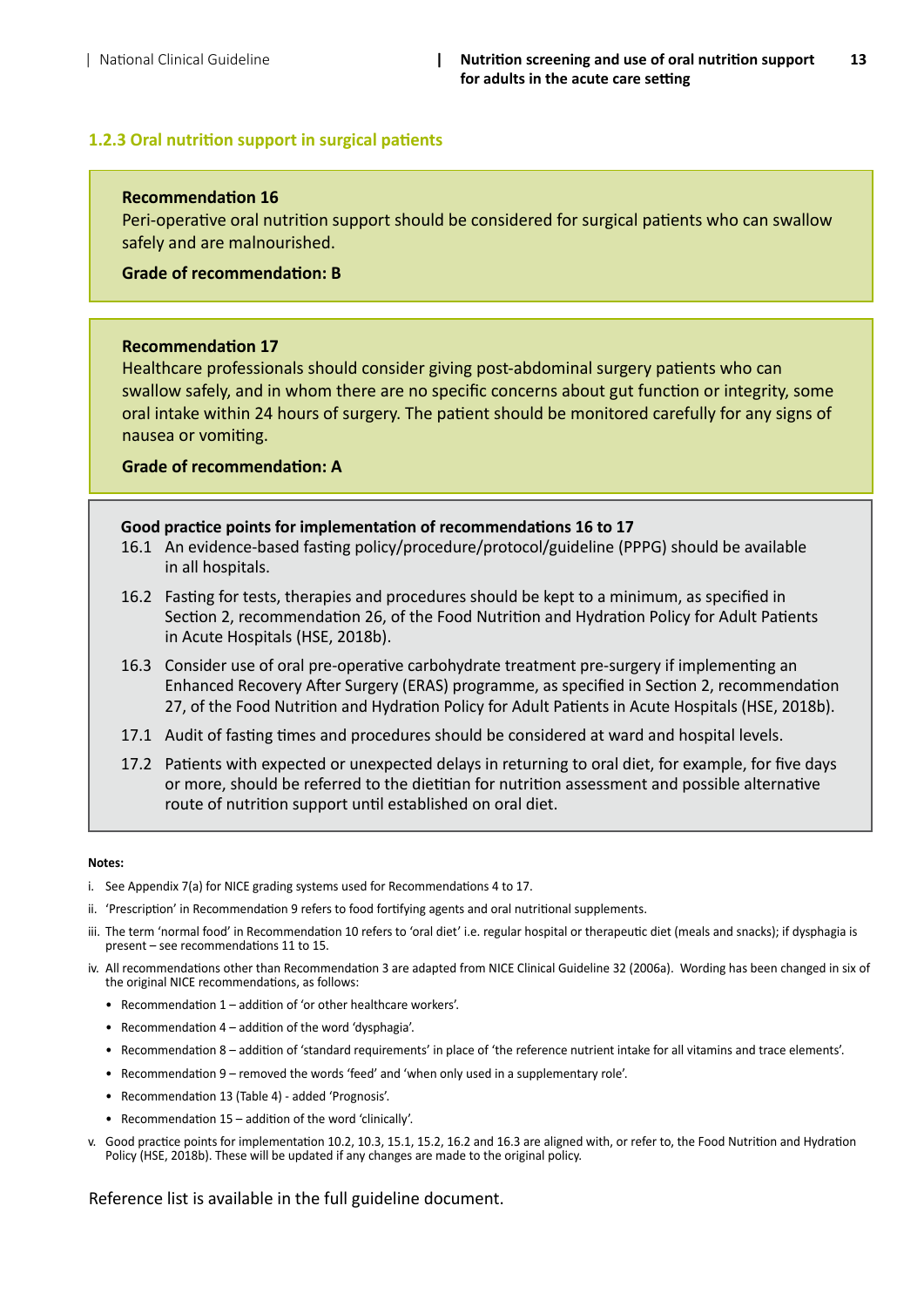# <span id="page-21-0"></span>**The following are responsible for implementation of recommendation 16 to 17:**

- Nutrition and Hydration Steering Committees are responsible for developing a fasting Policies/ Procedures/Protocols/Guidelines (PPPG) for each hospital with input from the relevant key stakeholders.
- The multidisciplinary team is responsible for implementing agreed fasting PPPG within the particular patient populations under their care.
- The multidisciplinary team is responsible for implementing ERAS protocols if used in a hospital.
- The CNM or Clinical Nurse Specialist in liaison with the dietitian and/or pharmacist ensures an adequate ward supply of oral pre-operative carbohydrate supplements, if used in the context of an ERAS programme.
- Surgical teams or ward nurses, depending on local referral pathways, are responsible for referring patients to the dietitian, if there is a delay in returning to PO diet, for example, for five days or more.

# **1.3 Proposed education and training framework**

See full guideline for more information.



**Figure 6.** Proposed framework for education and training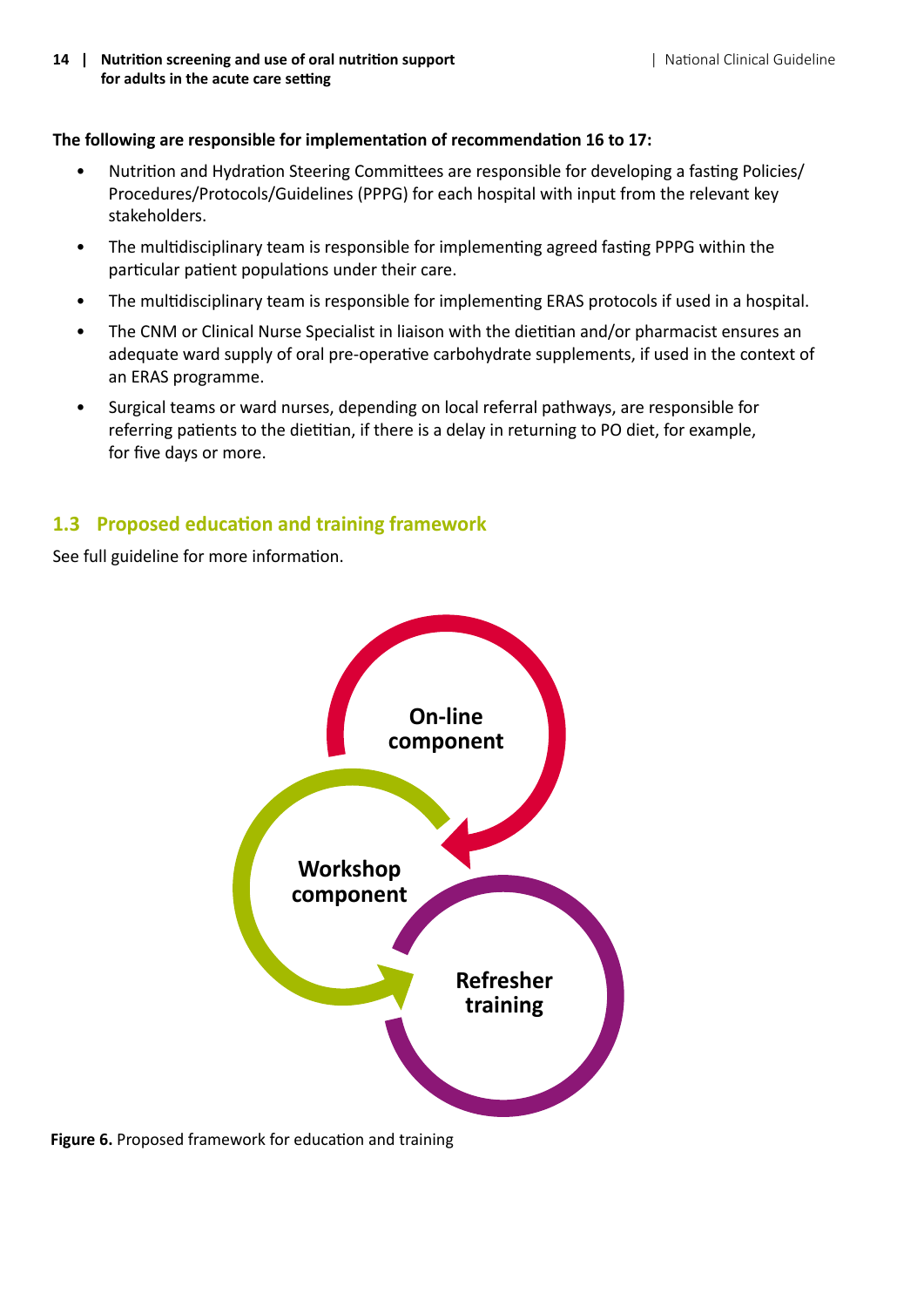# <span id="page-22-0"></span>**2 Development of the National Clinical Guideline**

See Appendix 17 for glossary of terms and abbreviations.

# **2.1 Background**

Malnutrition has been consistently found to increase mortality and morbidity in all care settings and in all age groups (see Section 3.0 for definition criteria and categorisation of malnutrition). The mean prevalence of malnutrition risk in patients on admission to Irish hospitals is 30% (Russell and Elia, 2011; Russell and Elia, 2012). Prevalence is based on two major studies conducted in 27 Irish hospitals in 2010 (Russell and Elia, 2011) and 2011 (Russell and Elia, 2012), in which approximately 30% (32.8% of 1601 patients in 2010; 28.2% in 1100 patients in 2011) of patients screened using the Malnutrition Universal Screening Tool (MUST) had a positive risk score for malnutrition, with 74% in the high risk category. Malnutrition risk was common in all age groups and diagnostic categories with no significant difference between men and women when adjusted for age. However, risk increased with age, and prevalence was higher in those with gastrointestinal disease (48%), respiratory disease (38%) and neurological disease (32%). It was also higher in patients with cancer than those without (44% versus 34%) and in those admitted from nursing homes rather than from their own homes (54% versus 30%), (Russell and Elia, 2011).

Since these patients spend an estimated 30% longer in hospital (Elia and Russell, 2009) compared with patients not at risk, they account for an estimated 36% of bed days each year, which would be the expected prevalence at ward level (Rice and Normand, 2012). It can be concluded, therefore, that malnutrition is a prevalent problem in Ireland that affects at least 1 in 3 patients in acute care settings, requiring some form of nutrition support.

In comparison with Europe, in which malnutrition is estimated to affect approximately 5% of the adult population at any point in time (Ljungqvist and de Man, 2012), the total number of adults affected in the Republic of Ireland is estimated to be around 3% of the total population, that is, 140,000 adults with 52% over 65 years of age (Rice and Normand, 2012). The lower prevalence is due to demographic differences in the proportion of the population over 65 years of age and not to better management. In a recent international systematic review, Crichton et al (2019) showed that older people receiving homecare services in the community had the highest prevalence of malnutrition (as determined by Mini Nutritional Assessment, Patient-Generated Subjective Global Assessment or Subjective Global Assessment) at 14.6%.

A recent European systematic review in older adults (Leij-Halfwerk et al., 2019) demonstrated a 28% pooled prevalence rate of high malnutrition risk across all countries using a variety of malnutrition screening tools for the hospital setting. Prevalence rates in Irish hospitals are similar to other countries in Europe in which nutrition screening programmes are not routinely implemented, but higher than in countries such as the Netherlands, which have achieved impressive reductions in malnutrition since introducing a national programme in 2007.

Whilst the majority of patients at risk of malnutrition are based in community, the concentration of patients likely to require nutrition support is greatest in acute care settings due to the close relationship between chronic and acute inflammatory disease and poor nutritional status and/or conditions that preclude normal eating. Inadequate dietary intake is frequently seen in hospitalised adults and is strongly associated with poor patient outcomes. 'Nutrition Day' is an international, standardised one-day multinational cross-sectional audit of hospitalised adults with a one-month follow-up that includes food intake data. Results over a 9 year period showed that the majority of the 91,245 adult patients (53.3%)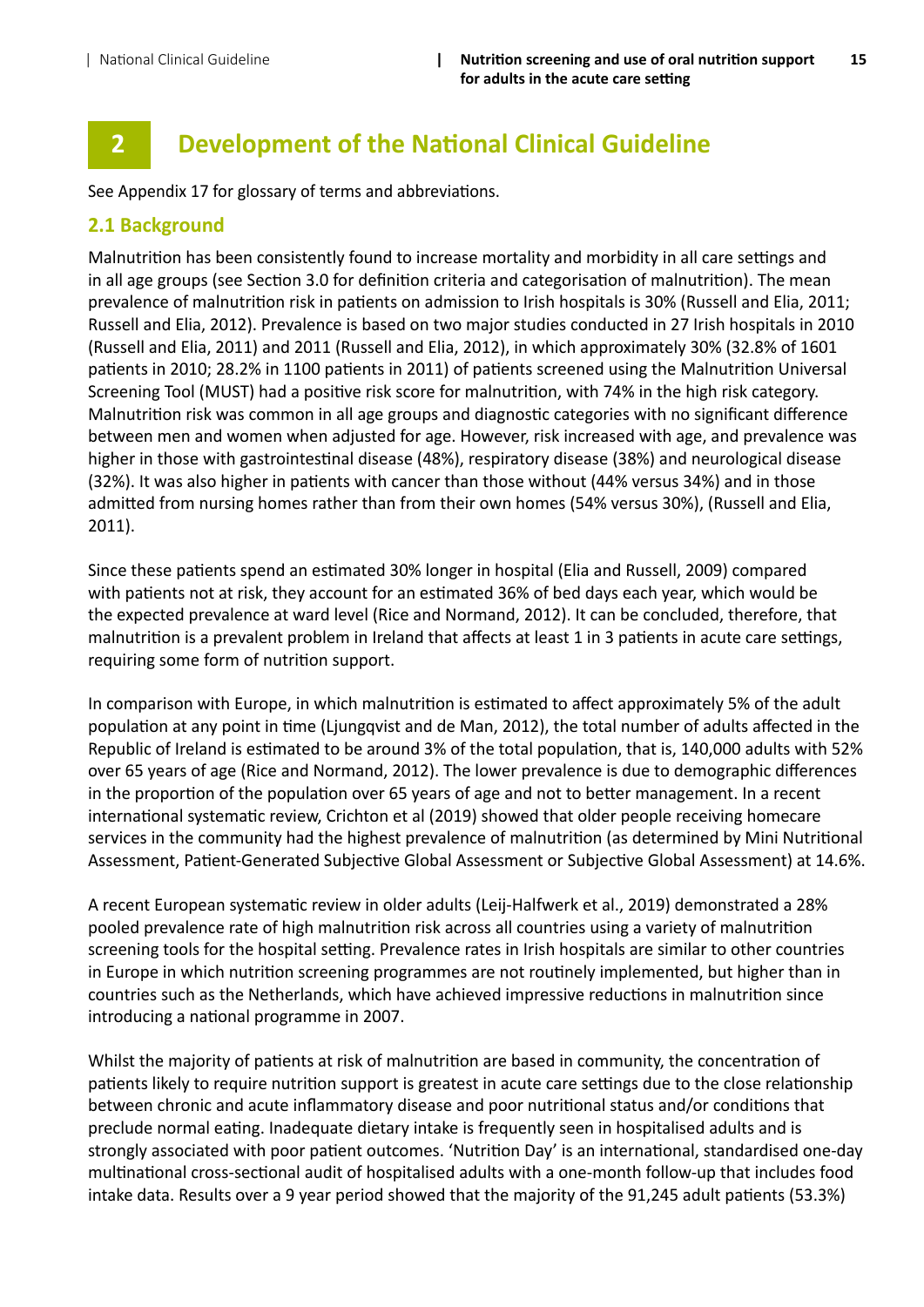# <span id="page-23-0"></span>**16 | Nutrition screening and use of oral nutrition support for adults in the acute care setting**

surveyed, ate one half or less of their main meal, with 5.8% eating nothing at all (although diet was allowed) (Schindler et al., 2016). Although Irish data was not included in this audit, Western Europe had the highest patient representation (32% of all patients).

# **2.2 Clinical and financial impact of malnutrition**

# **2.2.1 Summary of clinical impact of malnutrition**

Malnutrition, particularly in the face of inflammation, adversely affects every system in the body and is associated with impaired cognitive function, muscle function, cardiovascular function, renal function, respiratory function, gastrointestinal function, thermoregulation, immune function, wound healing and quality of life (van Bokhorst-de van der Schueren et al., 2011; Norman et al., 2008). It is also important to note that irrespective of underlying nutritional status, inadequate recent dietary intake has been shown to affect metabolic, psychological and physical function (in the presence or absence of disease, and in surgical patients) and to reduce collagen deposition, with implications for effective wound healing and recovery. A summary of the key physical and psychosocial effects of undernutrition is presented in Table 5 below.

| <b>Malnutrition effects</b>                    | <b>Physical and psychosocial impact</b>                                                                                                                                                                                                                 |
|------------------------------------------------|---------------------------------------------------------------------------------------------------------------------------------------------------------------------------------------------------------------------------------------------------------|
| <b>Impaired immune response</b>                | Impaired ability to fight infection.                                                                                                                                                                                                                    |
| <b>Reduced muscle strength</b><br>and fatigue  | Inactivity and reduced ability to work, shop, cook and self-care. Poor<br>muscle function may result in falls, and poor respiratory muscle function<br>may result in poor cough pressure - delaying expectoration and recovery<br>from chest infection. |
| <b>Inactivity</b>                              | In bed-bound patients this may result in pressure ulcers and venous blood<br>clots.                                                                                                                                                                     |
| <b>Impaired temperature</b><br>regulation      | Hypothermia (low body temperature).                                                                                                                                                                                                                     |
| <b>Impaired wound healing</b>                  | Increased wound-related complications, such as infections and poor<br>healing fractures.                                                                                                                                                                |
| Impaired ability to regulate<br>salt and fluid | Predisposes to over-hydration or dehydration.                                                                                                                                                                                                           |
| Impaired psycho-social<br>function             | Apathy, depression, introversion, self-neglect, hypochondria*, loss of<br>libido and deterioration in social interactions.                                                                                                                              |

**Table 5.** Key physical and psychosocial effects of malnutrition (adapted from Elia and Russell, 2009)

### **Footnote:**

\*Hypochondria - excessive and undue worry about having a serious illness when this illness is not present.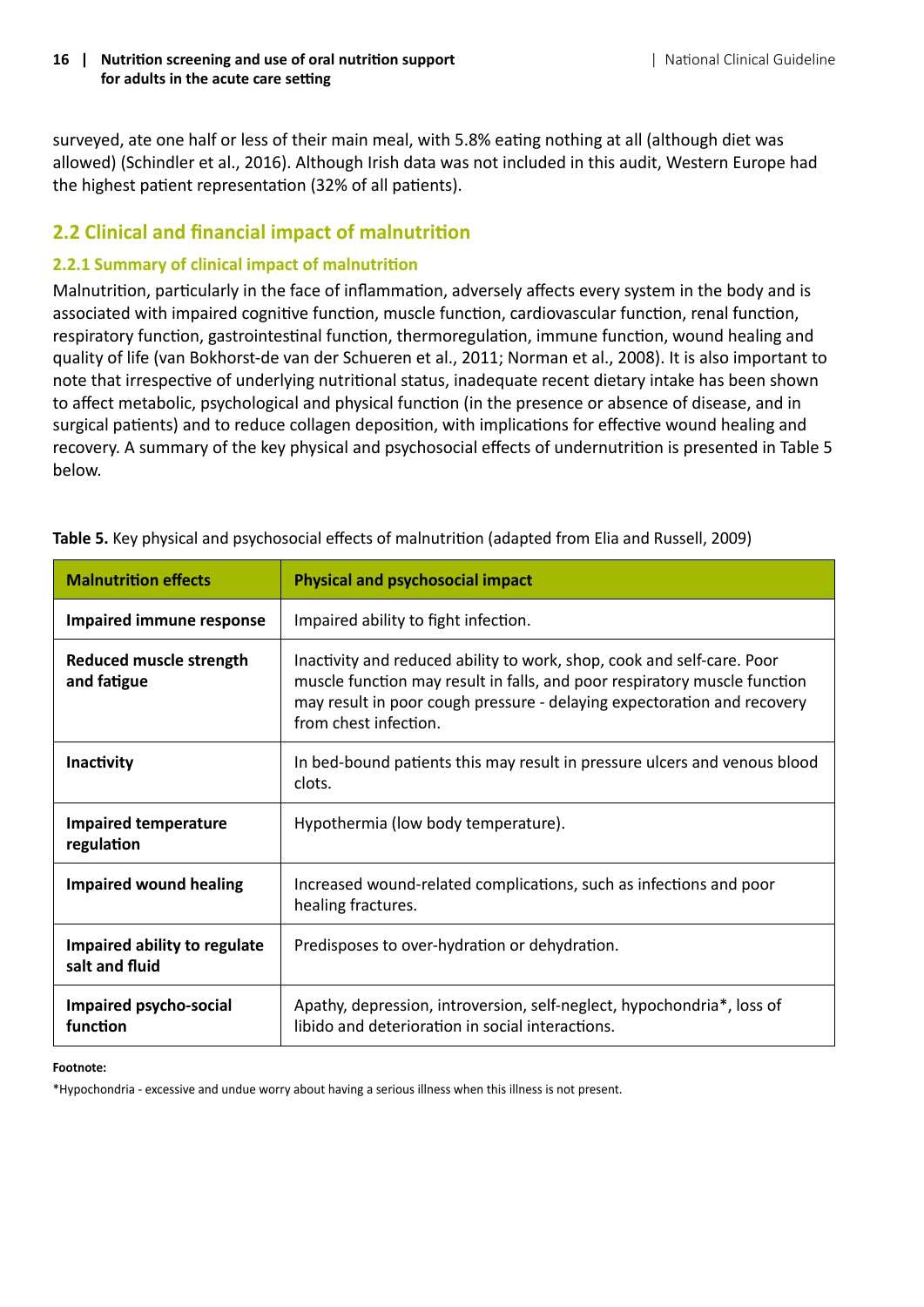<span id="page-24-0"></span>One of the known risks associated with treating malnutrition is the development of *refeeding syndrome.* Patients can develop fluid and electrolyte disorders, especially hypophosphatemia, along with neurological, pulmonary, cardiac and neuromuscular complications. In one major acute teaching hospital in Dublin, a high risk of refeeding syndrome was demonstrated in 20-22% of consecutive non-elective admissions from the Hospital's Emergency Department, over two separate study periods (Boland et al., 2013).

Malnutrition risk (using MUST) has been shown to double the risk of mortality in hospital patients and to triple mortality in older patients in hospital (Stratton et al., 2006). The findings from a large multicentre study showed that patients with malnutrition risk (using other screening tools for identifying malnutrition risk) had a twelvefold increase in hospital mortality (Sorensen et al., 2008), whereas a prospective cohort study of newly admitted adult patients (18–74 years of age) to an acute tertiary hospital (Lim et al., 2012) found that the mortality rate was significantly higher in those assessed to be malnourished, at 1 year (34.0% versus 4.1%), 2 years (42.6% versus 6.7%) and 3 years (48.5% versus 9.9%); p < 0.001 for all. Malnutrition was a significant predictor of mortality (adjusted hazard ratio [HR] of 4.4 [95% CI 3.3–6.0], p  $< 0.001$ ).

Results from a large, international, multicentre study looking at malnutrition risk in 5051 patients in 26 hospitals across 12 countries (Sorensen et al., 2008), demonstrated that hospital patients identified to be at risk of malnutrition experience significantly increased complication rates compared with wellnourished patients (30.6% versus 11.3%, p < 0.001). This is consistent with findings of studies to evaluate the impact of malnutrition on specific complications, such as pressure ulcers (Tappenden et al., 2013).

Similarly, the rate of healthcare-associated infections (HCAI) has consistently been found to be more than three times greater among malnourished versus non-malnourished patients (Fry et al., 2010; Schneider et al., 2004, Sorensen et al., 2008). Fry et al (2010) found undernutrition to be an independent risk factor for HCAI (odds ratio [OR] 3.0) in a retrospective analysis of over 900,000 patient records, alongside odds ratios for pressure ulcer, Methicillin-resistant Staphylococcus aureus (MRSA) and catheter-associated urinary tract infection of 3.8, 2.9 and 5.1, respectively. A recent single-centre cross-sectional Irish study (Fitzpatrick et al., 2019) demonstrated that patients with HCAI were more likely to be at high risk of malnutrition (MUST  $\geq$  2) (OR 4.3, p < 0.001, CI 1.7 to 11.2). A higher MUST score was a significant predictor of a patient having HCAI.

Treatment effectiveness has also been shown to be adversely affected by malnutrition. Malnourished patients receiving chemotherapy have more pronounced treatment-related side-effects (Aaldriks et al., 2013). Significant muscle loss during chemotherapy was prognostic of poor survival in a recent Irish study (Daly et al., 2018). It is estimated that 10% to 20% of cancer deaths can be attributed to malnutrition rather than to the underlying malignancy (Pressoir et al., 2010; Wie at al., 2010). Malnutrition is associated with loss of weight and muscle, reduced immune competence and more infections, psychosocial stress, lower quality of life, and greater risk of mortality in cancer patients (Arends et al., 2017). Older individuals with malnutrition are also more likely to experience poor quality of life (Kvamme et al., 2011; Rasheed and Woods, 2013).

# **2.2.2 Summary of financial impact of malnutrition**

In both prospective and large scale retrospective studies across a range of hospital inpatients in different countries, malnourished patients (with a variety of conditions) have been consistently found to use significantly more healthcare resources than well-nourished patients in terms of increases in length of hospital stay; increases in readmission rates and delays in returning home/need for institutional care (Lim et al., 2011; Marco et al., 2011; Melchior et al., 2012; Pirlich et al., 2006; Schindler et al., 2010).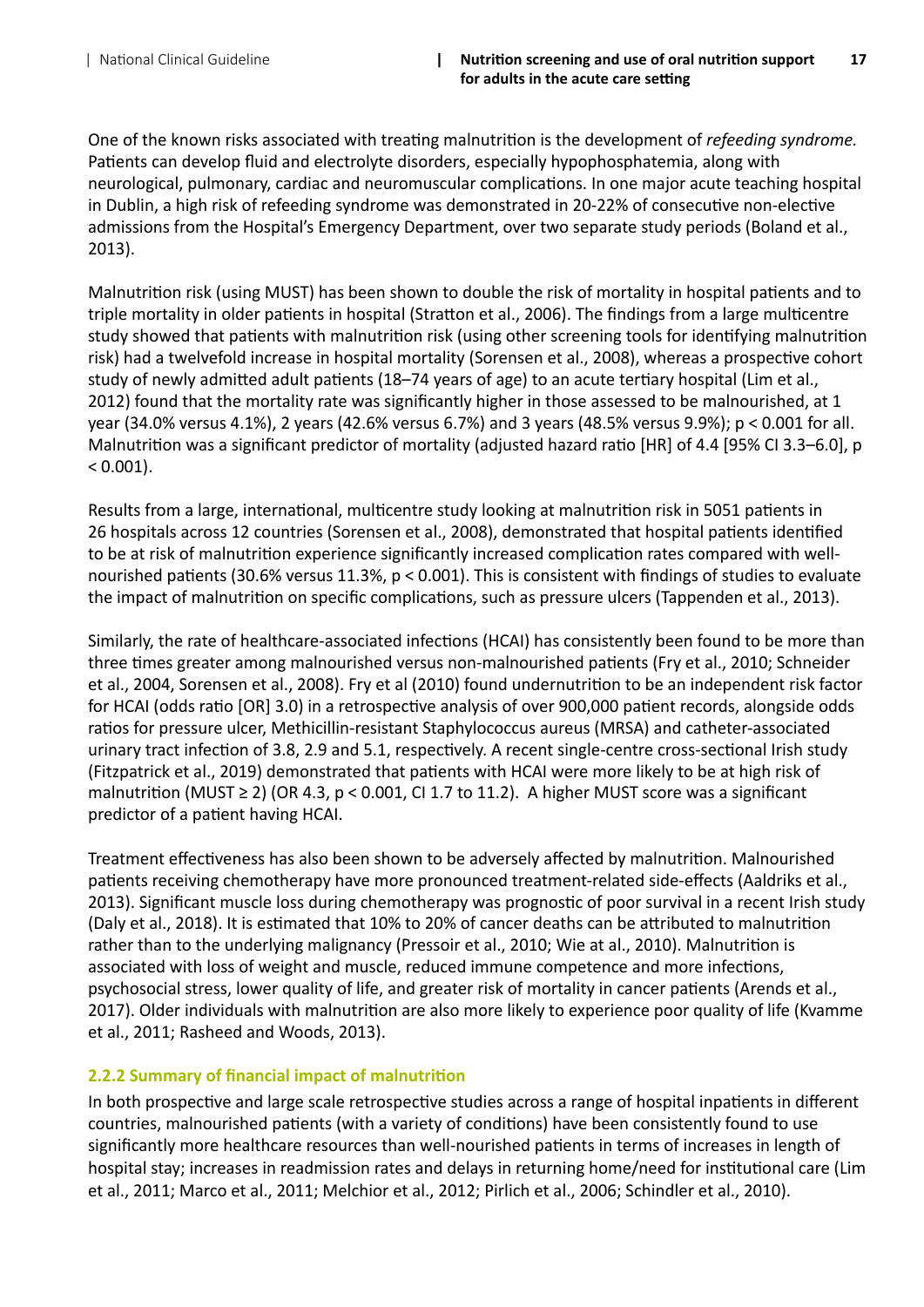# <span id="page-25-0"></span>**18 | Nutrition screening and use of oral nutrition support for adults in the acute care setting**

It is estimated that the annual public healthcare cost of disease-related malnutrition in Ireland is €1.42 billion euro, or more than 10% of the total annual healthcare budget (Rice and Normand, 2012). On a European scale, this cost rises to €170 billion euro (Ljungqvist and de Man, 2012). The majority of these costs are due to significantly increased healthcare utilisation by malnourished compared with non-malnourished patients, with acute care costs accounting for over 60% of the total and nursing home care another 25% to 30%, the remainder relating to primary care costs (around 8% to 10%) and nutritional interventions between 2% and 4%. It is estimated that malnourished patients (those with risk score according to MUST criteria) account for 1.1 million inpatient bed days, of which 251,000 are the additional bed days resulting from longer length of hospital stay (Rice and Normand, 2012).

# **2.2.3 Financial impact of interventions to prevent/treat malnutrition**

Whereas malnutrition has been established as a serious and costly problem for patients and the healthcare system, screening and appropriate intervention has been shown to be cost-effective and associated with cost savings (National Institute for Health and Care Excellence (NICE), 2006a). NICE Clinical Guideline (CG) 32 (2006a) concludes that improving systematic screening, assessment and treatment of malnutrition would result in better nourished patients and this would lead to reduced complications, admissions and length of stay. NICE subsequently conducted a budget impact analysis of implementing NICE CG32, updated in 2012 (NICE, 2012). They calculated the potential savings (based on a 10% reduction in malnutrition in hospital) at £71,000 per 100,000 patients, highlighting that the benefits achieved by earlier detection and treatment of patients with oral nutritional supplements (ONS) or other forms of nutrition support, would more than pay for the costs of implementing screening throughout the healthcare system, the increased number of dietetic assessments and nutrition support. A more detailed assessment conducted by the National Institute for Health Research (NIHR) has confirmed the findings of the NICE report, but has identified greater potential for savings, exceeding £170,000 per 100,000 population (Elia, 2015).

A systematic review of the cost effectiveness of using standard ONS in the hospital setting found a mean net cost saving of 12.2% when patients receiving ONS were compared to those receiving routine care (Elia et al., 2016). In 2015, NICE ranked the implementation of its CG32 (NICE, 2006a) as the third greatest potential means of achieving net cost savings for the National Health Service (NHS) in the United Kingdom, having reviewed 400 of its clinical guidelines, technological assessments and quality standards, of which just 39 were cost saving. The potential for savings in the Irish healthcare system are equally substantial.

# **The full implementation of this guideline produces a potential significant net cost saving. Refer to Annex 3 for Budget Impact Analysis details.**

# **2.3 Rationale for this National Clinical Guideline**

Nutrition and hydration in the acute hospital setting has been recognised as an important barometer of the quality and safety of services. Recent Health Service Executive's (HSE) National Service Plans considered nutrition and hydration as a key priority with a number of work-streams being delivered across several HSE divisions. This included a key action to develop a Food Nutrition and Hydration Policy for Adult Patients in Acute Hospitals (HSE, 2018b) - recently published. As part of this work the 'Food and Nutritional Care in Hospitals, Guidelines for preventing Under-Nutrition in Acute Hospital' (Department of Health (DOH), 2009) was highlighted as requiring review and following discussion with the Department of Health, Chief Medical Officer's office, a recommendation was made that this could be considered as an opportunity to develop a National Clinical Guideline. The current National Clinical Guideline (henceforth known as NCG in this document) was developed in alignment with the HSE's Food Nutrition and Hydration Policy for Adult Patients in Acute Hospitals.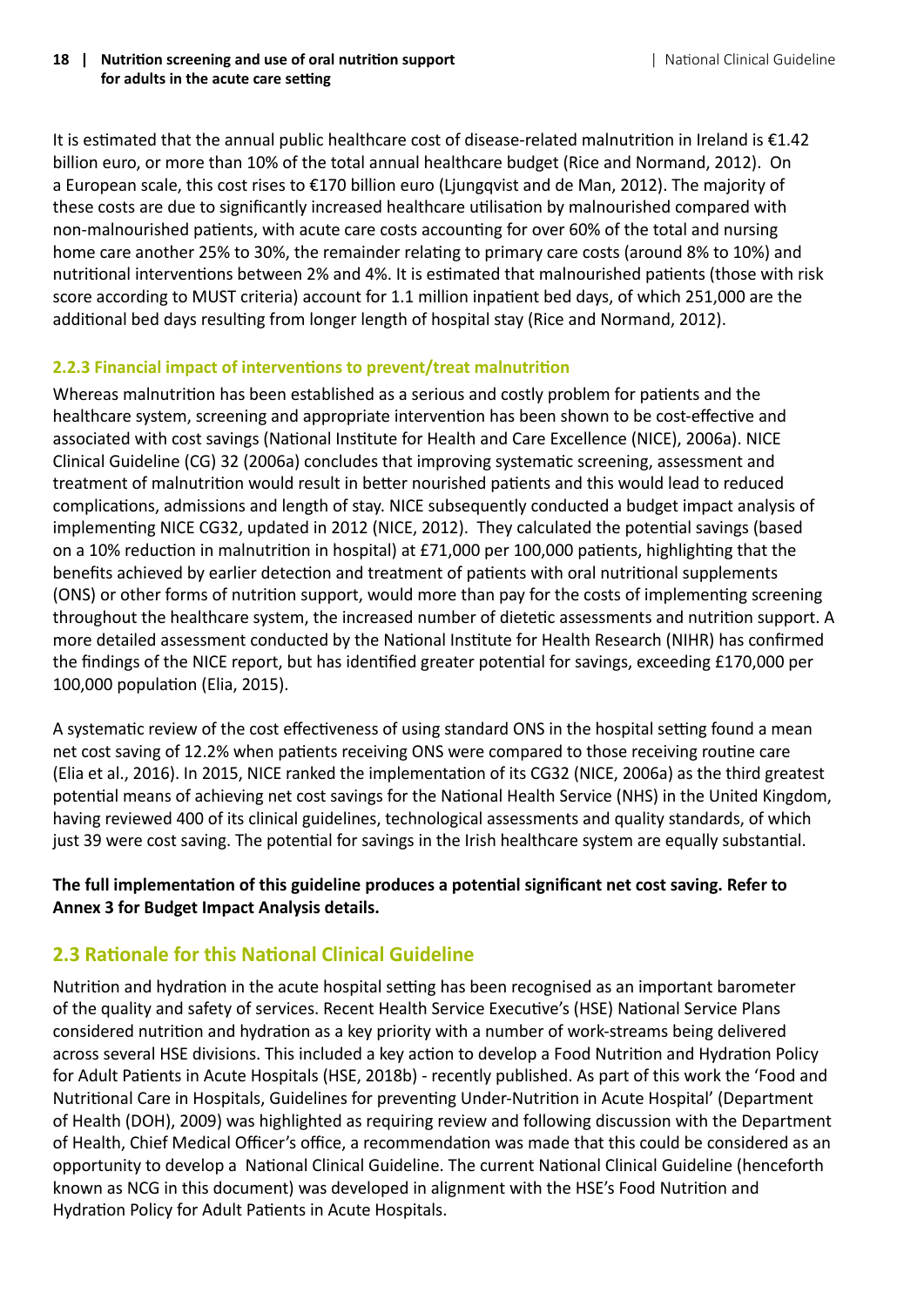A key recommendation in the Food Nutrition and Hydration Policy for Adult Patients in Acute Hospitals (HSE, 2018b) is that screening for malnutrition and risk of malnutrition using a validated tool should be implemented for each patient on admission. This is consistent with Health Information and Quality Authority (HIQA) report on the review of nutrition and hydration care in public acute hospitals (HIQA, 2016). HIQA assessed public acute hospitals against the National Standards for Safer Better Healthcare (HIQA, 2012) to determine if they were adequately assessing, managing and evaluating the nutrition and hydration needs of patients. HIQA reported that 21% of hospitals did not screen for malnutrition risk at all. A key recommendation from this report is that all patients admitted to hospital should be screened for risk of malnutrition. HIQA advocates a nutrition screening programme which facilitates appropriate nutrition assessment and treatment of patients identified as at risk of malnutrition, supported by nutrition education and training for healthcare staff.

Multiple international evidence-based guidelines and standards from Europe (NICE, 2006a; Gomes et al., 2017; Kondrup et al., 2003b; Volkert et al., 2019; Weimann et al., 2017), Australia (Dietitians Association of Australia (DAA), 2009), America (Mueller et al., 2011; Ukleja, 2018), and elsewhere, support the need to screen for malnutrition followed by an appropriate care pathway to ensure early intervention.

Prevention of malnutrition by establishing risk as early as possible is essential to prevent the adverse consequences and reduce costs. Given that malnutrition is prevalent, associated with significant adverse events, relatively easy and quick to identify and treat by those with adequate training in methods of nutrition support, failure to establish systems for its detection and appropriate treatment with nutrition support place service users at increased avoidable risk. If patients are not screened for risk of malnutrition, then they are not being identified and malnutrition prevention and treatment strategies cannot be implemented in a timely fashion. If left untreated, approximately two-thirds of patients with risk of malnutrition will experience a further decline in their nutritional status during their inpatient stay (Braunschweig et al., 2000). Furthermore, unless systems are in place in hospitals to detect and treat patients at risk, nutritional status will continue to be adversely affected by underlying disease, inflammation, medical treatments, associated gastrointestinal symptoms and fasting for procedures and surgery (Stratton and Elia, 2011).

There is also potential for inappropriate or incorrect use of nutrition support by staff that lack the necessary training to ensure safe, effective nutritional care of patients. Providing nutrition support to those who are not at risk is wasteful of resources and may be detrimental to the individual. This guideline provides guidance on indications, as well as a framework for safe and effective delivery of oral nutrition support to those who need it. The use of guidelines per se in clinical practice is known to be associated with improved outcomes for patients (Heyland et al., 2010; Martin et al., 2004).

The need for a national clinical guideline to ensure a standardised approach to the prevention, identification and treatment of malnutrition risk is clear to underpin the HSE's service plan priorities and to ensure compliance with the National Standards for Safer Better Healthcare (HIQA, 2012). This is also consistent with the Healthy Ireland Framework which espouses to improve the health and wellbeing of the nation through real and measurable change (DOH, 2013).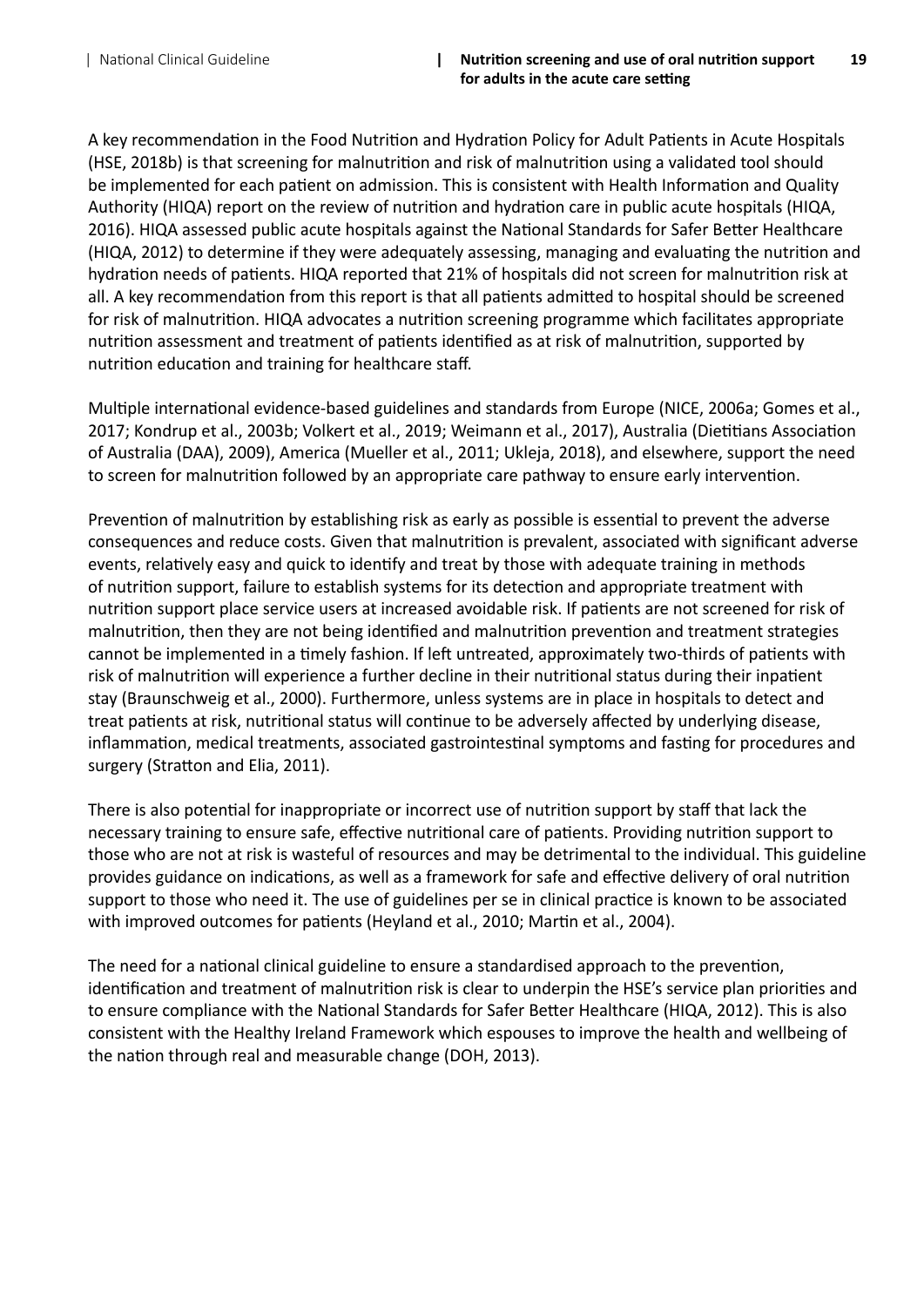# <span id="page-27-0"></span>**2.4 Aim and objectives**

# **2.4.1 Overall aim**

The ultimate aim of this clinical guideline is to improve patient health outcomes and experience during hospitalisation, by standardising practice and to improve decision-making on preventing, identifying and treating malnutrition risk. This can be achieved through:

- The early identification of malnutrition risk in hospitalised adult patients through nutrition screening for risk of malnutrition.
- The provision of timely and appropriate oral nutrition support to those patients who are malnourished or identified as at risk of malnutrition.

Other forms of nutrition support, that is, enteral tube feeding and parental nutrition, are not considered in this document. A standardised approach to nutrition screening and nutrition support provision is advocated (NICE, 2006a). The implementation of this NCG should promote a more streamlined and systematic approach to the identification of malnutrition risk and the appropriate use of oral nutrition support in Irish hospitals.

# *Project objectives:*

- To develop a National Clinical Guideline (NCG) on 'Nutrition screening and the use of oral nutrition support for adults in the acute care setting' through the NCEC process. The NCG is to be developed by adapting an existing clinical guideline (using the formal ADAPTE process), combined with de novo development using a systematic review process.
- To align with the Food Nutrition and Hydration Policy for Adult Patients in Acute Hospitals (HSE, 2018b).

# **2.5 Guideline scope**

This guideline is aimed at all frontline, management and food service/catering staff involved in the provision of care to adult patients in the acute care setting. It applies to adult patients admitted to a hospital ward and does not specifically cover practices in emergency departments.

This guideline covers:

- Malnutrition definition.
- Nutrition screening for malnutrition risk from point of admission to ward.
- Oral nutrition support.
- Considerations for oral nutrition support in dysphagia.

This guideline does not cover:

- Provision of normal food and drink in hospitals, including ward environment issues and protected meal times.
- Disease-specific or area-specific nutrition screening for malnutrition risk, for example, intensive care units or liver units.
- Disease-specific or area-specific oral nutrition support, for example, intensive care units, liver units.
- Treatment of eating disorders.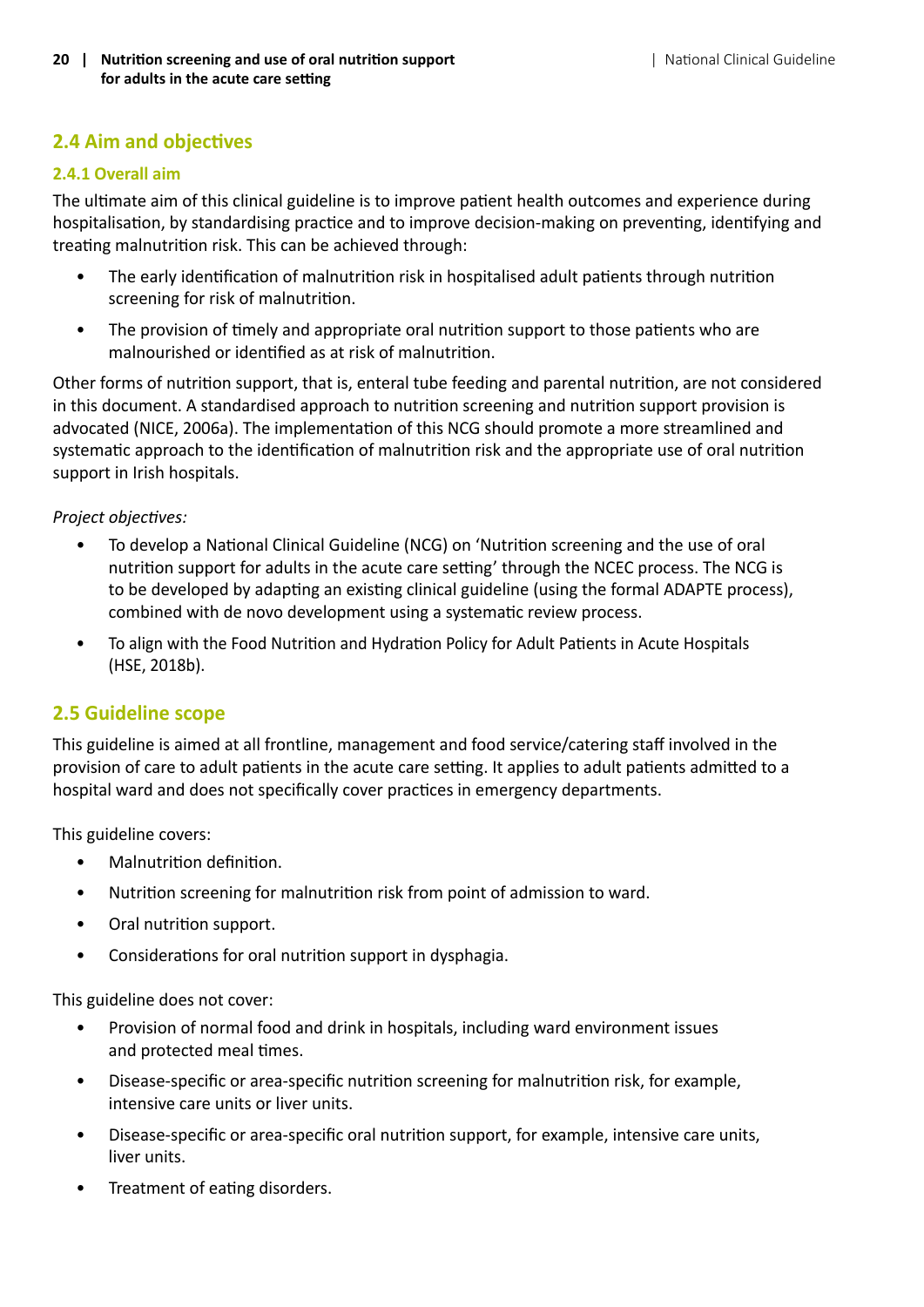- <span id="page-28-0"></span>• Treatment of inborn errors of metabolism.
- Treatment of obesity.
- Patients admitted to a children's ward/hospital (under 16 years of age).
- Specialised care specific to pregnancy.
- Nutrition screening or nutrition support in the community.
- Enteral tube feeding.
- Parenteral nutrition.
- Day patients, outpatients, or patients who are admitted as a day admission that are not expected to stay overnight.

# **2.6 Conflict of interest statement**

An NCEC declaration of interest form was signed by all GDG members initially and then yearly as per NCEC guidance (NCEC, 2016). Minor conflicts of interest were identified and were deemed by both Chairs not to be significant for the current guideline development.

# **2.7 Sources of funding**

The Health Service Executive (HSE) funded the following:

- License fee to adapt NICE CG32: Nutrition Support in Adults: Oral Nutrition Support, Enteral Tube Feeding and Parenteral Nutrition (NICE, 2006a).
- Project Dietitian to be released from clinical work to co-ordinate NCG development.

The HRB Collaboration in Ireland for Clinical Effectiveness Reviews (CICER) conducted one full systematic review and one update of evidence tables from NICE CG32. This support was funded by the Department of Health.

# **2.8 Guideline methodology**

# **General overview**

This guideline is a combination of the formal adaptation of an existing guideline using the ADAPTE tool, and de novo guideline development using the NCEC guideline development process. The ADAPTE tool was developed by the ADAPTE Collaboration (2009), an international collaboration of researchers, guideline developers, and guideline implementers. Adaptation is the systematic approach for considering the use and/or modifying a guideline produced in one cultural and organisational setting for application in a different context (DOH, 2019). De novo guideline development involves using primary research and can be used to develop new recommendations within a clinical guideline (DOH, 2019).

This guideline followed the methodology in line with NCEC requirements. See full guideline for more detailed information.

# **2.9 Consultation summary**

An advanced draft of the NCG was sent to key stakeholders for a three-week consultation period in March 2019. The GDG agreed to align with the Food Nutrition and Hydration Policy for Adult Patients in Acute Hospitals (HSE, 2018b) regarding key stakeholders identified for consultation (see Appendix 8). A similar feedback form was developed, and a similar process was followed. Forms and documents were emailed to all key stakeholders and external reviewers. See report in Appendix 8.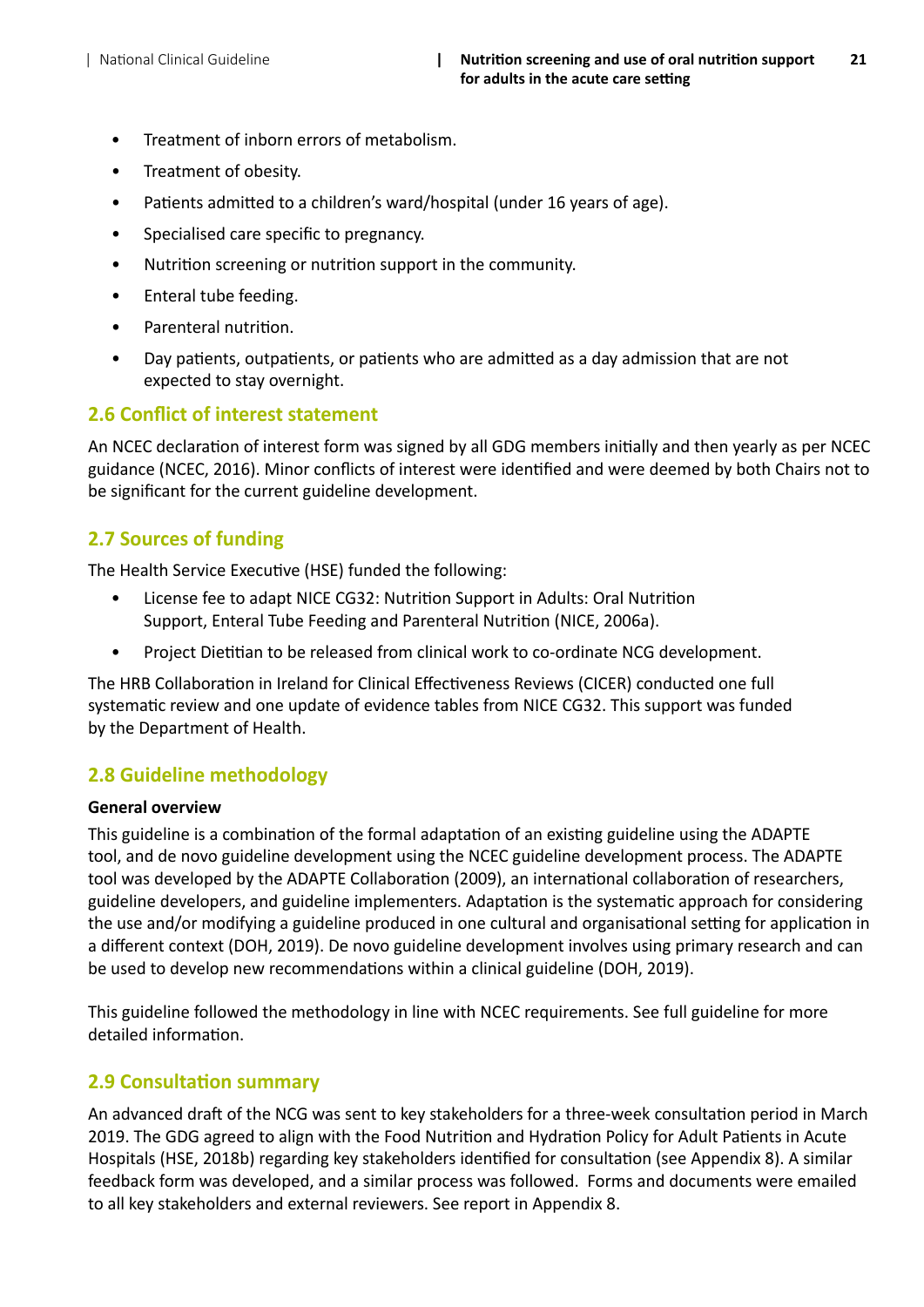# <span id="page-29-0"></span>**2.10 External review**

Based on knowledge and expertise of the GDG, four international experts were nominated to review the draft guideline. Nominees were purposefully selected from different countries, different professional backgrounds and with particular interests and experience relevant to the current guideline. These included an expert from the United Kingdom who was involved with NICE CG32 (2006a), an expert from ESPEN (European Society for Clinical Nutrition and Metabolism) who is involved with the Life-Long-Learning Programme in Clinical Nutrition and Metabolism (see Section 3.3), an expert from the Netherlands who is involved with Malnutrition in the Elderly Knowledge Hub (see logic model in Appendix 9) and an expert from Australia who is involved with the Nutrition Care Process (see Section 3.0). All four nominees were approached, two of whom were available during March 2019 – Professor Marian de van der Schueren (the Netherlands), and Dr. Angela Vivanti (Australia) – see Appendix 2. These reviewers are respected authorities and widely published in the field of nutrition. Both have a particular interest in the prevention, identification and treatment of malnutrition risk and related research, education and practice.

# **2.11 Implementation**

The implementation plan is designed as a framework to guide actions required to promote effective implementation of recommendations made in this NCG on nutrition screening for risk of malnutrition and effective use of oral nutrition support for adult patients in acute hospitals. Funding for guideline implementation is subject to service planning and estimates process.

The logic model and implementation plan for this NCG are presented in Appendix 9. Healthcare staff roles and responsibilities to support this plan are outlined in Appendix 9. A list of tools to support implementation is available in Appendix 10.

# **2.12 Monitoring and audit**

The overall objective of this NCG is to improve patient care. Clinical audit is used to describe a process of assessing clinical practice against standards (HSE, 2013). In this case the NCG is the standard and is closely aligned with the Food Nutrition and Hydration Policy for Adult Patients in Acute Hospitals (HSE, 2018b), see Policy toolkit (see Appendix 10 for web link). Audit criteria are aligned with the NCG implementation plan and logic model (see Appendix 9).

National and local audit criteria are specified in Appendix 11. Audit criteria are a mixture of structure criteria (what is needed), process criteria (what is done) and outcome criteria (what is expected to happen as a result). Key Performance Indicators (KPIs) for national consideration are outlined. Essential and desirable audit criteria as agreed by the GDG are highlighted for inclusion in local audit mechanisms.

# **2.13 Plan to update this National Clinical Guideline**

The guideline will be updated three years from publication as per the process recommended by NCEC (DOH, 2019). A subgroup of the GDG will reconvene to assist in this update under the governance of the Chief Clinical Officer. If there is a major change in evidence, or if the Food Nutrition and Hydration Policy (HSE, 2018b) is updated requiring changes in recommendations, prior to the planned review of this NCG, a rapid update may be conducted as per NCEC procedures.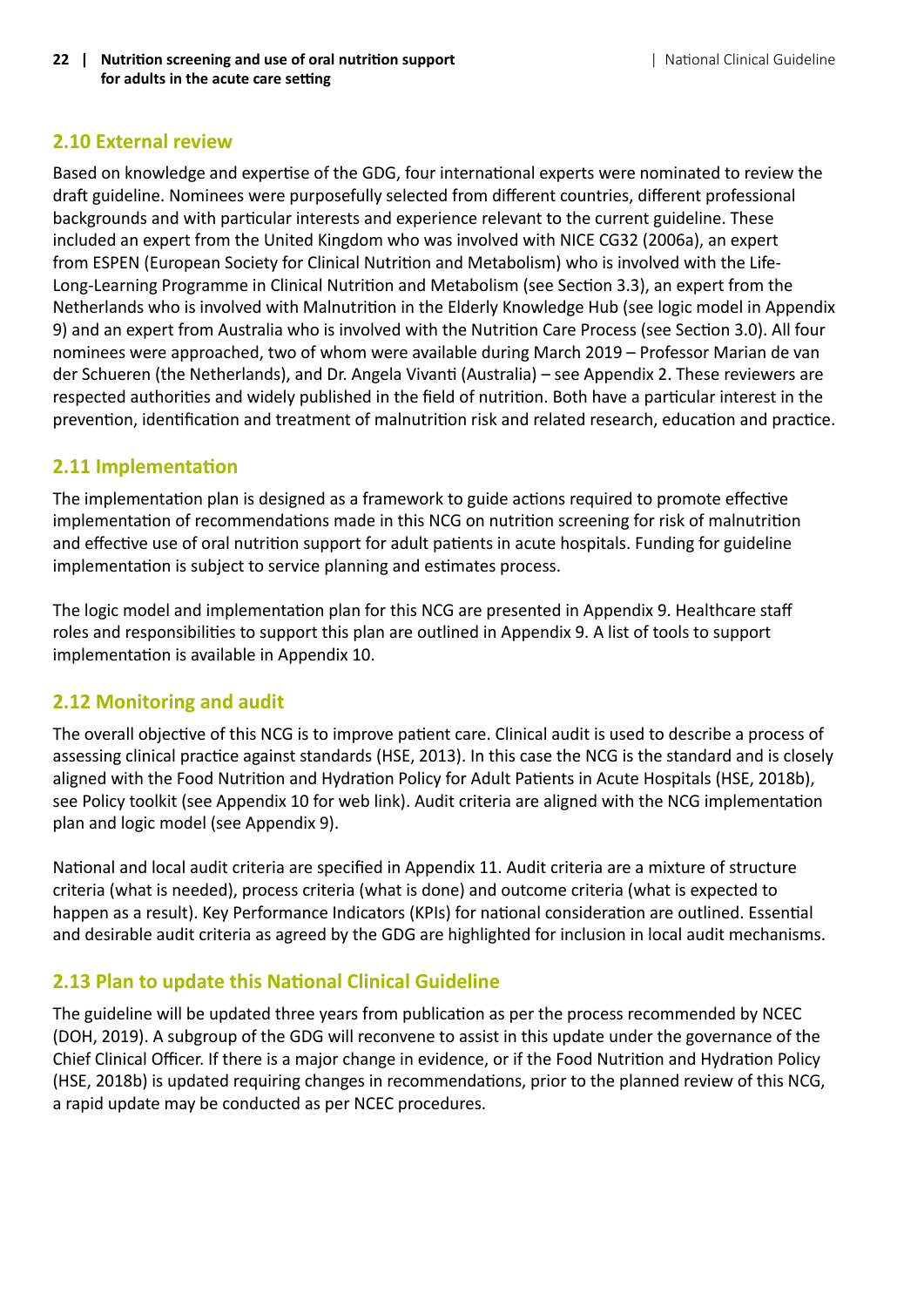# <span id="page-30-0"></span>**3 Appendices**

Only appendices 7, 9 10 and 11 are presented here as they are key to interpretation of the recommendations in this summary guideline.

# **Refer to the full guideline report for the remaining appendices:**

1, 2, 3, 4, 5, 6, 8, 12-17

# **Appendix 7: Evidence grading systems used in this NCG**

# **Grading system used by NICE for Clinical Guideline 32**

The grading system used by NICE was maintained in those recommendations that were adapted from NICE CG32. A limitation to using a classification system that is based only on the level of evidence, such as this one, is that it does not consider the importance of the recommendation in changing practice and improving patient care (NICE, 2006a). This grading system is used for Recommendations 1 and 2, and 4 to 17, inclusive.

| <b>Level of evidence</b> | Type of evidence used by NICE Clinical Guideline 32                                                                                                         |
|--------------------------|-------------------------------------------------------------------------------------------------------------------------------------------------------------|
| $1++$                    | High-quality meta-analysis, systematic reviews                                                                                                              |
| $1+$                     | Well-conducted meta-analysis, systematic reviews of RCTs, or RCTs with a low risk of<br>bias                                                                |
| $1 -$                    | Meta-analyses, systematic reviews of RCTs, or RCTs with a high risk of bias                                                                                 |
| $2 + +$                  | High-quality systematic reviews of case-control or cohort studies                                                                                           |
|                          | High-quality case-control or cohort studies with a very low risk of confounding, bias, or<br>chance and a high probability that the relationship is causal  |
| $2+$                     | Well-conducted case-control or cohort studies with a low risk of confounding, bias, or<br>chance and a moderate probability that the relationship is causal |
| $2 -$                    | Case-control or cohort studies with a high risk of confounding bias, or chance and a<br>significant risk that the relationship is not causal                |
| 3                        | Non-analytic studies (for example, case reports, case series)                                                                                               |
| 4                        | Expert opinion                                                                                                                                              |

**Table 17.** Level of evidence and grade of recommendation used by NICE (NICE, 2006a)

| <b>Grade of</b><br>recommendations | <b>Evidence</b>                                                                                                                                                                                       |
|------------------------------------|-------------------------------------------------------------------------------------------------------------------------------------------------------------------------------------------------------|
| A                                  | • At least one meta-analysis, systematic review, or RCT rated as 1++, and directly<br>applicable to the target population, or                                                                         |
|                                    | A systematic review of RCTs or a body of evidence consisting principally of studies<br>rated as 1+, directly applicable to the target population, and demonstrating overall<br>consistency of results |
|                                    | Evidence drawn from a NICE technology appraisal<br>$\bullet$                                                                                                                                          |
| в                                  | A body of evidence including studies rated as 2++, directly applicable to the target<br>population, and demonstrating overall consistency of results, or                                              |
|                                    | Extrapolated evidence from studies rated as 1++ or 1+                                                                                                                                                 |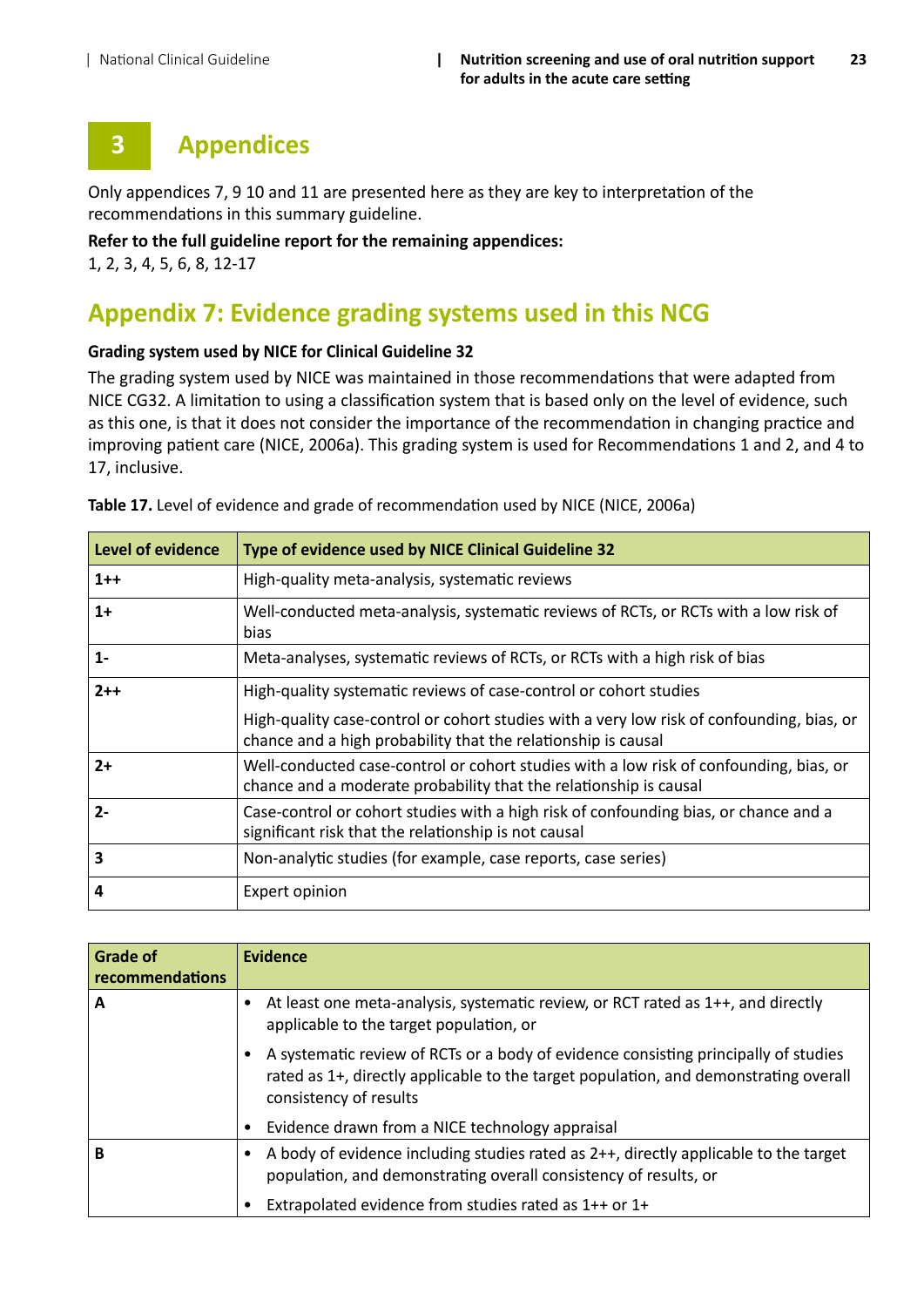|         | A body or evidence including studies rated as 2+, directly applicable to the target<br>population and demonstrating overall consistency of results, or<br>Extrapolated evidence from studies rated as mmas 2++<br>٠ |
|---------|---------------------------------------------------------------------------------------------------------------------------------------------------------------------------------------------------------------------|
|         | Evidence level 3 or 4, or<br>$\bullet$<br>Extrapolated evidence from studies rated mmas 2+, or<br>Formal consensus                                                                                                  |
| D (GPP) | A good practice point (GPP) is a recommendation for best practice based on the<br>experience of the GDG                                                                                                             |

© NICE 2006 CG32 Nutrition support for adults: oral nutrition support, enteral tube feeding and parenteral tube feeding. Available from https://www.nice.org.uk/guidance/cg32 All rights reserved. Subject to *Notice of rights.*

# **The GRADE (Grading of Recommendations Assessment, Development and Evaluation) approach**

- GRADE categorises the certainty in evidence as high, moderate, low or very low (see Table 18).
- GRADE categorises the strength of evidence as either strong, or weak/conditional. This reflects the extent to which a guideline panel is confident that desirable effects of an intervention outweigh undesirable effects, or vice versa, across the range of patients for whom the recommendation is intended.
- The GRADE approach is used for Recommendation 3.

**Table 18.** Quality of evidence using GRADE approach *(adapted from 'A manual for guideline developers', Department of Health, 2019)*

| <b>Quality level</b> | <b>Definition</b>                                                                                                                                                                                 |
|----------------------|---------------------------------------------------------------------------------------------------------------------------------------------------------------------------------------------------|
| High                 | The GDG is very confident that the true effect lies close to that of the estimate of the<br>effect.                                                                                               |
| <b>Moderate</b>      | The GDG is moderately confident in the effect estimate: the true effect is likely to<br>be close to the estimate of the effect, but there is a possibility that it is substantially<br>different. |
| Low                  | The GDG confidence in the effect estimate is limited: the true effect may be<br>substantially different from the estimate of the effect.                                                          |
| <b>Very low</b>      | The GDG has very little confidence in the effect estimate: the true effect is likely to be<br>substantially different from the estimate of effect.                                                |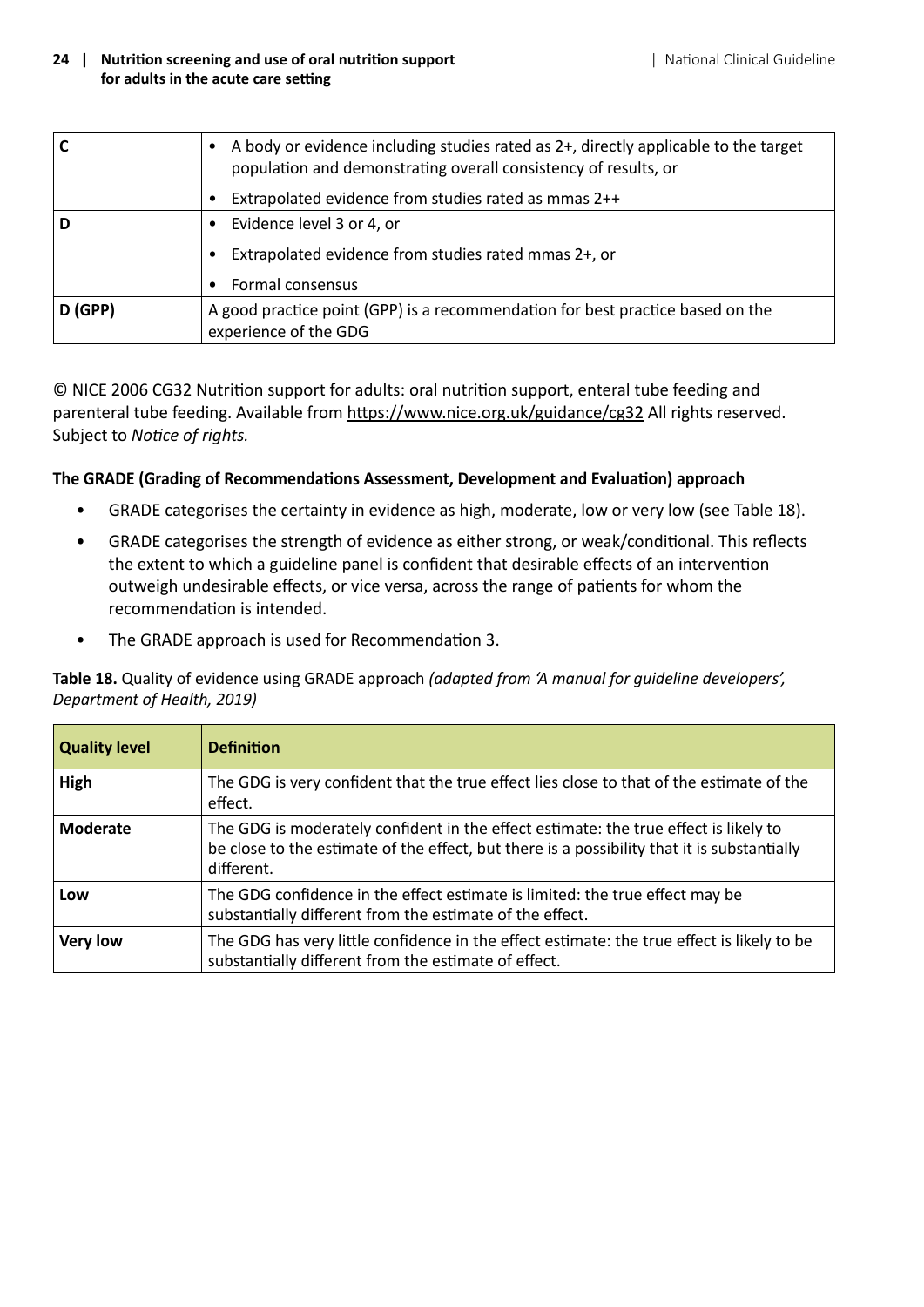# <span id="page-32-0"></span>**Appendix 9: Implementation plan and logic model**

# **Strategic aim**

The overarching objective of this implementation plan is to provide a framework for the identification of malnutrition risk and its management through effective use of oral nutrition support interventions for adult inpatients in the acute care setting. The logic model demonstrates the context for the plan, the inputs, activities and outcomes associated with implementing nutrition screening for malnutrition risk and appropriate use of oral nutrition support in the acute care setting.

# **Facilitators and barriers**

To inform the implementation plan the GDG contacted seven international experts with experience in implementing organisational, regional or national screening programmes for risk of malnutrition. Experts from Australia, the Netherlands, New Zealand, Northern Ireland, and the United Kingdom were approached for feedback. Feedback on facilitators and barriers to implementation was requested. These are reported below (see Table 20), as factors that promote implementation and are organised into four main areas.

| Implementation<br><b>influences</b> | <b>Factors that promote implementation</b>                                                                                                  |
|-------------------------------------|---------------------------------------------------------------------------------------------------------------------------------------------|
| <b>Screening tool</b>               | The ease with which a NST can be applied.<br>$\bullet$                                                                                      |
| characteristics                     | A shorter time to perform and record screening for malnutrition risk.<br>$\bullet$                                                          |
|                                     | Involving hospital staff in addition to nurses and doctors, to assist in the screening<br>for malnutrition risk process.                    |
|                                     | Using on-line tools to aid calculations may facilitate implementation.<br>$\bullet$                                                         |
|                                     | Improving compliance in completing documentation by involving staff responsible<br>for using the NST in the design of a recording template. |
|                                     | Using a similar tool nationally, or internationally, to facilitate research and<br>evaluation, and the sharing of experience.               |
|                                     | Choosing an evidence-based tool that is valid and reliable with a clear care pathway.<br>$\bullet$                                          |
|                                     | Devising care pathways that recommend nutritional intervention(s) without delay<br>while awaiting nutrition assessment.                     |
|                                     | Choosing an NST that has accessible and easy supporting documentation and<br>education tools already available.                             |
|                                     | Choosing an NST with a scoring system that allows for prioritisation.<br>$\bullet$                                                          |
|                                     | Choosing an NST that crosses all healthcare settings.<br>$\bullet$                                                                          |
| <b>Outer setting</b>                | Making screening for malnutrition risk on admission mandatory through national<br>$\bullet$<br>government action.                           |
|                                     | Supporting screening for malnutrition risk through regional or national policy.<br>$\bullet$                                                |
|                                     | Monitoring screening for malnutrition risk through inspections by acute care<br>$\bullet$<br>regulating or accreditation bodies.            |
|                                     | Developing national key performance indicators (KPIs) to facilitate compliance<br>and reporting of screening for malnutrition risk.         |

**Table 20.** Expert feedback on factors that promote implementation of screening for risk of malnutrition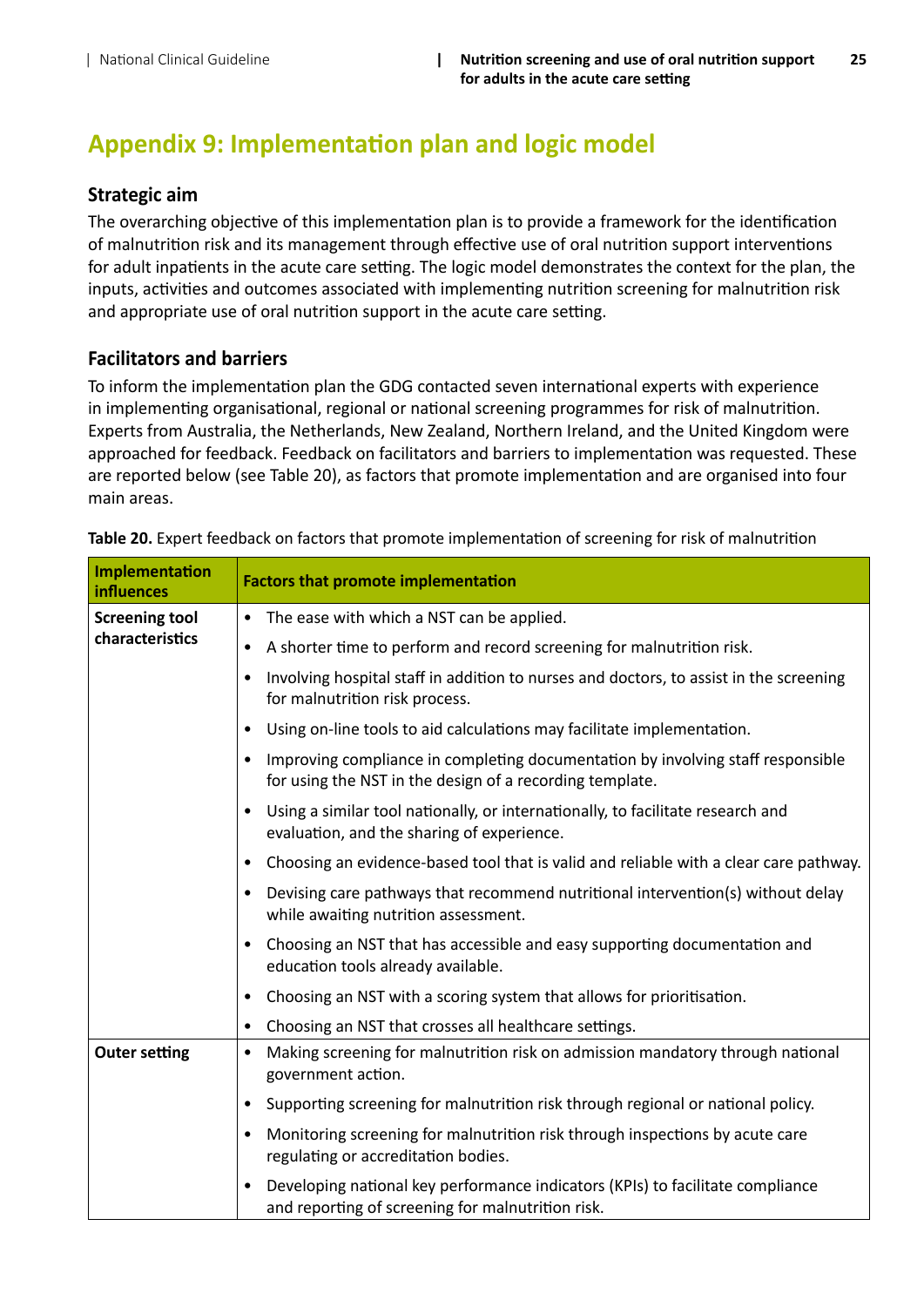|                                          | Coding for malnutrition (e.g. monthly) by hospitals.<br>$\bullet$                                                                                                 |
|------------------------------------------|-------------------------------------------------------------------------------------------------------------------------------------------------------------------|
|                                          | Identifying national implementation leads - medical, nursing and dietetic.<br>$\bullet$                                                                           |
|                                          | Initiating national malnutrition risk prevalence audits and malnutrition-<br>٠<br>awareness days.                                                                 |
|                                          | Developing a national communications plan for dissemination, implementation<br>$\bullet$<br>and audit of malnutrition screening practices.                        |
|                                          | Developing national training and education resources to support screening for<br>$\bullet$<br>malnutrition risk and associated care pathways.                     |
| Inner setting                            | Embedding screening into nursing admission processes.<br>$\bullet$                                                                                                |
|                                          | Providing local in-hospital training and education to support screening for<br>$\bullet$<br>malnutrition risk and associated care pathways.                       |
|                                          | Using quality improvement methodology, e.g. Plan Do Study Act (PDSA) cycles<br>$\bullet$<br>of change.                                                            |
|                                          | Auditing malnutrition risk prevalence to promote implementation readiness.<br>$\bullet$                                                                           |
|                                          | Developing a local implementation plan and audit system.<br>$\bullet$                                                                                             |
|                                          | Outlining a local communications plan on dissemination, implementation<br>$\bullet$<br>and audit of malnutrition screening practices.                             |
|                                          | Organising automatic e-referral to the dietitian through the electronic health<br>$\bullet$<br>record system, for patients identified as at risk of malnutrition. |
| <b>Characteristics of</b><br>individuals | Identifying individual staff members on each ward to act as ward champions<br>$\bullet$<br>for screening for malnutrition risk and related issues.                |
|                                          | Identifying an organisational implementation lead.<br>$\bullet$                                                                                                   |
|                                          | Increasing awareness of malnutrition risks among healthcare staff and clarity<br>$\bullet$<br>on roles and responsibilities in managing nutritional care.         |
|                                          | Empowering healthcare staff, particularly nursing staff, to take ownership of<br>their role in the nutrition care pathway.                                        |

This feedback was used by the GDG when developing this guideline and the associated implementation plan, for example:

- Two screening tools that are evidence-based, and cross healthcare settings are recommended in this guideline.
- Screening tools recommended are quick and easy to use and both use a clear scoring system to help prioritisation. A link to the toolkit supporting one of the tools is provided in Appendix 10.
- Three pathways to aid implementation (Figures 3, 4 and 5) at local hospital level are provided.
- A national education and training framework is provided. This empowers nurses to take on the screening process through a 'train-the-trainers' approach.
- Increasing awareness through, for example, annual malnutrition awareness days is included in the implementation plan.
- A link to a quality improvement tool which uses PDSA cycles is included in Appendix 10.
- Sharing of staff experiences with examples of good practice is recommended in the implementation plan.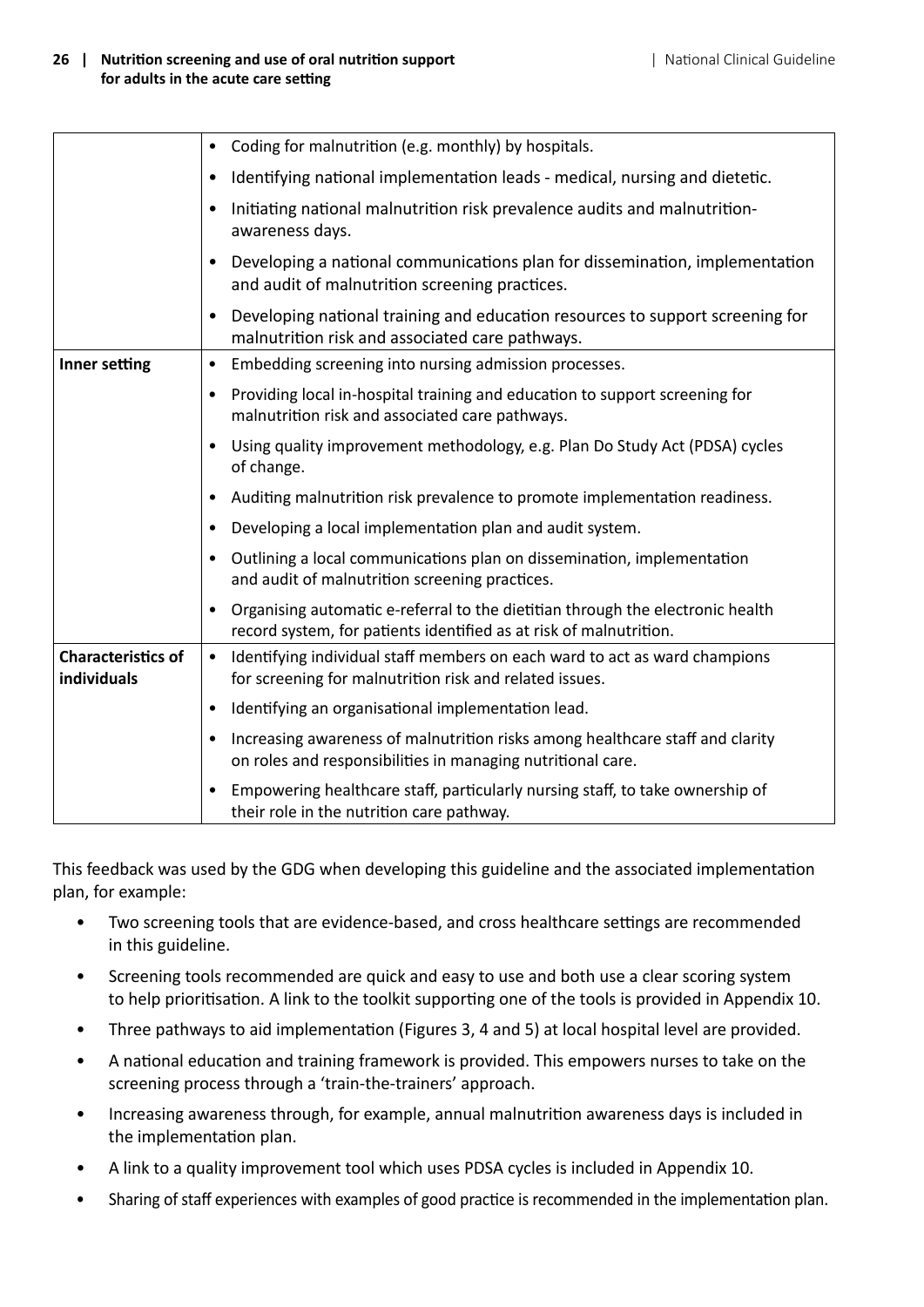- Roles and responsibilities are included in this implementation appendix.
- A communications and dissemination plan is provided.
- A local audit overview with essential and desirable audit criteria is provided in Appendix 11, and forms part of the implementation plan. A self-assessment tool is provided to facilitate this (see Appendix 10 for list of tools).
- National KPIs are outlined in Appendix 11.

# **The implementation plan**

The implementation plan included here aligns recommendations with actions required to achieve their implementation and assigns responsibilities for actions within a specified timeframe. Expected outcomes and how these can be verified are outlined. A dissemination and communication plan is provided.

# **Roles and responsibilities**

Implementation responsibilities must be seen in the context of the overall roles and responsibilities of each profession and healthcare worker. Specific roles and responsibilities are already outlined in the Food Nutrition and Hydration Policy for Adult Patients in Acute Hospital (FNHP) (2018b) for:

- Hospital Chief Executive Officer/ General Manager
- Food Service Staff (Ward Catering Staff)
- Chef
- Multidisciplinary Team
- Kitchen Attendant
- Doctor
- Dietitian Manager
- Clinical Nurse Manager
- **Dietitian**
- Registered Nurse
- Speech and Language Therapist (SLT)
- Healthcare Assistant
- Occupational Therapist
- Food Service/ Catering Manager
- All clinical staff

Roles and responsibilities listed in the FNHP (HSE, 2918b) were not amended by the GDG, with the exception of SLT. In the context of this NCG, SLT GDG members amended their role to include managing patients with dysphagia identified with malnutrition or at risk of malnutrition. This is consistent with recommendations in the NCG and supplements the responsibilities outlined in the FNHP (HSE, 2018b). Responsibilities include:

- SLTs are responsible for assessment and management of patients identified with Feeding, Eating, Drinking and Swallowing (FEDS) difficulties. This involves investigation of causes of FEDS and their impact on nutrition.
- SLTs have a role in the treatment of patients with dysphagia who are malnourished, or at risk of malnutrition. Intervention may include:
	- o objective assessment of swallow physiology (e.g. videofluoroscopy, FEES)
	- o provision of restorative swallowing rehabilitation
	- o recommendations for appropriate food and fluid consistencies
	- o advice in relation to safe swallowing guidelines
	- o provision of appropriate equipment for feeding/drinking, and
	- o education of patient, family and staff.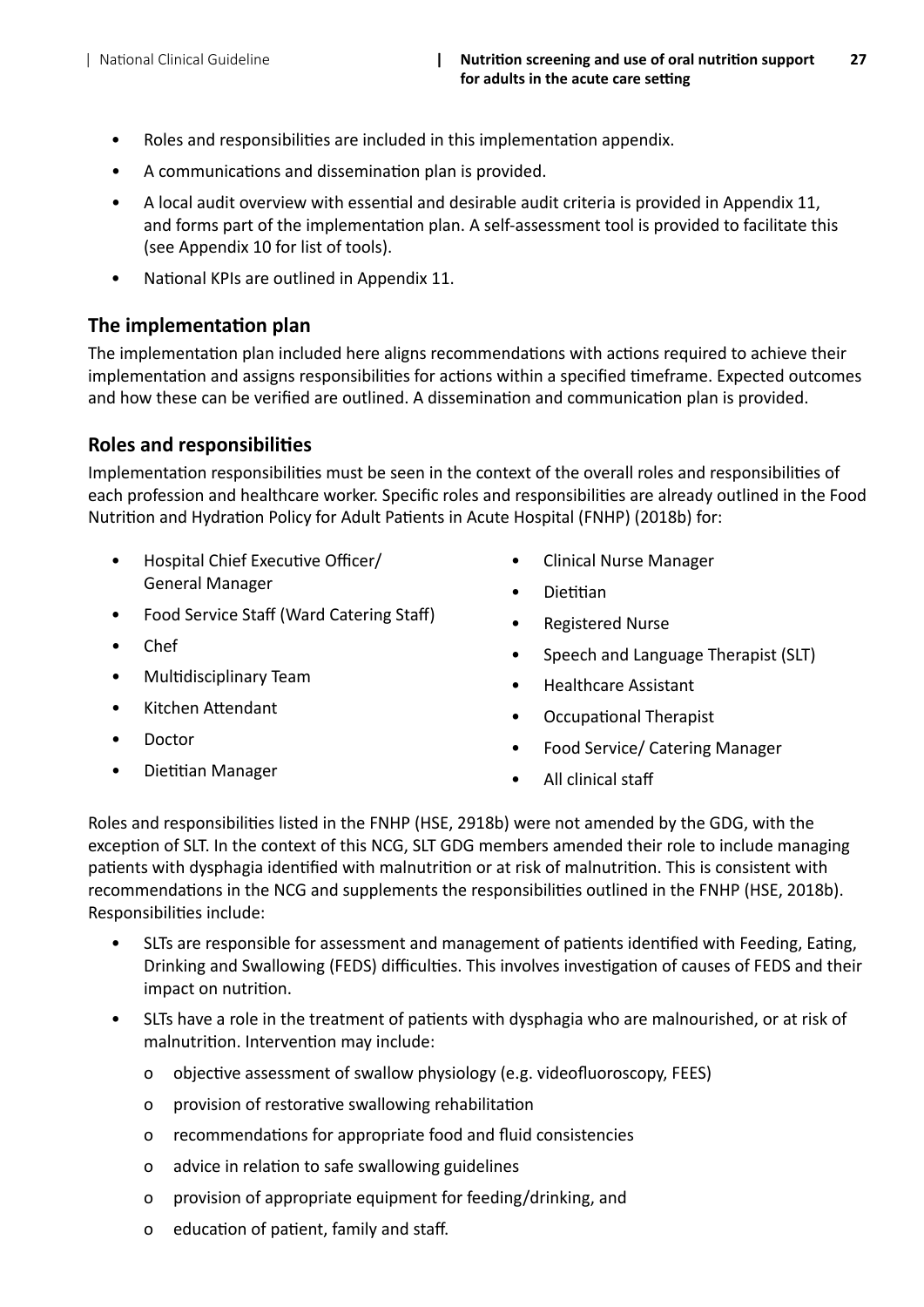# **28 | Nutrition screening and use of oral nutrition support for adults in the acute care setting**

- SLTs liaise closely with team members including dietitians, food service/catering and nursing staff in acute hospitals re: modified consistency diet and fluids and safe swallowing strategies for the patient during mealtimes.
- SLTs contribute to multidisciplinary team decision making on provision of supplemental or alternative non-oral nutrition and hydration if required for the patient. This might include progression from non-oral nutrition and hydration back to some or full oral nutrition in a safe way, if appropriate for the patient.
- SLTs liaise closely with the medical team for the management of patients who are 'risk feeding' (that is, at risk of aspiration when eating and drinking orally, but oral intake has been deemed the most appropriate management pathway for the patient).

The GDG recognises that the Hospital Pharmacist also has an important role in oral nutrition support, especially with regard to patients with dysphagia or swallowing difficulties, and with regard to the sourcing and supply of specialised oral nutritional supplements.

The vital role of the Hospital Nutrition and Steering Committee in implementation is acknowledged by the GDG and features strongly in the following implementation plan. The Committee's membership, roles and responsibilities are outlined in the Food Nutrition and Hydration Policy for Adult Patients in Acute Hospital (FNHP) (2018b).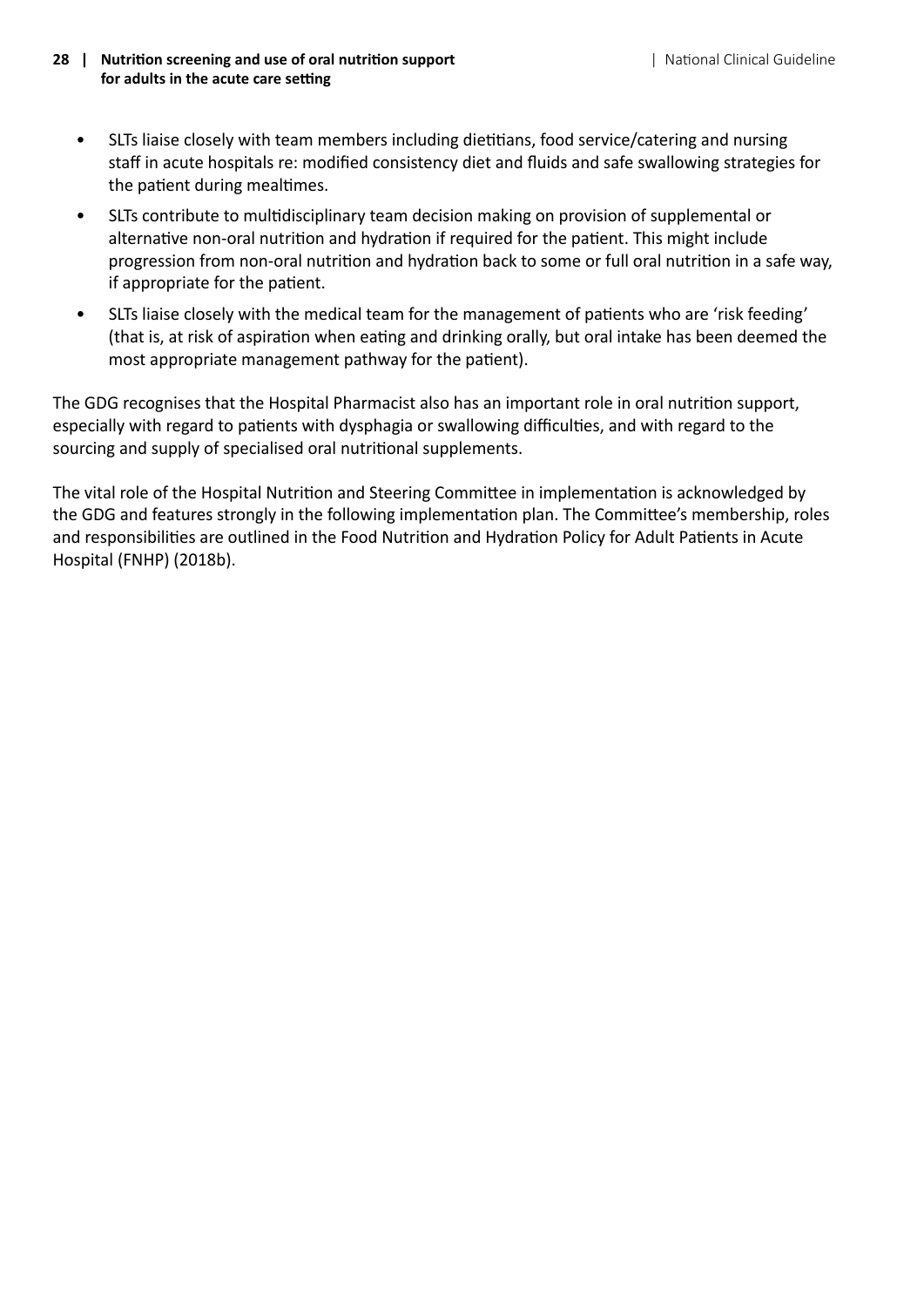

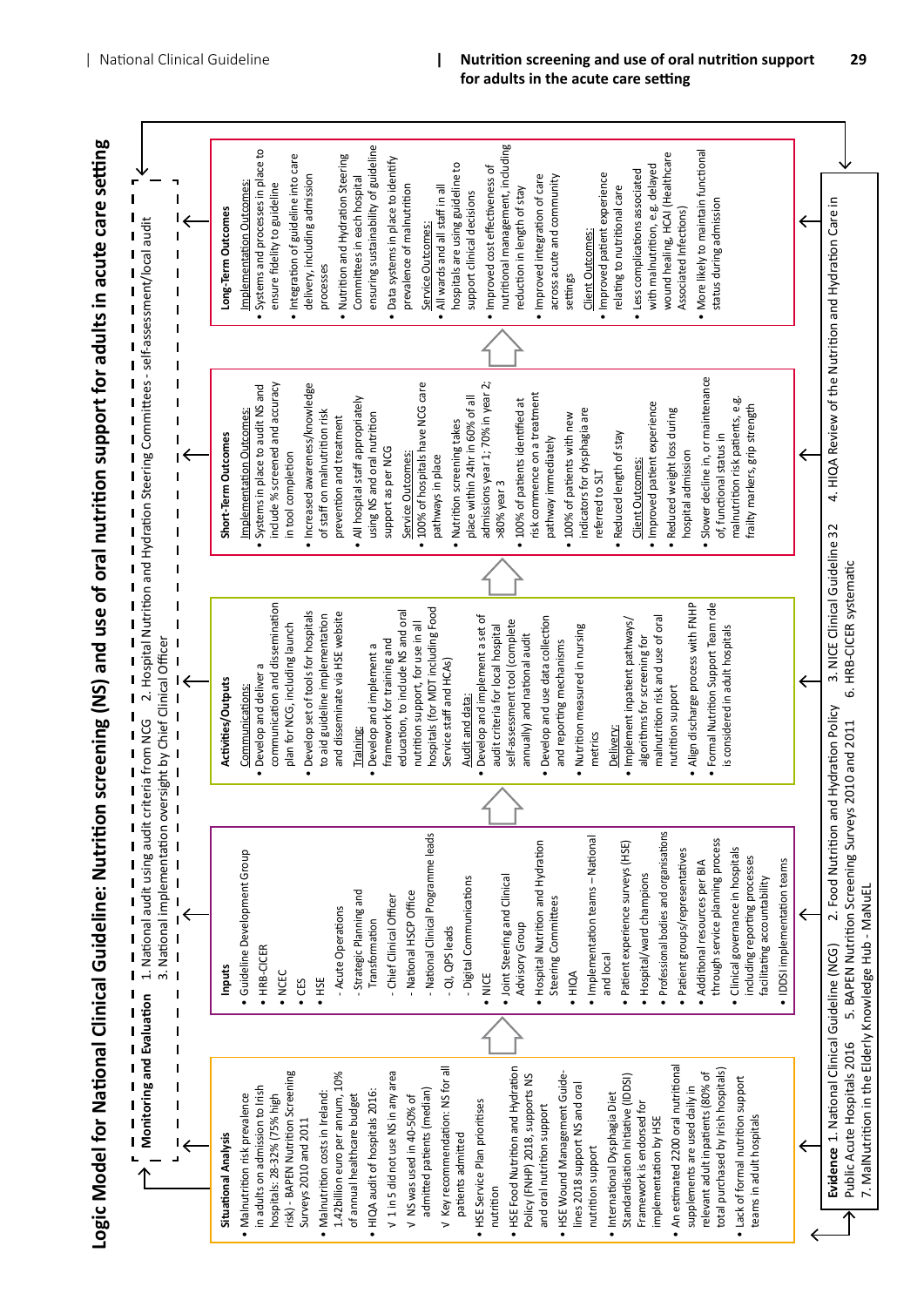| ۶<br>I |
|--------|
| ţ      |
| ۶      |
|        |
| ĩ      |
|        |
|        |
| ı      |
|        |
|        |
|        |
|        |
|        |
|        |
|        |
|        |

| recommendation or<br>Guideline | Implementations enablers/<br>barriers/gaps | implement recommendation<br>Action/intervention/task to | Lead responsibility for<br>delivery of the action |           | Timeframe for<br>completion  |           | <b>Expected outcome</b><br>and verification      |
|--------------------------------|--------------------------------------------|---------------------------------------------------------|---------------------------------------------------|-----------|------------------------------|-----------|--------------------------------------------------|
| number(s)                      |                                            |                                                         |                                                   | Year<br>- | Year<br>$\mathbf{\tilde{z}}$ | Year<br>m |                                                  |
| Screening for risk of          | Enabler                                    | high level communications<br>Develop a                  | Guideline Development                             | ↘         |                              |           | Outcome                                          |
| malnutrition:                  | Malnutrition awareness has                 | strategy designed to ensure that all                    | Group, HSE                                        |           |                              |           | Communications strategy re                       |
| $1 + 2 + 3$                    | improved.                                  | staff and patients are aware of the risks               | Communications,                                   |           |                              |           | malnutrition risk screening and                  |
|                                |                                            | of malnutrition and the importance of                   |                                                   |           |                              |           | treatment in place in all local                  |
|                                |                                            | early detection and treatment.                          |                                                   |           |                              |           | hospitals.                                       |
|                                |                                            |                                                         |                                                   |           |                              |           | Improved malnutrition awareness<br>$\bullet$     |
|                                |                                            | communication plan aimed<br>Develop a                   | Hospital Nutrition and                            |           | ゝ                            |           | among staff and patients.                        |
|                                |                                            | at raising / maintaining a high level                   | Hydration Steering                                |           |                              |           | System in place to share                         |
|                                |                                            | of awareness of malnutrition risks,                     | Committees.                                       |           |                              |           | implementation experiences and                   |
|                                |                                            | including                                               |                                                   |           |                              |           | learning between sites.                          |
|                                |                                            | as a minimum:                                           |                                                   |           |                              |           |                                                  |
|                                |                                            | malnutrition awareness<br>· Annual                      |                                                   |           | ゝ                            |           |                                                  |
|                                |                                            | days targeted at both patients                          |                                                   |           |                              |           | Verification                                     |
|                                |                                            | and staff.                                              |                                                   |           |                              |           | Self-assessment by local Hospital<br>$\bullet$   |
|                                |                                            | Reporting system in place to<br>$\bullet$               |                                                   |           | ↘                            |           | Nutrition and Hydration Steering                 |
|                                |                                            | report % of patients at                                 |                                                   |           |                              |           | Committees in year 2                             |
|                                |                                            | malnutrition risk to Hospital                           |                                                   |           |                              |           | Patient satisfaction survey results<br>$\bullet$ |
|                                |                                            |                                                         |                                                   |           |                              |           | reported in year 2                               |
|                                |                                            | Management annually.                                    |                                                   |           |                              |           | HSE communications mechanism.<br>$\bullet$       |
|                                |                                            |                                                         |                                                   |           |                              |           | Food Nutrition and Hydration                     |
|                                |                                            | Implement communications strategy to                    | Nutrition and Hydration                           | ↘         |                              |           | Information leaflet is available for             |
|                                |                                            | high levels of engagement and<br>maintain               | Steering Committees.                              |           |                              |           | all hospital inpatients.                         |
|                                |                                            | feedback, e.g.                                          |                                                   |           |                              |           |                                                  |
|                                |                                            | · Perform patient satisfaction                          | Nutrition and Hydration                           |           | ゝ                            |           |                                                  |
|                                |                                            | - utilise existing<br>surveys                           | Steering Committees.                              |           |                              |           |                                                  |
|                                |                                            | surveys.                                                |                                                   |           |                              |           |                                                  |
|                                |                                            | Put in place a staff feedback<br>$\bullet$              | Nutrition and Hydration                           |           | ↘                            |           |                                                  |
|                                |                                            | mechanism.                                              | Steering Committees.                              |           |                              |           |                                                  |
|                                |                                            | Share positive staff and patient<br>$\bullet$           | HSE Communications.                               |           | ↘                            |           |                                                  |
|                                |                                            | stories.                                                |                                                   |           |                              |           |                                                  |
|                                |                                            | Share learning across hospitals                         | Hospital Staff.                                   |           |                              |           |                                                  |
|                                |                                            | and support champions.                                  | HSE Communications.                               |           |                              |           |                                                  |
|                                |                                            | Contribute to the Food<br>$\bullet$                     | Guideline Development                             | ↘         |                              |           |                                                  |
|                                |                                            | Nutrition and Hydration                                 | Group in co-operation                             |           |                              |           |                                                  |
|                                |                                            | Information leaflet nutrition                           | with the Food Nutrition                           |           |                              |           |                                                  |
|                                |                                            | pital inpatients.<br>for hosp                           | and Hydration Policy                              |           |                              |           |                                                  |
|                                |                                            |                                                         | development group.                                |           |                              |           |                                                  |

# **30 | Nutrition screening and use of oral nutrition support for adults in the acute care setting**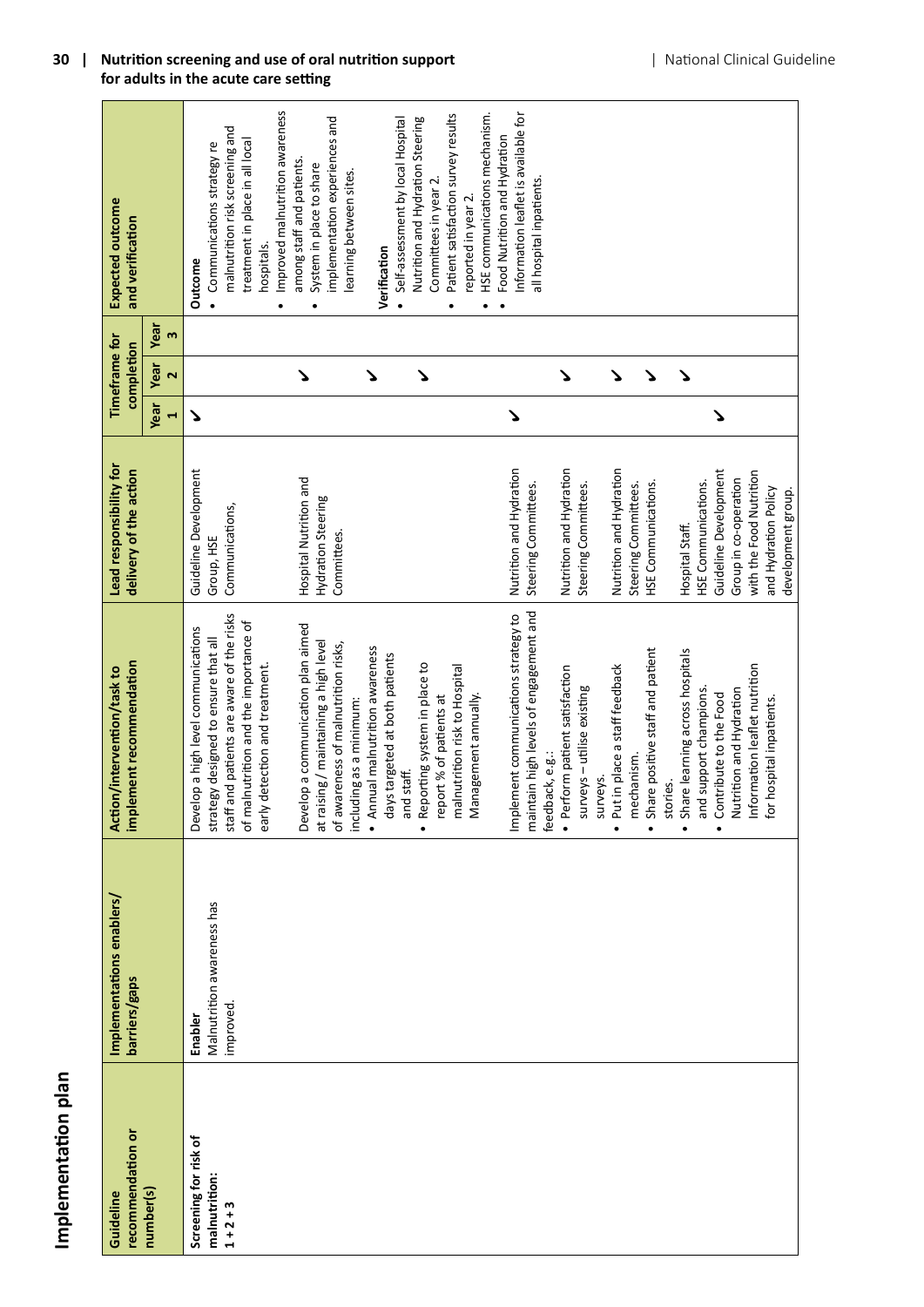| recommendation or<br>Guideline | Implementations enablers/<br>barriers/gaps                                                                                                                                                                                                                                                                                                                                                                        | implement recommendation<br>'intervention/task to<br><b>Action</b>                                                                                                                                                                                                                                                                                                                                                                                                                                                                                                                                                                                                                                                                    | Lead responsibility for<br>delivery of the action                                                                                                                                                                                                                                                                                       |                        | Timeframe for<br>completion               |           | <b>Expected outcome</b><br>and verification                                                                                                                                                                                                                                                                                                                                                                                                                                                                               |
|--------------------------------|-------------------------------------------------------------------------------------------------------------------------------------------------------------------------------------------------------------------------------------------------------------------------------------------------------------------------------------------------------------------------------------------------------------------|---------------------------------------------------------------------------------------------------------------------------------------------------------------------------------------------------------------------------------------------------------------------------------------------------------------------------------------------------------------------------------------------------------------------------------------------------------------------------------------------------------------------------------------------------------------------------------------------------------------------------------------------------------------------------------------------------------------------------------------|-----------------------------------------------------------------------------------------------------------------------------------------------------------------------------------------------------------------------------------------------------------------------------------------------------------------------------------------|------------------------|-------------------------------------------|-----------|---------------------------------------------------------------------------------------------------------------------------------------------------------------------------------------------------------------------------------------------------------------------------------------------------------------------------------------------------------------------------------------------------------------------------------------------------------------------------------------------------------------------------|
| number(s)                      |                                                                                                                                                                                                                                                                                                                                                                                                                   |                                                                                                                                                                                                                                                                                                                                                                                                                                                                                                                                                                                                                                                                                                                                       |                                                                                                                                                                                                                                                                                                                                         | Year<br>$\blacksquare$ | Year<br>m<br>Year<br>$\mathbf{\tilde{z}}$ |           |                                                                                                                                                                                                                                                                                                                                                                                                                                                                                                                           |
|                                | implementation of malnutrition<br>Committees provide a hospital-<br>level infrastructure to oversee<br>screening and include MDT<br>Hospital Nutrition Steering<br>representatives.<br>Enabler                                                                                                                                                                                                                    | to ensure implementation, to include as<br>Guideline and put in place mechanisms<br>Provide strong leadership on the local<br>implementation of National Clinical<br>pathway aspects that are flexible<br>inpatient pathway for screening<br>tool fidelity - 'core' aspects that<br>screening for malnutrition risk.<br>Provide guidance on screening<br>• Develop inpatient pathway for<br>to individual service contexts<br>cannot be changed, care<br>Adapt and implement<br>for malnutrition risk.<br>a minimum:<br>$\bullet$<br>$\bullet$                                                                                                                                                                                        | Guideline Development<br>Guideline Development<br>Hospital Nutrition and<br>Hospital Nutrition and<br>Hydration Steering<br>Hydration Steering<br>Committees.<br>Committees.<br>Group.<br>Group.                                                                                                                                        | ゝ<br>ゝ<br>↘            | ↘                                         | $\bullet$ | Self-assessment by Hospital Nutrition<br>and Hydration Steering Committees<br>Pathway for nutrition screening<br>tool available to and used in all<br>Core components of screening<br>available to and used in all<br>reported in year 2.<br>hospitals.<br>hospitals.<br>Verification<br>Outcome                                                                                                                                                                                                                          |
|                                | hospitals' captured baseline data on<br>nutrition screening and recording of<br>nutritional parameters (e.g. weight,<br>Screening for risk of malnutrition<br>Policy for Adult Patients in Acute<br>is already recommended by HSE<br>in Food Nutrition and Hydration<br>HIQA 'Review of nutrition and<br>hydration care in public acute<br>and height)<br>Hospitals.<br><b>Enablers</b><br>$\bullet$<br>$\bullet$ | · Perform screening for malnutrition risk<br>Hospital level on a yearly basis at least.<br>treatment plan at individual ward and<br>Report % screened for malnutrition risk<br>Assess and report fidelity to tool and<br>Clinical Guideline years 1, 2 and 3 post-<br>g programme implementation.<br>Ensure systems are in place to monitor<br>treatment is commenced immediately.<br>hospital wide on a 6 monthly basis.<br>Assess ward screening rate weekly.<br>malnutrition risk and to ensure that<br>Agree process for national audit of<br>Systems to include at a minimum<br>recommendations from National<br>and improve screening rates for<br>Compare screening rates with<br>on admission.<br>implementation.<br>screenin | Ward Nurse +/- assisstance<br>Nurse Managers and ward<br>implementation oversight<br>Hospital Nutrition and<br>Hospital Nutrition and<br>Hospital Nutrition and<br>Hydration Steering<br>Hydration Steering<br>Hydration Steering<br><b>HSE National</b><br>Committees.<br>Committees.<br>Committees<br>Ward CNM.<br>from HCA.<br>CNMS. | ゝ<br>↘                 | ↘<br>↘<br>↘<br>↘<br>↘                     | $\bullet$ | screening for admitted patients on<br>All hospitals commence nutrition<br>admission and weekly thereafter.<br>KPI development on malnutrition<br>Nutrition and Hydration Steering<br>oversee implementation - with<br>Screening rates are established<br>Committees for Hospital level.<br>Fidelity to screening tool and<br>treatment pathway assessed<br>HSE Chief Clinical Officer to<br>annually by Local Hospital<br>and reported to Hospital<br>Management 6 monthly.<br>risk screening.<br>Verification<br>Outcome |
|                                |                                                                                                                                                                                                                                                                                                                                                                                                                   |                                                                                                                                                                                                                                                                                                                                                                                                                                                                                                                                                                                                                                                                                                                                       | include audit of malnutrition<br>by Chief Clinical Officer - to<br>screening rates.                                                                                                                                                                                                                                                     |                        |                                           |           |                                                                                                                                                                                                                                                                                                                                                                                                                                                                                                                           |

# **| Nutrition screening and use of oral nutrition support 31 for adults in the acute care setting**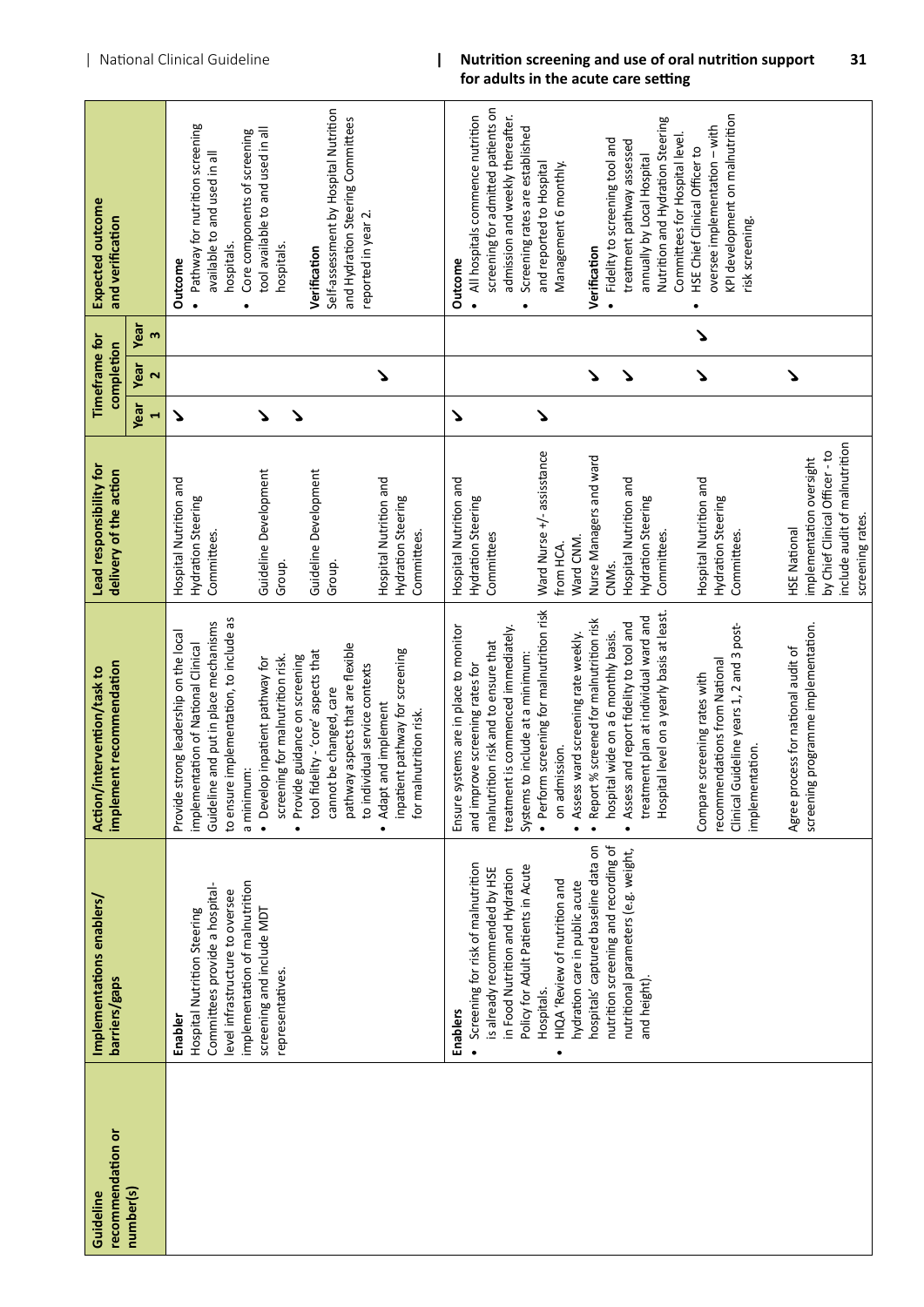| recommendation or<br>Guideline | Implementations enablers/<br>barriers/gaps                                                                                                                                                                                                                                                                                                                                                                                                                                                                              | implement recommendation<br>Action/intervention/task to                                                                                                                                                                                                                                                                                                                                                                                                                                                                                                                                     | Lead responsibility for<br>delivery of the action                                                                                                                                                                                        |                              | <b>Timeframe for</b><br>completion                   | Expected outcome<br>and verification                                                                                                                                                                                                                                                                                      |                                                                                                          |
|--------------------------------|-------------------------------------------------------------------------------------------------------------------------------------------------------------------------------------------------------------------------------------------------------------------------------------------------------------------------------------------------------------------------------------------------------------------------------------------------------------------------------------------------------------------------|---------------------------------------------------------------------------------------------------------------------------------------------------------------------------------------------------------------------------------------------------------------------------------------------------------------------------------------------------------------------------------------------------------------------------------------------------------------------------------------------------------------------------------------------------------------------------------------------|------------------------------------------------------------------------------------------------------------------------------------------------------------------------------------------------------------------------------------------|------------------------------|------------------------------------------------------|---------------------------------------------------------------------------------------------------------------------------------------------------------------------------------------------------------------------------------------------------------------------------------------------------------------------------|----------------------------------------------------------------------------------------------------------|
| number(s)                      |                                                                                                                                                                                                                                                                                                                                                                                                                                                                                                                         |                                                                                                                                                                                                                                                                                                                                                                                                                                                                                                                                                                                             |                                                                                                                                                                                                                                          | Year<br>$\blacktriangleleft$ | Year<br>$\mathbf{m}$<br>Year<br>$\mathbf{\tilde{z}}$ |                                                                                                                                                                                                                                                                                                                           |                                                                                                          |
|                                | Barrier: no standardised education<br>· Enabler: undergraduate education<br>undergraduate curriculum - but<br>programmes for Food Service,<br>Catering staff - local hospital<br>prevention and treatment of<br>post-graduate opportunities.<br>for dietetic and nursing staff.<br>Barrier: Deficit in education<br>Prevention and treatment of<br>and training framework for<br>malnutrition in acute care.<br>Barrier: not on medical<br>malnutrition education:<br>dependent.<br>$\bullet$<br>$\bullet$<br>$\bullet$ | when and where to seek expert advice<br>· nutritional needs and indications for<br>on screening and appropriate use of<br>Education programme to include at a<br>options for nutrition support (oral,<br>for acute care setting to support this<br>potential risks and benefits of oral<br>guideline. To target MDT and Food<br>education and training framework<br>Develop a national standardised<br>ethical and legal concepts<br>and parenteral)<br>oral nutrition support.<br>minimum (NICE 2006a)<br>nutrition support<br>nutrition support<br>Service Staff.<br>enteral<br>$\bullet$ | Group to develop proposed<br>Guideline Development<br>framework.                                                                                                                                                                         | ゝ                            |                                                      | Assistant staff training records<br>food service/catering staff on<br>malnutrition prevention and<br>Nursing staff +/- Healthcare<br>healthcare assistants, and<br>Improved knowledge and<br>Committees annually.<br>available for audit.<br>treatment.<br>Verification<br>Outcome<br>$\bullet$<br>$\bullet$<br>$\bullet$ | Self-assessment by local Hospital<br>Nutrition and Hydration Steering<br>competencies for nursing staff, |
|                                |                                                                                                                                                                                                                                                                                                                                                                                                                                                                                                                         | pcrs/online-services/musttool.pdf,<br>HSELanD e-learning module on MUST<br>• MUST tool on www.hse.ie/eng/staff/<br>Assistants on use of the malnutrition<br>hospital training to support National<br>Include existing training resources,<br>Clinical Guideline implementation<br>for Nursing staff +/- Healthcare<br>Framework to include on-site<br>for staff on www.hse.ie.<br>screening tool.<br>such as:                                                                                                                                                                               | Nurse Educators trained<br>Nurses who completed<br>Hospital Nutrition and<br>in use of malnutrition<br>a 'train the trainers'<br>Hydration Steering<br>Hospital Dietetic<br>screening tool.<br>Departments.<br>Committees.<br>programme. | ↘                            |                                                      |                                                                                                                                                                                                                                                                                                                           |                                                                                                          |
|                                |                                                                                                                                                                                                                                                                                                                                                                                                                                                                                                                         | Develop strategies for incentivising<br>improvements (e.g. local nutrition<br>awards).                                                                                                                                                                                                                                                                                                                                                                                                                                                                                                      | Hospital Nutrition and<br>Hydration Steering<br>Committees.                                                                                                                                                                              |                              | ↘                                                    |                                                                                                                                                                                                                                                                                                                           |                                                                                                          |
|                                | Barrier: Potential impact on resource<br>requirements as outlined in BIA, e.g.<br>for nursing and dietetic staff.                                                                                                                                                                                                                                                                                                                                                                                                       | Assess and address resource implications<br>Local Hospital management and Hospital<br>Group management to include financial<br>annual estimates process / service plan.<br>resource requirements as part of the<br>for screening and treatment of<br>malnutrition risk.                                                                                                                                                                                                                                                                                                                     | Hospital Group Managers.<br>Local Hospital Managers.                                                                                                                                                                                     | ↘<br>↘                       | ↘<br>↘                                               | • Reporting by local Hospital<br>• Resources are secured for<br>and Hospital Group level.<br>· Inclusion in service plan<br>management.<br>Verification<br>Outcome                                                                                                                                                        | management and Hospital Group<br>implementation at local hospital                                        |

**32 | Nutrition screening and use of oral nutrition support for adults in the acute care setting**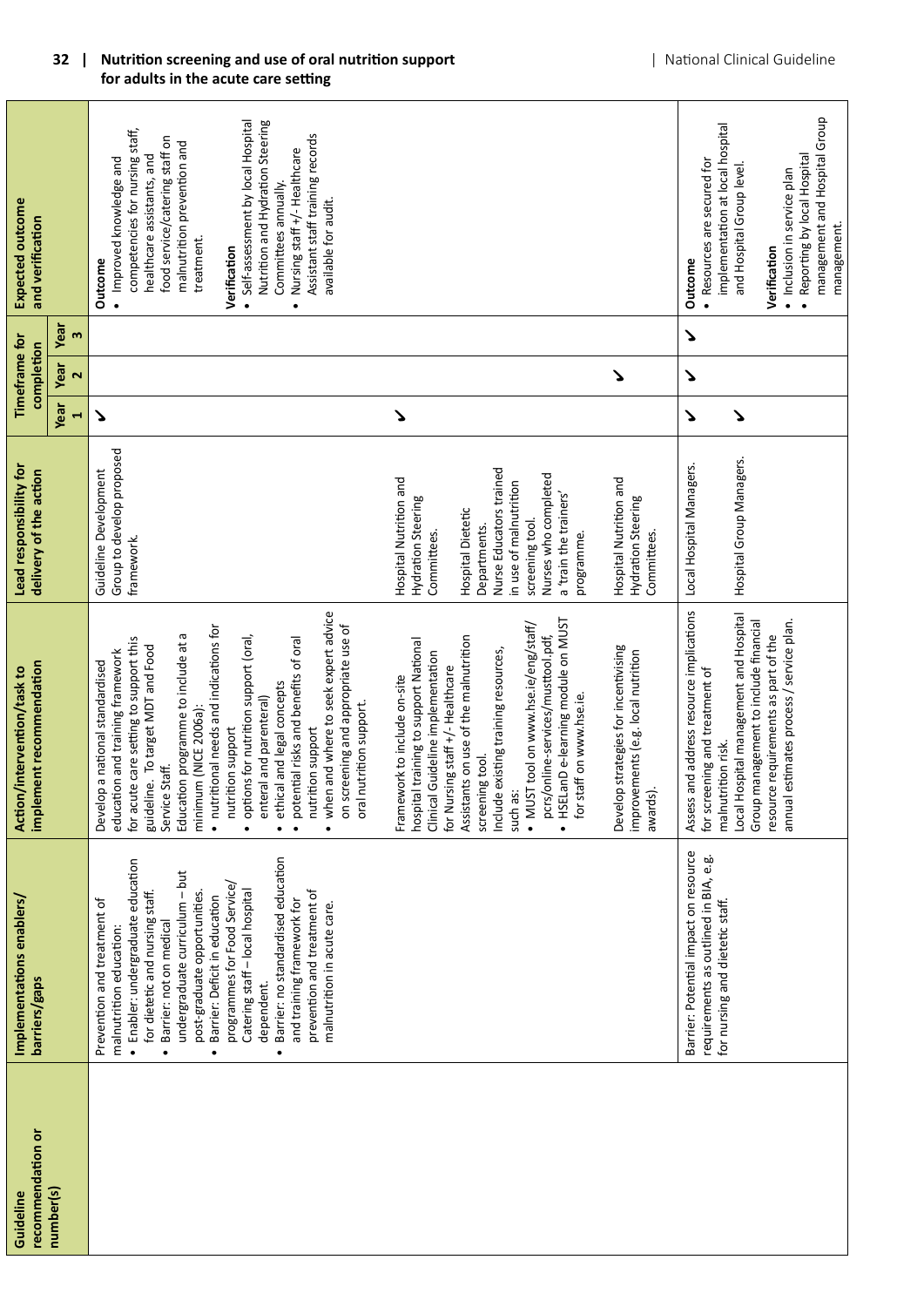| recommendation or<br>Guideline                             | Implementations enablers/<br>barriers/gaps                                                                                    | implement recommendation<br>Action/intervention/task to                                                                                                                                                                                         | Lead responsibility for<br>delivery of the action                                                       |                        | Timeframe for<br>completion  |           | <b>Expected outcome</b><br>and verification                                                                                                                                                                                            |  |
|------------------------------------------------------------|-------------------------------------------------------------------------------------------------------------------------------|-------------------------------------------------------------------------------------------------------------------------------------------------------------------------------------------------------------------------------------------------|---------------------------------------------------------------------------------------------------------|------------------------|------------------------------|-----------|----------------------------------------------------------------------------------------------------------------------------------------------------------------------------------------------------------------------------------------|--|
| number(s)                                                  |                                                                                                                               |                                                                                                                                                                                                                                                 |                                                                                                         | Year<br>$\blacksquare$ | Year<br>$\mathbf{\tilde{z}}$ | Year<br>m |                                                                                                                                                                                                                                        |  |
| Oral nutrition support -<br>general indications<br>4 to 10 | Steering Committees exist and include<br>Hospital Nutrition and Hydration<br>MDT representatives.<br>Enabler                  | strong leadership on the local<br>Guideline recommendations, which<br>implementation of National Clinical<br>includes:<br>Provide                                                                                                               | Nutrition and Hydration<br>Dietetic Departments.<br>Steering Committees.<br>Clinical MDT <sub>5</sub> . | ↘                      |                              |           | support is available to all Hospital staff.<br>Inpatient pathway for malnutrition<br>screening and use of oral nutrition<br><b>Outcomes</b>                                                                                            |  |
|                                                            |                                                                                                                               | Develop an inpatient care pathway for<br>use of oral nutrition support.<br>$\bullet$                                                                                                                                                            | Nutrition and Hydration<br>Guideline Development<br>Group.                                              | ↘                      |                              |           | Self-assessment by local Hospital<br>Nutrition and Hydration Steering<br>Verification                                                                                                                                                  |  |
|                                                            |                                                                                                                               | Implement inpatient pathway for use<br>of oral nutrition support.<br>$\bullet$                                                                                                                                                                  | Dietetic Departments.<br>Steering Committees.<br>Clinical MDTs.                                         | ↘                      |                              |           | Committees annually.                                                                                                                                                                                                                   |  |
|                                                            | exist to support use of oral nutrition<br>Local hospital and HSE resources<br>Enabler                                         | Hospital staff to utilise existing resources,<br>Local hospital resources such as<br>which include:<br>$\bullet$                                                                                                                                | Hospital Dietetic                                                                                       | ↘                      |                              |           | information leaflets available as<br>• Diet sheets and patient<br>Outcomes                                                                                                                                                             |  |
|                                                            | support.                                                                                                                      | patient information leaflets on oral<br>HSE resources already available at<br>nutrition support.                                                                                                                                                | Departments.                                                                                            |                        |                              |           | Nutrition resources available on<br>per local practice.<br>HSE website.<br>$\bullet$                                                                                                                                                   |  |
|                                                            |                                                                                                                               | Information leaflet for hospital<br>Food Nutrition and Hydration<br>www.hse/nutritionsupports                                                                                                                                                   | to ensure adequate ward<br>Clinical Nurse Managers                                                      | ↘                      |                              |           | Information leaflet available on all<br>Food Nutrition and Hydration<br>hospital wards.<br>$\bullet$                                                                                                                                   |  |
|                                                            |                                                                                                                               | about/who/acute-hospitals-division/<br>food-nutrition-and-hydration-policy-<br>Food Nutrition and Hydration Policy<br>toolkit https://www.hse.ie/eng,<br>for-adult-patients/<br>inpatients                                                      | and Hydration Information<br>supplies of Food Nutrition<br>leaflet.                                     |                        |                              |           | HSE website with supporting tools<br>available to hospital staff.<br>Dietetic Departments.<br>Verification                                                                                                                             |  |
|                                                            | Potential impact on resource<br>requirements as outlined in<br>BIA, e.g. for nursing and<br>dietetic staff.<br><b>Barrier</b> | 'HSE Food, Nutrition and Hydration Policy<br>implementation tools developed for the<br>to identify and develop strategies for<br>for Adult Patients in Acute Hospitals'<br>Hospital staff to utilise existing<br>reducing hospital food waste.  | Hospital Nutrition and<br>Hydration Steering<br>Committees.                                             | ↘                      |                              |           | hospital catering with high<br>Better value for money for<br>Reduction in food waste.<br>nutritional value.<br>Verification<br>Outcome<br>$\bullet$                                                                                    |  |
|                                                            |                                                                                                                               | support. Local Hospital management and<br>Hospital Group management to include<br>financial resource requirements as part<br>Assess and address catering resource<br>implications for use of oral nutrition<br>of the annual estimates process. | Hospital Group Managers.<br>Local Hospital Managers.                                                    |                        | ↘                            |           | Hospital food service staff training<br>Hospital Nutrition and Hydration<br>Inclusion in local Hospital and<br>Hospital Group service plans,<br>records available for audit.<br>where required.<br>$\bullet$<br>$\bullet$<br>$\bullet$ |  |
|                                                            |                                                                                                                               |                                                                                                                                                                                                                                                 |                                                                                                         |                        |                              |           | impact on food service/catering<br>Steering Committee minutes<br>concerning discussions on<br>department.                                                                                                                              |  |

# **| Nutrition screening and use of oral nutrition support 33 for adults in the acute care setting**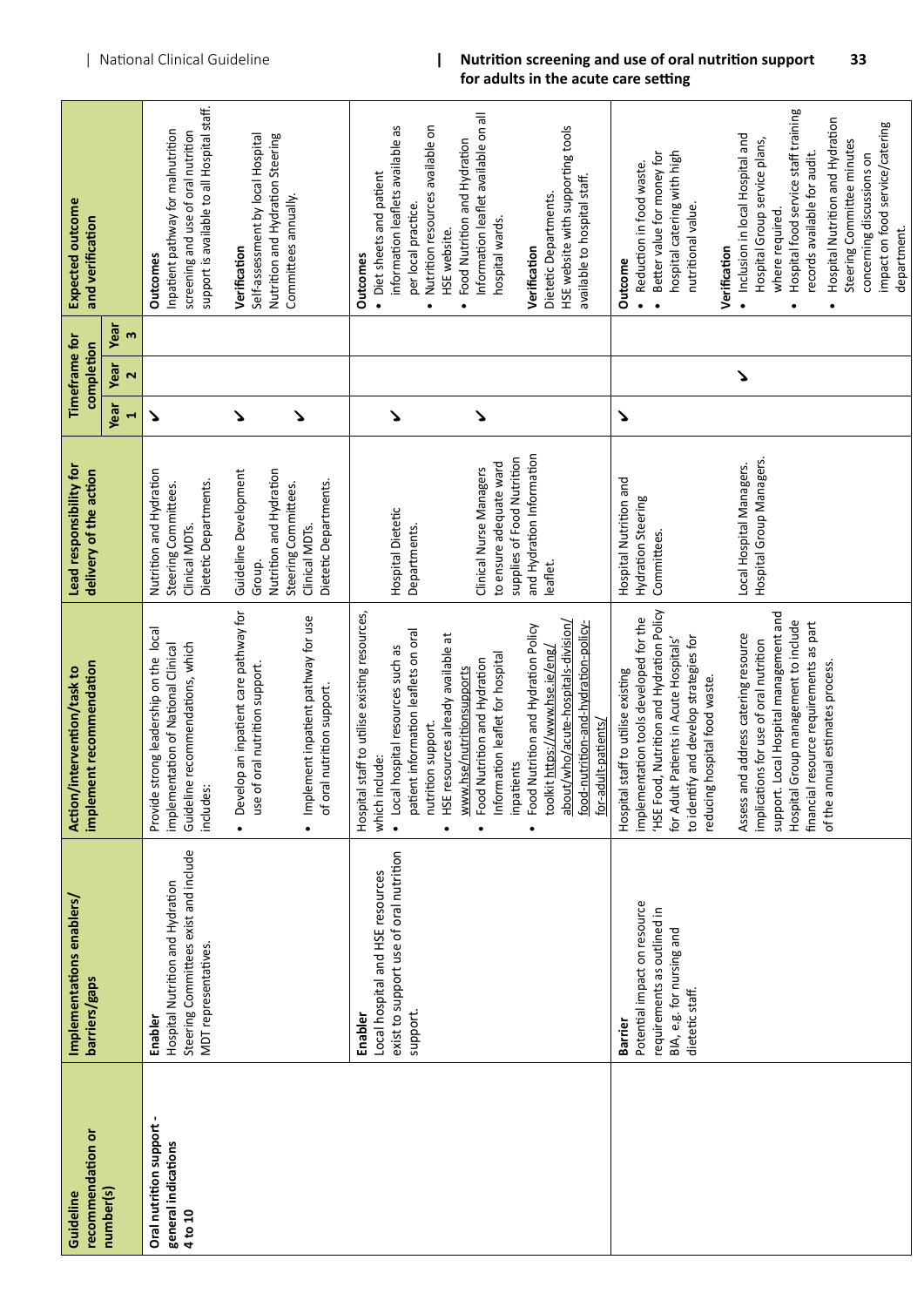| <b>Expected outcome</b><br>and verification                  |                               |                                                                                                                                                                                                                     |                                                                                                                                                                              | Guideline is feasible and does not<br>Inclusion in local Hospital and<br>Hospital Group service plans,<br>over-burden SLT resources<br>where required.<br>SLT Managers.<br>Verification<br>Outcome<br>$\bullet$                                                                                                                                                                                                                                                   | equipment in place across hospitals<br>Hydration Steering Committees.<br>Local Hospital Nutrition and<br>Necessary dysphagia-related<br>SLT Managers.<br>Verification<br>Outcome<br>$\bullet$                                               | Steering Committees to report on<br>Hospital Nutrition and Hydration<br>Access to specialised equipment<br>in place across hospitals<br>impact in year 2.<br>Verification<br>Outcome<br>$\bullet$                                                              |
|--------------------------------------------------------------|-------------------------------|---------------------------------------------------------------------------------------------------------------------------------------------------------------------------------------------------------------------|------------------------------------------------------------------------------------------------------------------------------------------------------------------------------|-------------------------------------------------------------------------------------------------------------------------------------------------------------------------------------------------------------------------------------------------------------------------------------------------------------------------------------------------------------------------------------------------------------------------------------------------------------------|---------------------------------------------------------------------------------------------------------------------------------------------------------------------------------------------------------------------------------------------|----------------------------------------------------------------------------------------------------------------------------------------------------------------------------------------------------------------------------------------------------------------|
|                                                              | Year<br>$\mathbf{c}$          |                                                                                                                                                                                                                     |                                                                                                                                                                              |                                                                                                                                                                                                                                                                                                                                                                                                                                                                   |                                                                                                                                                                                                                                             |                                                                                                                                                                                                                                                                |
| <b>Timeframe for</b><br>completion                           | Year<br>$\mathbf{\Omega}$     | ↘                                                                                                                                                                                                                   |                                                                                                                                                                              | ゝ                                                                                                                                                                                                                                                                                                                                                                                                                                                                 | ゝ                                                                                                                                                                                                                                           | ↘                                                                                                                                                                                                                                                              |
|                                                              | Year<br>$\mathbf{\mathbf{t}}$ |                                                                                                                                                                                                                     | ↘                                                                                                                                                                            |                                                                                                                                                                                                                                                                                                                                                                                                                                                                   | ↘                                                                                                                                                                                                                                           | ↘                                                                                                                                                                                                                                                              |
| Lead responsibility for<br>delivery of the action            |                               | Food Service/Catering<br>Hospital Managers.<br>Managers.                                                                                                                                                            | Therapy Departments<br>Dietetic Departments<br>Speech and language                                                                                                           | Local Hospitals/Hospital<br>Group Managers.<br>SLT Managers.                                                                                                                                                                                                                                                                                                                                                                                                      | Guideline Development<br>Hospital Nutrition and<br>Hydration Steering<br>SLT Managers.<br>Committees.<br>Group.                                                                                                                             | SLT Managers, Hospital<br>Managers and Hospital<br>Hospital Nutrition and<br>Hydration Steering<br>Group Managers.<br>SLT Managers.<br>Committees.                                                                                                             |
| implement recommendation<br>intervention/task to<br>Action/i |                               | impact on food service/ catering<br>increases in resource requirements as a<br>service staff to assess if there are any<br>receive feedback from food<br>result of guideline implementation.<br>time and<br>Monitor | Provide on-site hospital training to support<br>Clinical Guideline implementation<br>for food service staff on food fortification<br>and modified texture diets.<br>National | support. Local Hospital management<br>requirements as a result of guideline<br>implications for use of oral nutrition<br>requirements as part of the annual<br>implementation - using statistical<br>and Hospital Group management<br>Monitor impact to assess if there<br>Assess and address SLT resource<br>activity and service impact as<br>are any increases in resource<br>to include financial resource<br>assessed by SLT Managers.<br>estimates process. | that should be available in acute hospitals.<br>Provide list of necessary basic equipment<br>equipment requirements as a result of<br>there are any increases in dysphagia<br>Impact to be monitored to see if<br>guideline implementation. | SLT Managers and Hospital Managers to<br>decide on how this equipment can be<br>for patients when required.<br>requirements as a result of guideline<br>there are any increases in resource<br>Impact to be monitored to see if<br>implementation.<br>accessed |
| Implementations enablers/<br>barriers/gaps                   |                               |                                                                                                                                                                                                                     |                                                                                                                                                                              | clear what impact this will have until<br>Resources - Speech and Language<br>Therapist (SLT) staffing - not yet<br>implementation.<br>Barrier                                                                                                                                                                                                                                                                                                                     | equipment - not yet clear what impact<br>the guideline will have on this until<br>Resources - dysphagia related<br>implementation.<br>Barrier                                                                                               | Access to more specialised equipment,<br>impact guideline will have on this until<br>e.g. FEES, VFU - not yet clear what<br>implementation.<br>Barrier                                                                                                         |
| recommendation or<br>Guideline                               | number(s)                     |                                                                                                                                                                                                                     |                                                                                                                                                                              | Oral nutrition support in<br>patients with dysphagia<br>11-15                                                                                                                                                                                                                                                                                                                                                                                                     |                                                                                                                                                                                                                                             |                                                                                                                                                                                                                                                                |

**34 | Nutrition screening and use of oral nutrition support for adults in the acute care setting**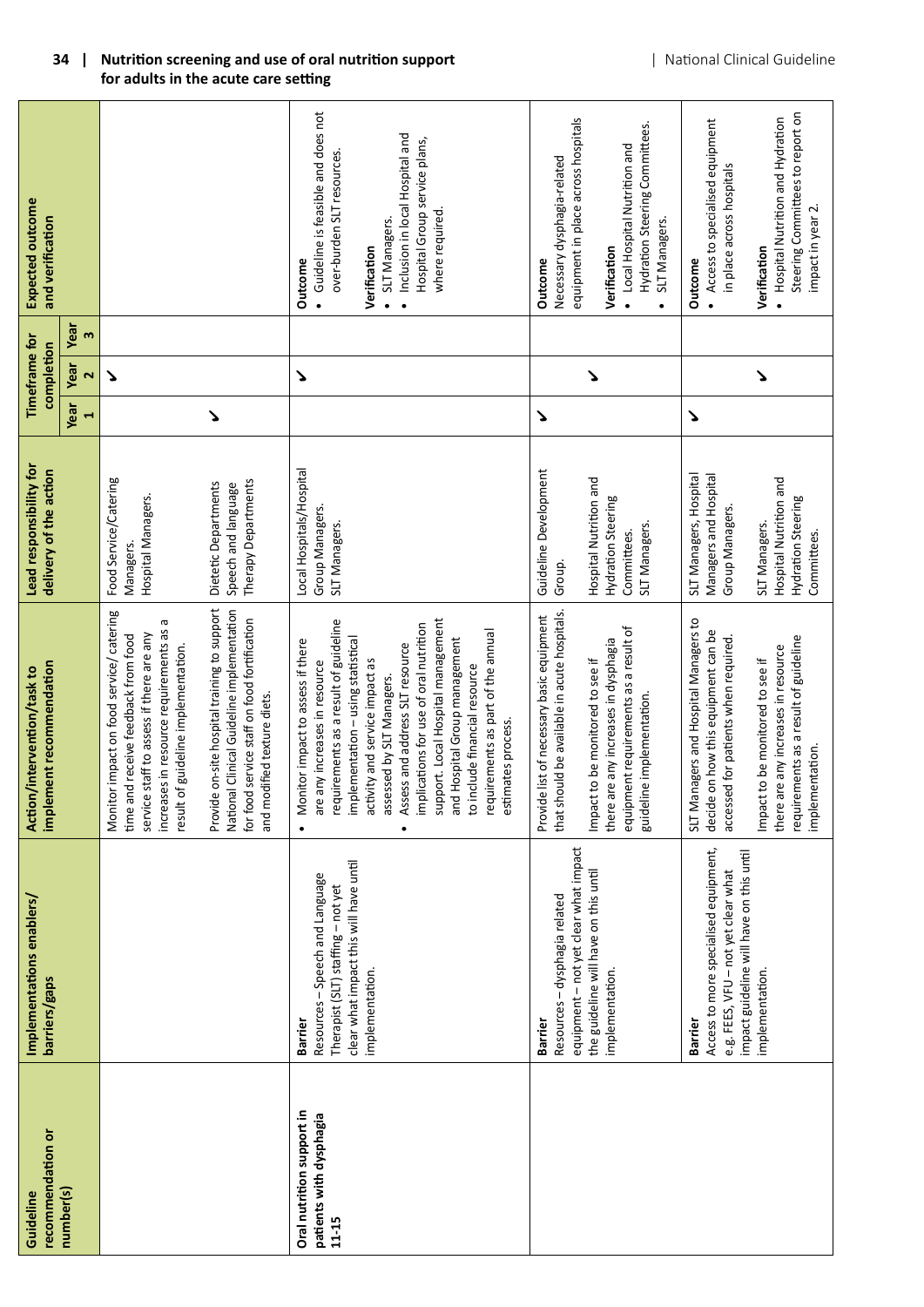| recommendation or<br>number(s)<br>Guideline | Implementations enablers/<br>barriers/gaps                                                                                                                | implement recommendation<br>Action/intervention/task to                                                                                                                                                      | Lead responsibility for<br>delivery of the action                             | Year                | <b>Timeframe for</b><br>completion<br>Year | Expected outcome<br>and verification<br>Year                                                    |                                                                                                                                              |
|---------------------------------------------|-----------------------------------------------------------------------------------------------------------------------------------------------------------|--------------------------------------------------------------------------------------------------------------------------------------------------------------------------------------------------------------|-------------------------------------------------------------------------------|---------------------|--------------------------------------------|-------------------------------------------------------------------------------------------------|----------------------------------------------------------------------------------------------------------------------------------------------|
| Oral nutrition support in                   | Enabler                                                                                                                                                   | Develop fasting policy or implement<br>$\bullet$                                                                                                                                                             | Local Hospital Nutrition                                                      | $\blacksquare$<br>↘ | $\mathbf{\tilde{z}}$                       | Outcome<br>m                                                                                    |                                                                                                                                              |
| surgical patients:<br>$16 + 17$             | Fasting policies already exist in some<br>hospitals.                                                                                                      | existing fasting policy and audit<br>implementation in all hospitals.                                                                                                                                        | and Hydration Steering<br>Committees.                                         |                     |                                            | use in all hospitals.                                                                           | Local fasting policies available and in                                                                                                      |
|                                             |                                                                                                                                                           | fasting times for tests, therapies and<br>procedures do not regularly exceed<br>Monitor implementation to ensure<br>those specified<br>re policy.<br>th th<br>$\bullet$                                      | Medical/Surgical Teams.<br>Ward nursing staff.                                |                     | ↘<br>↘                                     | MDT ward round/clinical<br>handover notes.<br>Verification<br>$\ddot{\phantom{0}}$<br>$\bullet$ | Hospital Nutrition and Hydration<br>compliance with fasting policy.<br>Steering Committees monitor                                           |
| Discharge process                           | already provided in the HSE Food,<br>Nutrition and Hydration Policy for<br>Adult Patients in Acute Hospitals.<br>Discharge recommendations are<br>Enabler | Nutrition and Hydration Policy for Adult<br>recommendations from the HSE Food,<br>Patients in Acute Hospitals 2018.<br>Align guideline with discharge                                                        | Guideline Development<br>Group                                                | ↘                   |                                            | Outcome                                                                                         | • Nutritional information is included<br>in discharge planning and this is<br>Improved integration of care<br>reflected in discharge letter. |
|                                             |                                                                                                                                                           | Update discharge plan to include<br>information on the following:<br>Nutritional status                                                                                                                      | Hospital dietitian if patient is<br>Discharging doctor.<br>Discharging nurse. | ↘                   |                                            | settings.                                                                                       | across acute and community                                                                                                                   |
|                                             |                                                                                                                                                           | Assistance with feeding<br>Dietary requirements<br>$\bullet$                                                                                                                                                 | under the care of a dietitian.                                                |                     |                                            | Verification                                                                                    | Self-assessment by Hospital Nutrition                                                                                                        |
|                                             |                                                                                                                                                           | supplements including type, amount<br>Requirements for oral nutrition<br>and duration required for post<br>Arrangements for follow-up.<br>discharge.<br>$\bullet$<br>$\bullet$                               |                                                                               | ゝ                   |                                            | annually.                                                                                       | and Hydration Steering Committees                                                                                                            |
|                                             |                                                                                                                                                           | medical discharge letter for GP<br>ڹؿ<br><b>Ensure</b><br>include:                                                                                                                                           | Hydration Committees.<br>Hospital Nutrition and                               | ↘                   |                                            |                                                                                                 |                                                                                                                                              |
|                                             |                                                                                                                                                           | Summary of the patient's nutritional<br>Individualised nutrition care plan (if<br>status - including malnutrition<br>screening results or BMI (if<br>appropriate).<br>appropriate)<br>$\bullet$<br>$\bullet$ | Discharging doctor.                                                           |                     |                                            |                                                                                                 |                                                                                                                                              |
|                                             |                                                                                                                                                           | Audit discharge plans and discharge<br>letters as part of local hospital self-<br>assessment.                                                                                                                | Hospital Nutrition and<br>Hydration Steering<br>Committees.                   |                     | ↘                                          |                                                                                                 |                                                                                                                                              |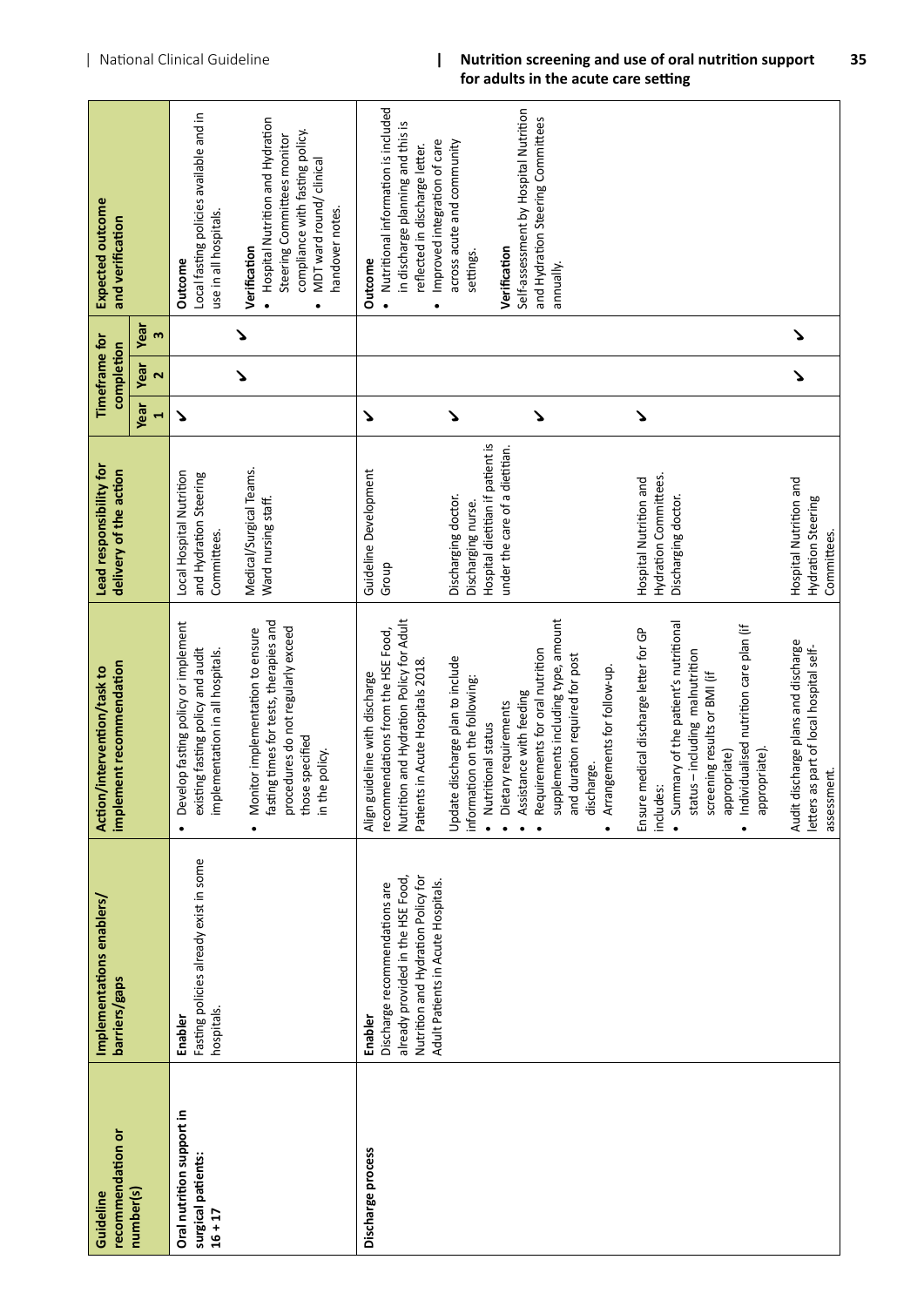| recommendation or<br>Guideline | Implementations enablers/<br>barriers/gaps     | implement recommendation<br>Action/intervention/task to                       | Lead responsibility for<br>delivery of the action       | <b>Timeframe for</b><br>completion |                         | Expected outcome<br>and verification                                |
|--------------------------------|------------------------------------------------|-------------------------------------------------------------------------------|---------------------------------------------------------|------------------------------------|-------------------------|---------------------------------------------------------------------|
| number(s)                      |                                                |                                                                               |                                                         |                                    | Year   Year   Year<br>m |                                                                     |
| ₹                              | Monitoring and evaluation processes<br>Enabler | plan to assess implementation, service<br>Develop a monitoring and evaluation | Hospital Nutrition and<br>Hydration Steering            |                                    |                         | • Self-assessment tool is available to<br><b>Outcome</b>            |
|                                | already exist.                                 | and client outcomes of guideline.                                             | Committees.                                             |                                    |                         | Audit criteria are available to and<br>and in use in all hospitals. |
|                                |                                                | audit criteria.<br>Develop                                                    | Guideline Development<br>Group.                         |                                    |                         | in use in all hospitals.                                            |
|                                |                                                | local audits.<br>Conduct                                                      | Hospital Nutrition and<br>Hydration Steering            |                                    |                         | • Self assessment by Hospital<br>Verification                       |
|                                |                                                | national audit.<br>Conduct                                                    | <b>HSE National oversight</b><br>Committees.            |                                    |                         | Nutrition and Hydration Steering<br>Committees annually.            |
|                                |                                                |                                                                               | by Chief Clinical Officer-                              |                                    |                         | National KPI audit results.                                         |
|                                |                                                |                                                                               | malnutrition risk screening.<br>with KPI development on |                                    |                         |                                                                     |
|                                |                                                |                                                                               |                                                         |                                    |                         |                                                                     |

# **36 | Nutrition screening and use of oral nutrition support for adults in the acute care setting**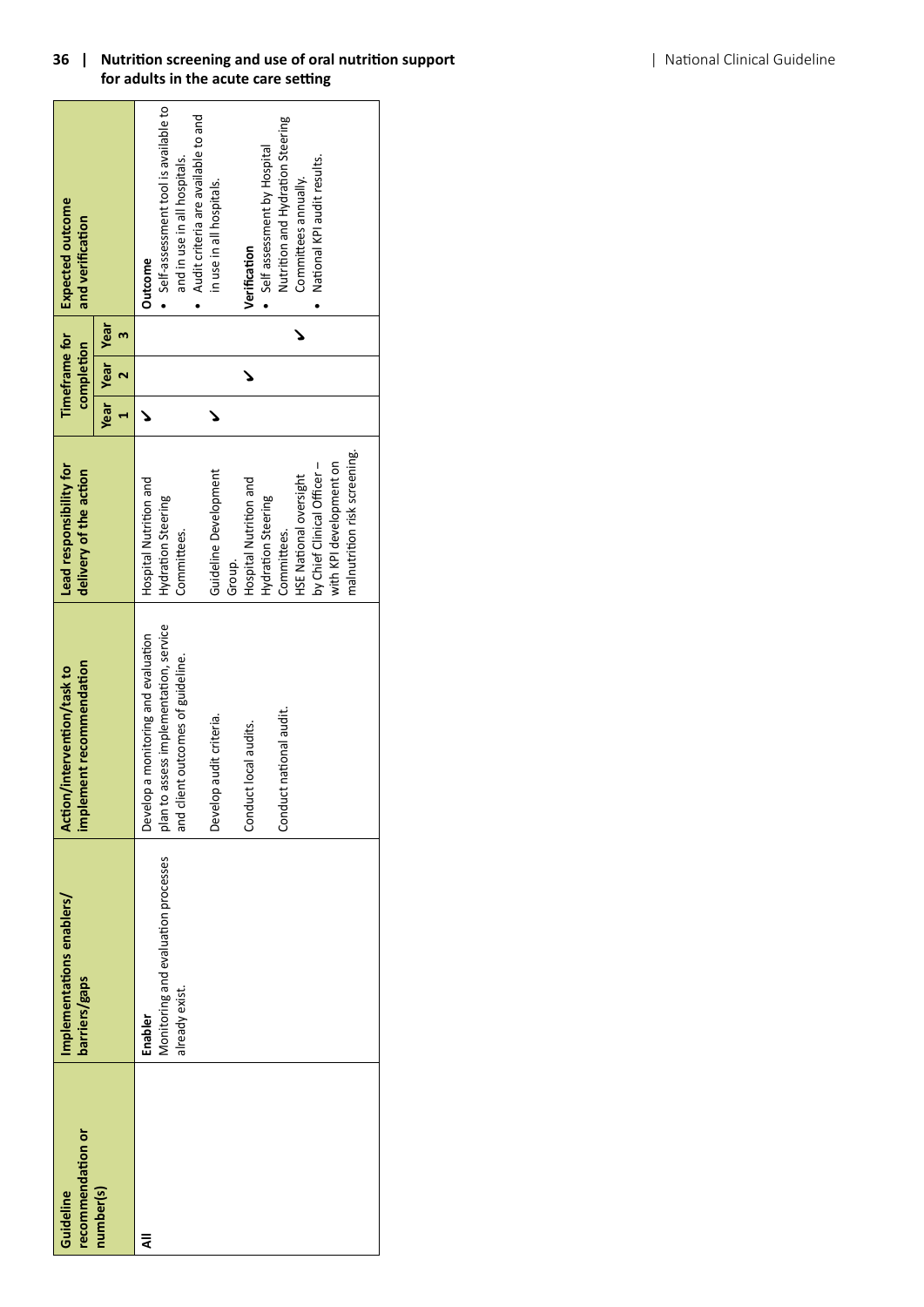| 5<br>j |  |
|--------|--|
|        |  |
|        |  |
|        |  |
|        |  |
|        |  |
|        |  |
|        |  |
|        |  |
|        |  |
|        |  |
|        |  |
|        |  |
|        |  |
|        |  |
|        |  |

# Implementation team:

- Implementation team:<br>• Local governance and implementation lie with local Hospital Nutrition and Hydration Steering Committees.<br>• The national oversight of this guideline sits with the Chief Clinical Officer (CCO).<br>• Natio Local governance and implementation lie with local Hospital Nutrition and Hydration Steering Committees.
	- The national oversight of this guideline sits with the Chief Clinical Officer (CCO)
- National KPI development for screening for risk of malnutrition will enhance implementation of this NCG.

# From the National Food, Nutrition and Hydration Policy (Part B):

5.4.1.2 The governance structure for the Nutrition and Hydration Steering Committee should be established at individual hospital level with a **5.4.1.2** The governance structure for the Nutrition and Hydration Steering Committee should be established at individual hospital level with a direct reporting structure within the Hospitals' Quality, Safety and Risk Programme/Committee to ensure the following: direct reporting structure within the Hospitals' Quality, Safety and Risk Programme/Committee to ensure the following:

 Clear ownership and accountability for nutritional care at a corporate level. Clear ownership and accountability for nutritional care at a corporate level.

-

- Leadership to support delivery of patient nutritional care having regard to the strategic priorities for the hospital. Leadership to support delivery of patient nutritional care having regard to the strategic priorities for the hospital. -
- Performance with delivery of nutritional care is effectively managed. Performance with delivery of nutritional care is effectively managed. -
- A multidisciplinary approach which values delivery of high-quality nutritional care. A multidisciplinary approach which values delivery of high-quality nutritional care.

**5.4.1.3** The role of the committee is to: 5.4.1.3 The role of the committee is to:

-

- Direct and support a comprehensive programme of nutrition and hydration care across all services in the hospital. Direct and support a comprehensive programme of nutrition and hydration care across all services in the hospital -
- Ensure that all patients admitted to hospital receive high-quality nutrition and hydration care. Ensure that all patients admitted to hospital receive high-quality nutrition and hydration care. -

**5.4.1.6** Operational recommendations: To ensure that a nutrition and hydration committee is functioning effectively, it is recommended that: 5.4.1.6 Operational recommendations: To ensure that a nutrition and hydration committee is functioning effectively, it is recommended that:

 Committees should meet at least 4 times annually. Committees should meet at least 4 times annually.

-

-

- The chair of the committee should rotate at least every 2 years. The chair of the committee should rotate at least every 2 years.
- The chair should provide an annual report for the hospital board of management summarising key achievements and other service improvements. The chair should provide an annual report for the hospital board of management summarising key achievements and other service improvements.

Nursing, Occupational Therapy, Patient Representative/Patient Voice, Pharmacy, Quality and Patient Safety, Senior Management, Speech and Nursing, Occupational Therapy, Patient Representative/Patient Voice, Pharmacy, Quality and Patient Safety, Senior Management, Speech and **Appendix V** Membership of a Nutrition and Hydration Steering Committee: a Consultant, Catering/Catering Support Services, Dietitians, Appendix V Membership of a Nutrition and Hydration Steering Committee: a Consultant, Catering/Catering Support Services, Dietitians, Language Therapy. Language Therapy.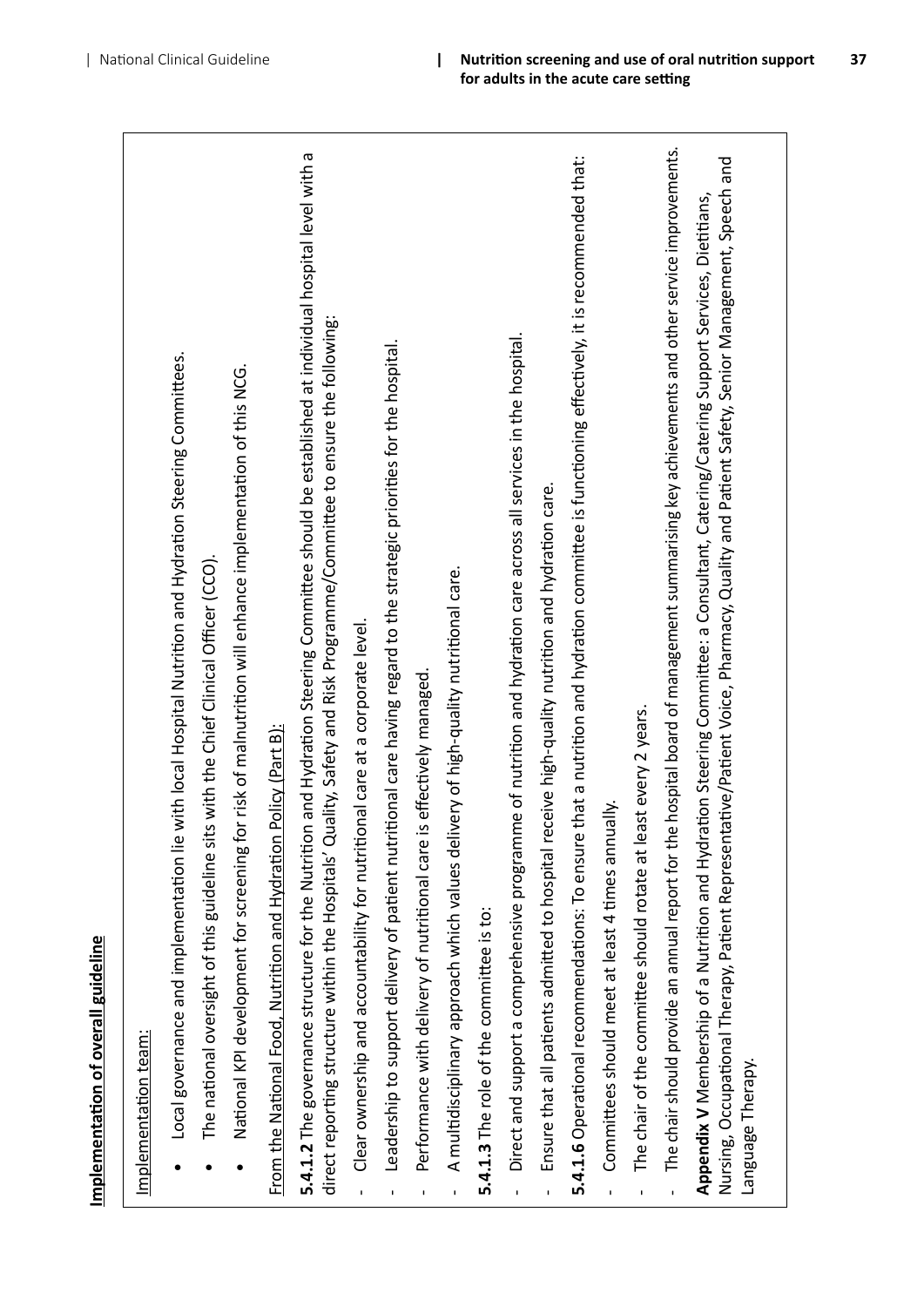Tools: see next section. • Tools: see next section.

•

- (ey stakeholders to receive draft guideline for feedback, followed by final guideline. Key stakeholders to receive draft guideline for feedback, followed by final guideline. •
- Communicate with professional organisations, service users and colleges to ensure awareness. Communicate with professional organisations, service users and colleges to ensure awareness. •
- Submit article(s) to Health Matters on malnutrition prevention and treatment. Submit article(s) to Health Matters on malnutrition prevention and treatment. •
- Empower local Hospital Nutrition Steering Committees to disseminate guidelines in their respective hospitals. Empower local Hospital Nutrition Steering Committees to disseminate guidelines in their respective hospitals. •
- Launch guidelines. • Launch guidelines. •

•

- Develop and promote staff and patient stories, e.g. using video clips/HSELanD articles/other. Develop and promote staff and patient stories, e.g. using video clips/ HSELanD articles/other.
- Develop repository of positive patient and staff stories available in central location, e.g. HSE nutrition hub. Develop repository of positive patient and staff stories available in central location, e.g. HSE nutrition hub. •
- Patient information leaflet that includes nutrition screening available in all hospitals. Patient information leaflet that includes nutrition screening available in all hospitals. •
- ncorporate guideline into existing hospital resources. Incorporate guideline into existing hospital resources. •
- Network with HSE Communications teams and structures. Network with HSE Communications teams and structures. •

# Implementation tools: (see Appendix 10) **Implementation tools: (see Appendix 10)**

- Pathways supporting this guideline, that is, NCG Figures 3, 4 and 5 available for download and print at: Pathways supporting this guideline, that is, NCG Figures 3, 4 and 5 - available for download and print at: https://health.gov.ie/national-patient-safety-office/ncec/national-clinical-guidelines/ https://health.gov.ie/national-patient-safety-office/ncec/national-clinical-guidelines/ •
	- Patient information leaflet which includes questions pertinent to this NCG see Appendix 10. Patient information leaflet which includes questions pertinent to this NCG - see Appendix 10 •
- https://health.gov.ie/national-patient-safety-office/ncec/national-clinical-guidelines/ https://health.gov.ie/national-patient-safety-office/ncec/national-clinical-guidelines/ Self-assessment tool (for local hospitals) with key audit criteria accessible at: Self-assessment tool (for local hospitals) with key audit criteria accessible at: •
- List of necessary basic equipment for malnutrition screening and oral nutrition support in patients with dysphagia List of necessary basic equipment for malnutrition screening and oral nutrition support in patients with dysphagia see Table 23 in Appendix 11. see Table 23 in Appendix 11. •
- Suite of QI tools for structured approach to screening introduction www.hse.ie/eng/staff/pcrs/online-services/musttool.pdf Suite of QI tools for structured approach to screening introduction www.hse.ie/eng/staff/pcrs/online-services/musttool.pdf •
- Suite of oral nutrition support tools on www.hse.ie/nutritionsupports Suite of oral nutrition support tools on www.hse.ie/nutritionsupports •
- MUST tool and toolkit developed by BAPEN and accessible at: www.hse.ie/eng/staff/pcrs/online-services/musttool.pdf MUST tool and toolkit developed by BAPEN and accessible at: www.hse.ie/eng/staff/pcrs/online-services/musttool.pdf •
- HSELanD e-learning module on MUST for staff on www.hse.ie HSELanD e-learning module on MUST for staff on www.hse.ie•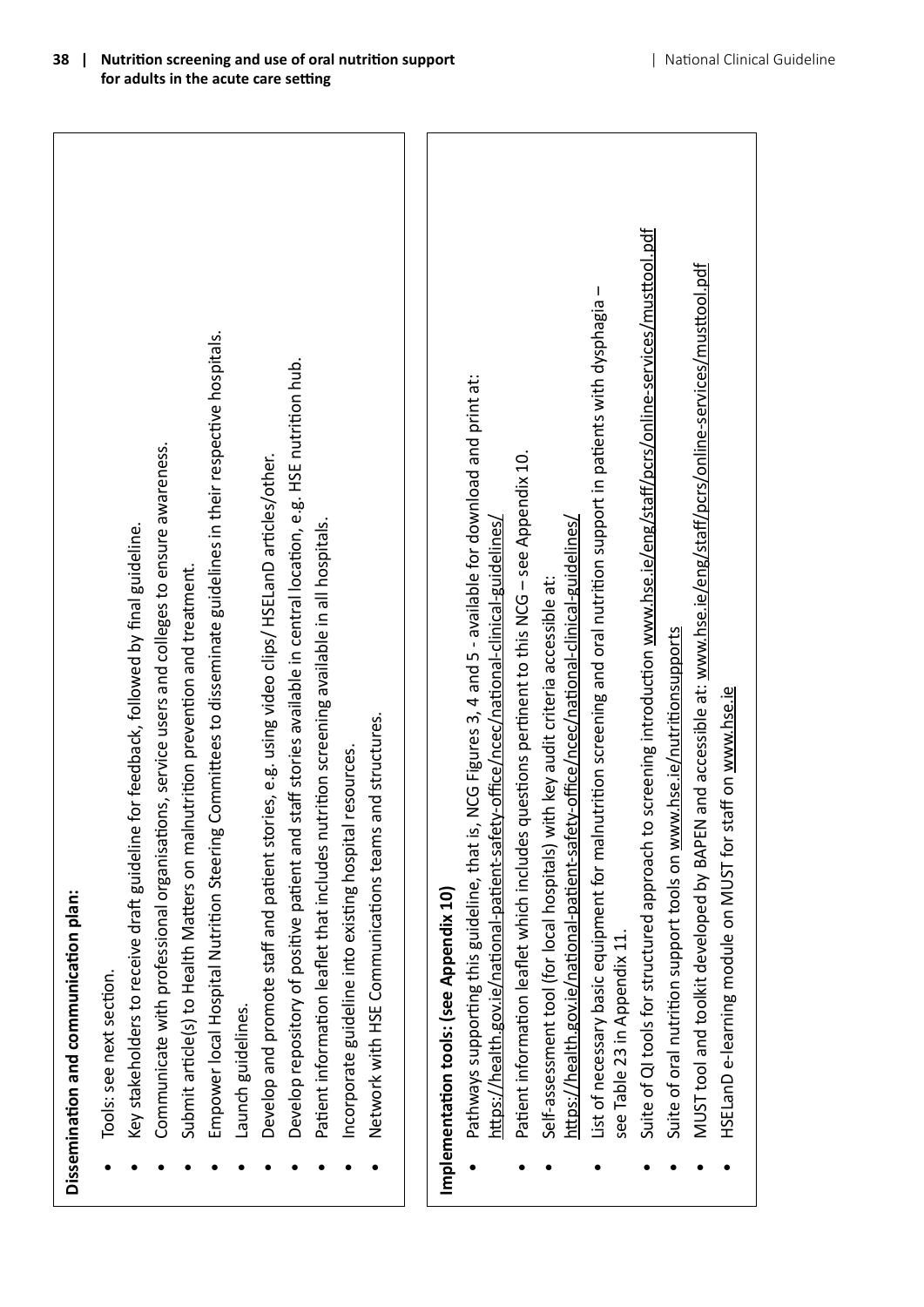# <span id="page-46-0"></span>**Appendix 10: Supporting tools**

# **Tools to support implementation of the NCG**

- Pathways supporting this guideline, that is, NCG Figures 3, 4 and 5 available for download and print at: https://health.gov.ie/national-patient-safety-office/ncec/national-clinical-guidelines/.
- Four 'Food Nutrition and Hydration Patient Information Leaflets' are available, depending on food production methods used in a hospital. All four leaflets include information on screening for malnutrition risk and the importance of nutrition for hospitalised patients. The four versions are accessible through the toolkit below. An example of the leaflet is accessible at: https://www.hse.ie/eng/about/who/acute-hospitals-division/food-nutrition-and-hydration-policy for-adult-patients/patient-leaflet-hospital-food-cook-fresh
- Sample self-assessment tool for local audit with key audit criteria is accessible at: https://health.gov.ie/national-patient-safety-office/ncec/national-clinical-guidelines/
- A detailed toolkit developed for the Food Nutrition and Hydration Policy for adult patients in the acute care setting are relevant to this NCG and are accessible at: https://www.hse.ie/eng/about/ who/acute-hospitals-division/food-nutrition-and-hydration-policy-for-adult-patients/
- Malnutrition Universal Screening Tool (MUST) toolkit developed by BAPEN is accessible at: www.hse.ie/eng/staff/pcrs/online-services/musttool.pdf. This includes the MUST tool, a BMI scoring chart, a weight loss scoring chart, and an alternative measurements section with accompanying tables.
- Suite of QI tools for structured approach to malnutrition screening tool introduction included in the MUST tool document is accessible at: www.hse.ie/eng/staff/pcrs/online-services/musttool.pdf
- A suite of oral nutrition support tools and pathways developed for primary care relevant to this guideline is accessible at www.hse.ie/nutritionsupports. This includes 'Making the most of every bite' diet sheet and cookbook, 'How to use oral nutritional supplements', 'When illness reduces your appetite'.
- HSELanD e-learning module on MUST for staff on Share Centre for HSELanD accessed through www.hse.ie
- Service User Version of National Clinical Guideline is accessible at: https://health.gov.ie/national-patient-safety-office/ncec/national-clinical-guidelines/
- Education and training resources pertaining to dysphagia, to support national implementation of the International Dysphagia Diet Standardisation Initiative (IDDSI) framework are available on the Share Centre for HSELanD accessed through www.hse.ie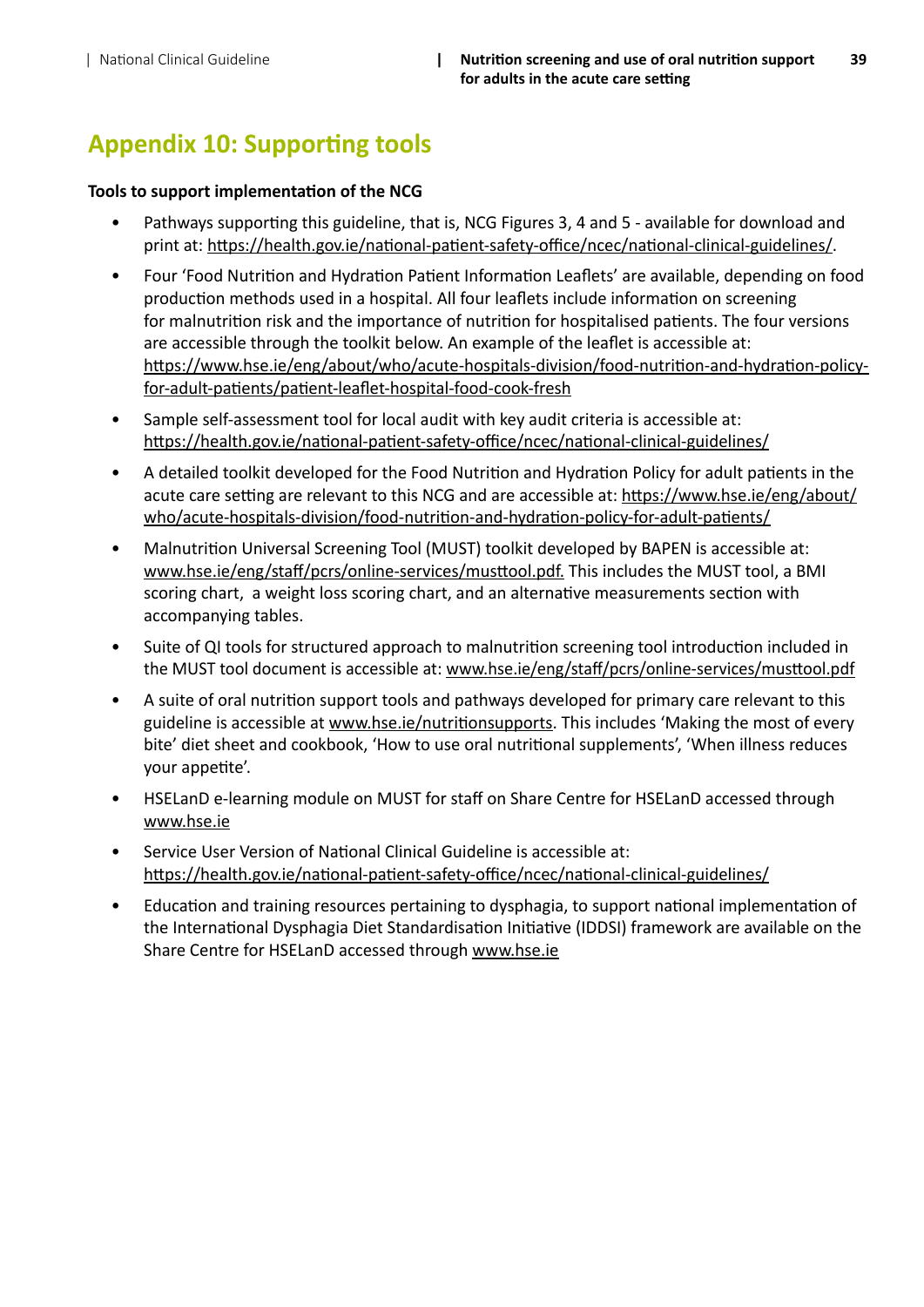# <span id="page-47-0"></span>**Appendix 11: Monitoring and audit**

# **Background**

The Report of the review of nutrition and hydration care in public acute hospitals (HIQA, 2016) highlighted audit as a key area for improvement with regard to nutritional and hydration care for patients admitted to acute hospitals. Parameters recommended include the audit of compliance with nutrition screening for malnutrition risk, recording of patients' weight and survey of patients' satisfaction. The findings of the National Patient Experience Survey (NPES) (HSE, 2018c) highlight the need to improve hospital food and nutrition across all acute hospital services in Ireland. Nutrition screening for malnutrition risk is included as a quality improvement initiative for acute care. The Healthy Ireland Framework (DOH, 2013) also includes monitoring, reporting and evaluation as a key theme to drive achievement of targets.

Monitoring is a systematic process of gathering information and tracking over time and seeks to continuously measure compliance (DOH, 2019). Audit is a means of measuring this compliance. Audit criteria are measurable statements of what should be happening with explicit and quantifiable performance levels (HSE, 2013).

National and local audit criteria are specified (see Table 21 and Table 22). Key Performance Indicators (KPIs) for national use are outlined (Table 24). Essential audit criteria as agreed by the GDG are highlighted for local audits and can be viewed as a minimum set of audit criteria that should be included in local audit mechanisms. The remainder are considered desirable audit criteria for local audit. Table 23 outlines equipment needed for screening for malnutrition risk and the provision of oral nutrition support on hospital wards.

# **Overview**

- Participation in international audits, such as Nutrition Day, is encouraged. Nutrition Day is a worldwide initiative to increase awareness of malnutrition risk in healthcare institutions through an annual one-day cross-sectional audit. Benchmarking practices against other sites, and against previous year results in a single site, may help drive meaningful improvements. For more details see https://www.nutritionday.org/en/about-nday/what-is-nutritionday/index.html.
- National oversight of this NCG currently lies with the Chief Clinical Officer. Oversight should incorporate the development and implementation of KPIs, as outlined in this section. National audit criteria (see Table 21) should be included in any future national audits in the area of nutrition and hydration in acute care.
- Local Hospital Nutrition and Hydration Steering Committees are responsible for overseeing local audit. A yearly audit (beginning year 2 of implementation), using the sample self-assessment tool provided (see Appendix 10 for tools and links), is recommended. This should include assessing fidelity to the malnutrition risk screening tool in use, on a sample of 30% of hospital beds – see section 3.6 for more details.
- Malnutrition risk screening rates should be monitored on an ongoing basis at ward level by ward Clinical Nurse Managers. Nurse Managers should report screening rates to Hospital Management on a six-monthly basis.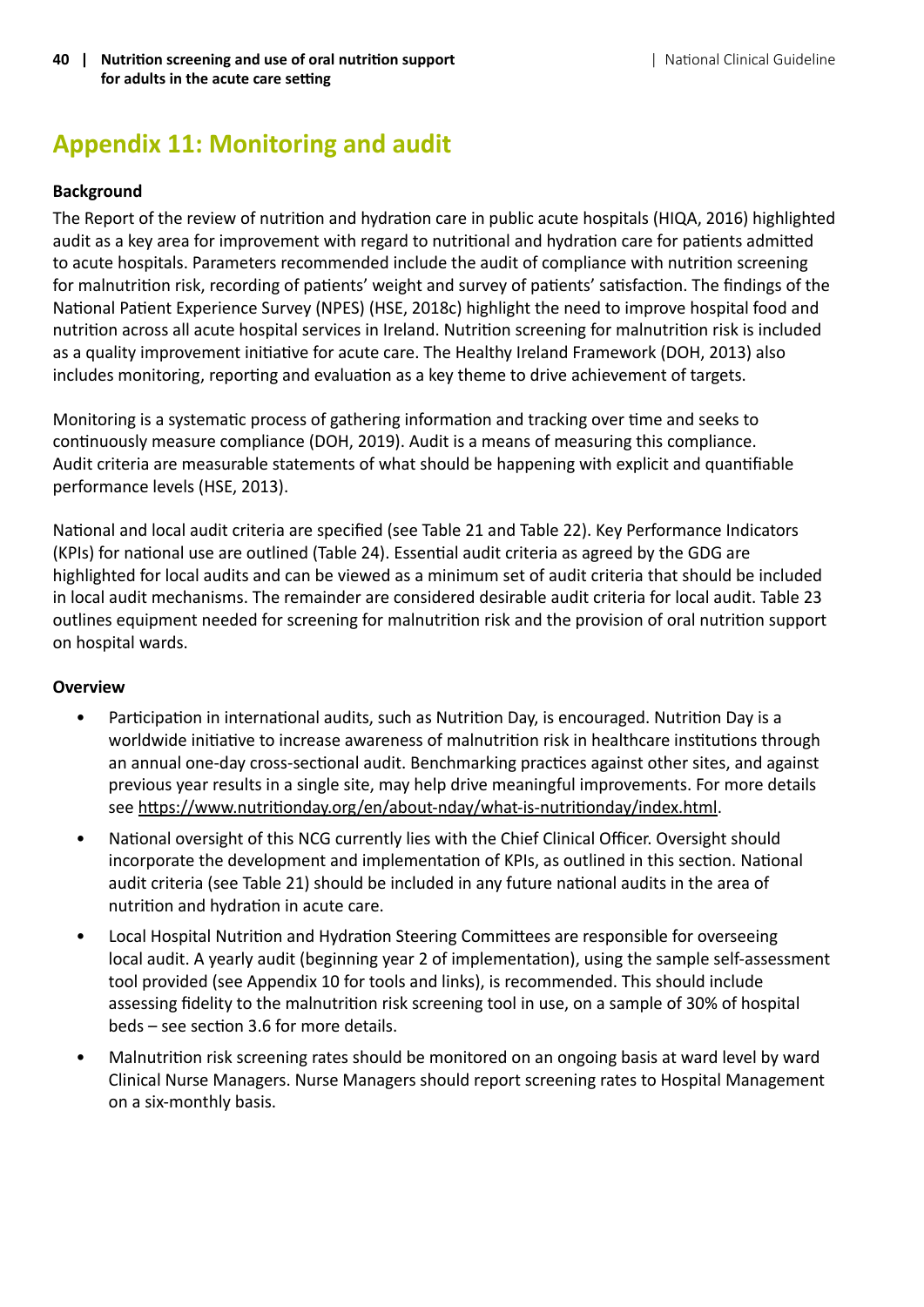# **Table 21.** National audit criteria

| <b>Recommendation</b> | <b>Potential Audit Criteria</b>                                                                                                                                   |
|-----------------------|-------------------------------------------------------------------------------------------------------------------------------------------------------------------|
| 1                     | Total number of nurses, nursing students and/or other healthcare workers per year,<br>$\bullet$<br>who received education and training on malnutrition screening. |
| $\overline{2}$        | Percentage of admitted patients screened for malnutrition within 24 hours<br>$\bullet$<br>of admission.                                                           |
|                       | Percentage of patients re-screened weekly.<br>$\bullet$                                                                                                           |
| 3                     | Percentage fidelity to malnutrition screening tool.<br>٠                                                                                                          |
|                       | Percentage of patients at risk of malnutrition referred to a dietitian as a result<br>٠<br>of screening.                                                          |
|                       | Percentage of patients commenced on the appropriate nutrition care pathway<br>$\bullet$<br>before dietetic assessment.                                            |
|                       | Submission of audit data for inclusion in national data collection, for example,<br>$\bullet$<br>for Nutrition Week.                                              |
| Communication         | Policy on malnutrition screening is accessible for use.<br>$\bullet$                                                                                              |
|                       | Procedure in place to communicate malnutrition screening audit results<br>٠<br>to management and staff.                                                           |
|                       | Availability of the Food Nutrition and Hydration Information leaflet for all<br>$\bullet$<br>hospital inpatients.                                                 |
|                       | Inclusion of questions on nutrition screening for malnutrition risk and<br>٠<br>treatment pathway for malnutrition risk in patient satisfaction surveys.          |
|                       | Anthropometry and most recent malnutrition screening score in discharge letters.<br>٠                                                                             |

**Note:** Fidelity refers to the degree to which the malnutrition screening tool is delivered exactly as set out and intended by those who developed it.

# Table 22. Local audit criteria (✓ indicates essential audit criteria; remainder are desirable)

| Recommendation                         | <b>Potential Audit Criteria</b>                                                                                                                                                   |
|----------------------------------------|-----------------------------------------------------------------------------------------------------------------------------------------------------------------------------------|
| <b>Nutrition</b><br><b>Screening 1</b> | $\checkmark$ Total number of nursing staff, nursing students and/or other healthcare workers<br>who received education and training on malnutrition screening on an annual basis. |
|                                        | Number of staff trained to be malnutrition screening trainers.<br>٠                                                                                                               |
|                                        | Total number of staff each trainer trains per year.                                                                                                                               |
|                                        | Percentage of nursing staff who have completed MUST training on HSE land<br>(if MUST is used).                                                                                    |
|                                        | $\checkmark$ Malnutrition screening training records are accessible for audit.                                                                                                    |
| <b>Nutrition</b><br><b>Screening 2</b> | $\checkmark$ Total number/percentage of patients weighed on admission.                                                                                                            |
|                                        | Total number/percentage of patients with height measured on admission.<br>٠                                                                                                       |
|                                        | Inclusion of weight and height recording in hospital admission policy.<br>$\bullet$                                                                                               |
|                                        | $\checkmark$ Percentage of admitted patients screened for malnutrition risk within 24 hours<br>of admission.                                                                      |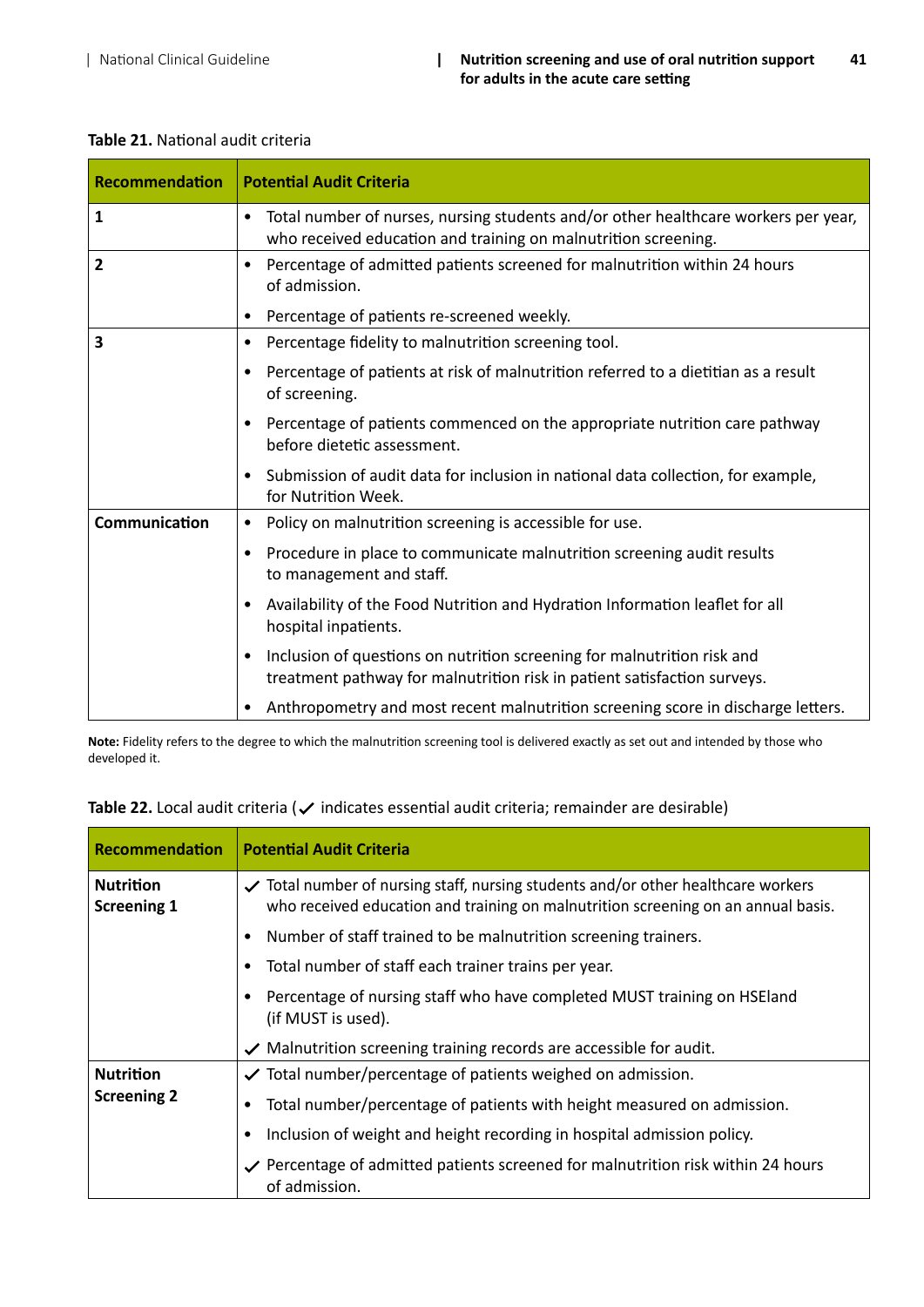|                                          | Percentage of inpatients identified at risk of malnutrition.<br>$\bullet$                                                                                                                                                                                                                                                             |
|------------------------------------------|---------------------------------------------------------------------------------------------------------------------------------------------------------------------------------------------------------------------------------------------------------------------------------------------------------------------------------------|
|                                          | Total number/percentage of patients weighed weekly per ward.<br>$\bullet$                                                                                                                                                                                                                                                             |
|                                          | $\checkmark$ Total number/percentage of patients re-screened weekly per ward.                                                                                                                                                                                                                                                         |
|                                          | $\checkmark$ Anthropometry equipment available on all wards (see Table 23 below).                                                                                                                                                                                                                                                     |
|                                          | $\checkmark$ Procedure in place for maintenance of measuring equipment, including<br>calibration of weighing scale.                                                                                                                                                                                                                   |
|                                          | Procedure in place for reporting of damaged measuring equipment.<br>$\bullet$                                                                                                                                                                                                                                                         |
| <b>Nutrition</b>                         | $\checkmark$ Percentage fidelity to malnutrition screening tool.                                                                                                                                                                                                                                                                      |
| <b>Screening 3</b>                       | Time taken to complete malnutrition screen.<br>$\bullet$                                                                                                                                                                                                                                                                              |
|                                          | $\checkmark$ Malnutrition screening is documented and signed by nursing staff.                                                                                                                                                                                                                                                        |
|                                          | $\checkmark$ Percentage of patients at risk of malnutrition referred to dietitian as a result<br>of screening.                                                                                                                                                                                                                        |
|                                          | Number of admitted patients referred to dietitian for risk of malnutrition.<br>$\bullet$                                                                                                                                                                                                                                              |
|                                          | Percentage of patients commenced on each component of nutrition treatment<br>$\bullet$<br>pathway per ward:                                                                                                                                                                                                                           |
|                                          | appropriate menu                                                                                                                                                                                                                                                                                                                      |
|                                          | oral nutritional supplement provision as per local policy<br>supervision/feeding assistance at mealtimes                                                                                                                                                                                                                              |
|                                          | food and fluid record.                                                                                                                                                                                                                                                                                                                |
|                                          | $\checkmark$ Percentage of patients at risk of malnutrition assessed by dietitian<br>during admission.                                                                                                                                                                                                                                |
|                                          | $\checkmark$ Median time between dietitian referral and assessment.                                                                                                                                                                                                                                                                   |
|                                          | Percentage of patients at risk of malnutrition referred to dietitian but<br>$\bullet$<br>discharged before seen.                                                                                                                                                                                                                      |
|                                          | Proportion of patients at risk of malnutrition diagnosed with malnutrition<br>٠<br>after nutrition assessment by dietitian.                                                                                                                                                                                                           |
| <b>Oral Nutrition</b><br>Support 4 to 10 | $\checkmark$ Inpatient care pathway for identification and treatment of malnutrition risk<br>accessible for use.                                                                                                                                                                                                                      |
|                                          | $\checkmark$ Education of hospital staff, for example, doctors, nurses, health and social care<br>professionals, healthcare assistants, chefs and food service/catering staff on the<br>prevention and treatment of malnutrition and modified texture diets, for example,<br>formal presentations, annual malnutrition awareness days |
|                                          | $\swarrow$ Knowledge and skills update for catering staff in the area of food fortification.                                                                                                                                                                                                                                          |
|                                          | $\checkmark$ Hospital wards have access to:                                                                                                                                                                                                                                                                                           |
|                                          | dietetic service for management of patients at risk of malnutrition                                                                                                                                                                                                                                                                   |
|                                          | speech and language therapy service for management of dysphagia                                                                                                                                                                                                                                                                       |
|                                          | food fortification, such as Energy Dense diet                                                                                                                                                                                                                                                                                         |
|                                          | high protein/energy menu (per minimum standards for 'Regular Hospital Diet')                                                                                                                                                                                                                                                          |
|                                          | oral nutritional supplements (ONS).                                                                                                                                                                                                                                                                                                   |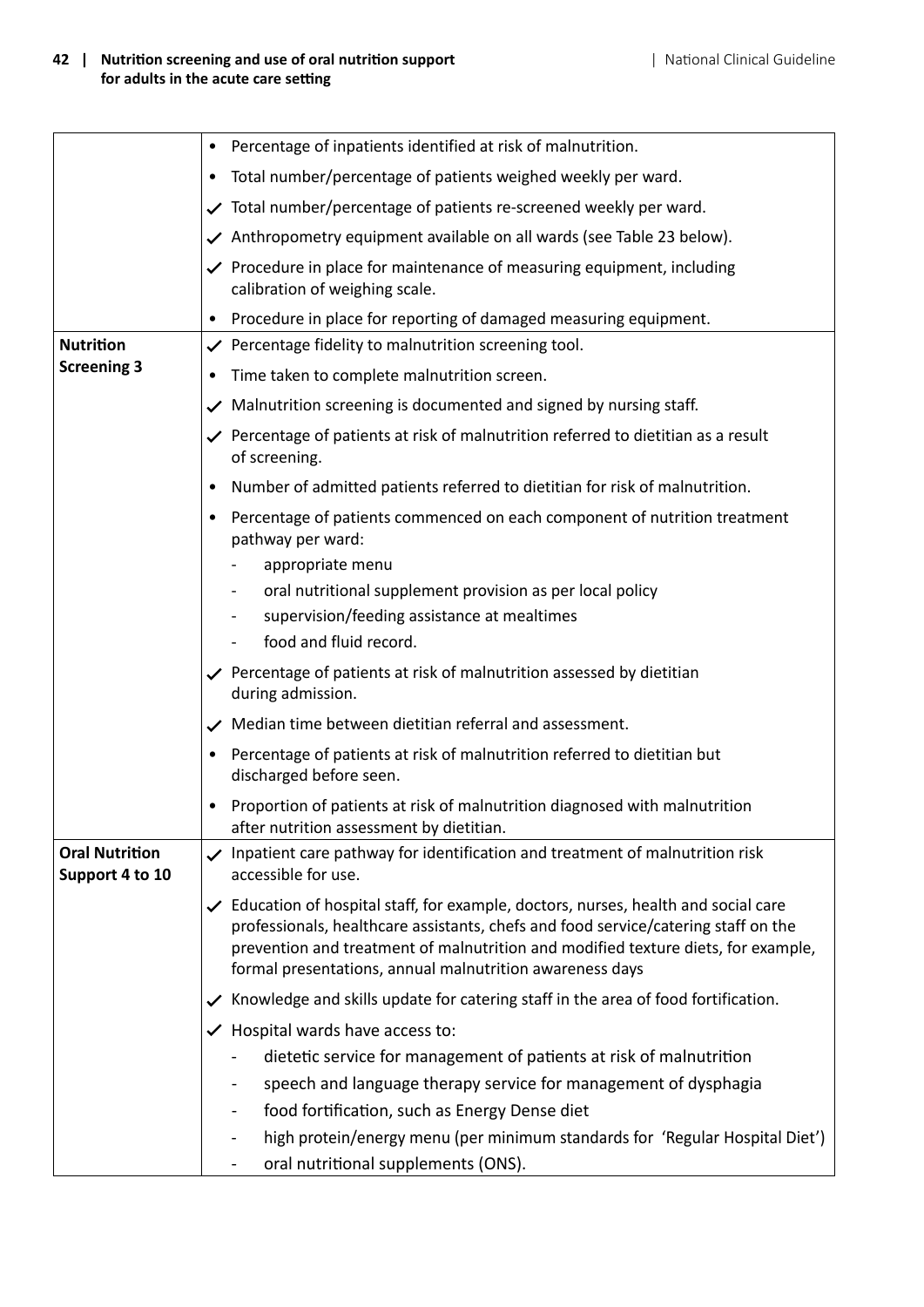|                                           | $\checkmark$ Impact on catering resources, e.g. department statistics, staff feedback to<br>catering manager.                                       |
|-------------------------------------------|-----------------------------------------------------------------------------------------------------------------------------------------------------|
|                                           | Food waste – see Food Nutrition and Hydration Policy for Adult Patients in<br>٠<br>the Acute Care Setting (HSE, 2018b) for further guidance.        |
|                                           | Oral nutritional supplementation (ONS) waste.<br>٠                                                                                                  |
|                                           | ONS stock rotation system in place.<br>٠                                                                                                            |
|                                           | $\checkmark$ Discharge planning and discharge letters to GP to include:                                                                             |
|                                           | nutritional status summary including most recent malnutrition<br>screening result                                                                   |
|                                           | nutrition support details (if applicable)<br>$\blacksquare$                                                                                         |
|                                           | follow-up arrangements (if positive screening result).                                                                                              |
| <b>Oral Nutrition</b><br>Support 11 to 15 | $\checkmark$ Impact on SLT resources, e.g. department statistics, staff feedback to<br>SLT manager.                                                 |
|                                           | $\checkmark$ Impact on requirement for dysphagia equipment – see Table 22 below.                                                                    |
|                                           | $\checkmark$ Access to specialist dysphagia equipment such as VFU and FEES.                                                                         |
|                                           | Systems in place to provide modified texture diets.                                                                                                 |
| <b>Oral Nutrition</b><br>Support 16 to 17 | ✓ A hospital fasting policy/procedure/protocol/guideline (PPPG) on fasting times<br>for tests, therapies and procedures is accessible on all wards. |
|                                           | $\checkmark$ Fasting for tests, therapies and procedures comply with the hospital's<br>fasting PPPG.                                                |
| Communication                             | $\checkmark$ A process for communication is in place to ensure staff awareness of<br>malnutrition risks.                                            |
|                                           | ✓ Availability of Food Nutrition and Hydration Information leaflet for<br>hospital inpatients.                                                      |
|                                           | $\checkmark$ Inclusion of questions on nutrition screening and treatment in patient<br>satisfaction surveys.                                        |
|                                           | $\checkmark$ Referral pathway between nursing and dietetics is defined.                                                                             |
|                                           | $\checkmark$ Percentage of patients satisfied with their nutritional care.                                                                          |
|                                           | $\checkmark$ Follow-up plan for those who are discharged prior to dietetic consult/<br>following dietetic consult.                                  |
|                                           | ✓ Hospital PPPG on malnutrition screening is accessible on all wards.                                                                               |
|                                           | $\checkmark$ Procedure in place to communicate nutrition screening audit results to<br>management and staff.                                        |

**Key:** MUST - Malnutrition Universal Screening Tool; ONS – oral nutritional supplements; PPPG - policy/ procedure/protocol/guideline; VFU – videofluoroscopy; FEES - Fiberoptic endoscopic evaluation of swallowing.

**Note:** Fidelity refers to the degree to which the malnutrition screening tool is delivered exactly as set out and intended by those who developed it.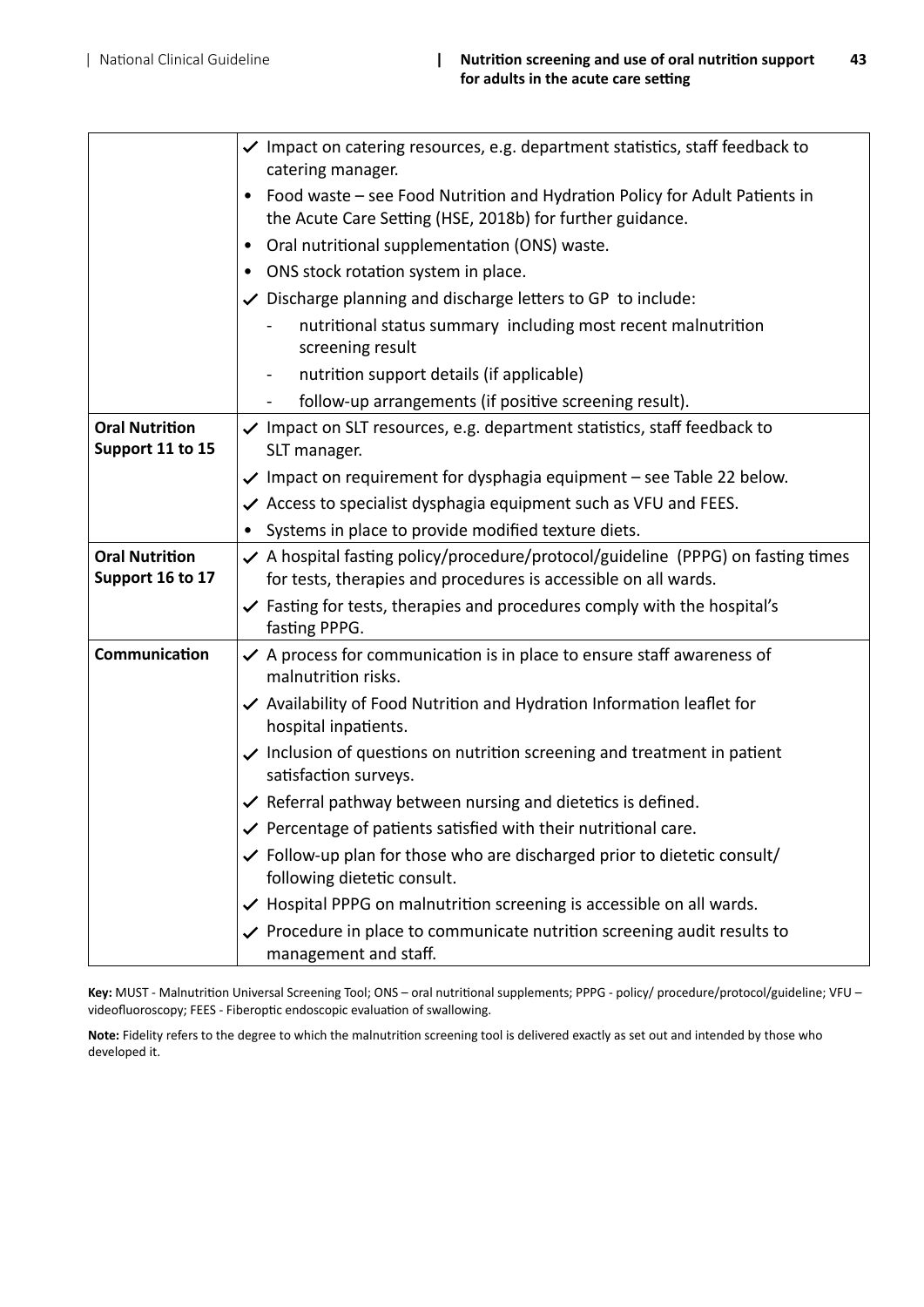# **44 | Nutrition screening and use of oral nutrition support for adults in the acute care setting**

# **Table 23.** Equipment needed for malnutrition screening and provision of oral nutrition support in hospitals

| For malnutrition screening                                                       | For oral nutrition support in dysphagia    |
|----------------------------------------------------------------------------------|--------------------------------------------|
| Medically approved weighing equipment:                                           | Specialised cups:                          |
| Stand-on scales                                                                  | Kapi-cups / cut-out cups                   |
| Chair scales                                                                     | Dysphagia cups (green mugs)                |
| Access to hoist or bed weighing scales                                           | Provale cups                               |
| Height measuring equipment:                                                      | Specialised cutlery:                       |
| Stadiometer                                                                      | Maroon spoons                              |
| Measuring tape (for ulna length, knee height,<br>or mid upper arm circumference) | Weighted or foam cutlery                   |
| For oral nutritional supplements                                                 | Other:                                     |
|                                                                                  | Clothing protectors such as bibs or aprons |
| Cold storage or refrigeration facilities on wards                                | Dycem mats                                 |
|                                                                                  | Small and large plate guards               |
|                                                                                  | Access to VFU and FEES                     |

**Key:** VFU – videofluoroscopy; FEES - Fiberoptic endoscopic evaluation of swallowing.

**Note:** Access to thickening agent is also needed.

# **Table 24.** National KPIs

| <b>KPI number</b> | <b>Key Performance Indicator</b>                                                                                                               |
|-------------------|------------------------------------------------------------------------------------------------------------------------------------------------|
| KPI <sub>1</sub>  | Percentage of admitted patients screened for malnutrition within 24 hours of<br>admission, for example:                                        |
|                   | 60% of all admissions year 1 post-implementation                                                                                               |
|                   | 70% in year 2<br>$\bullet$                                                                                                                     |
|                   | >80% year 3.<br>$\bullet$                                                                                                                      |
| KPI <sub>2</sub>  | Percentage of patients identified at risk of malnutrition commenced on nutrition care<br>pathway (per local PPPG) without delay (on same day). |
|                   | 100% of those identified at risk.                                                                                                              |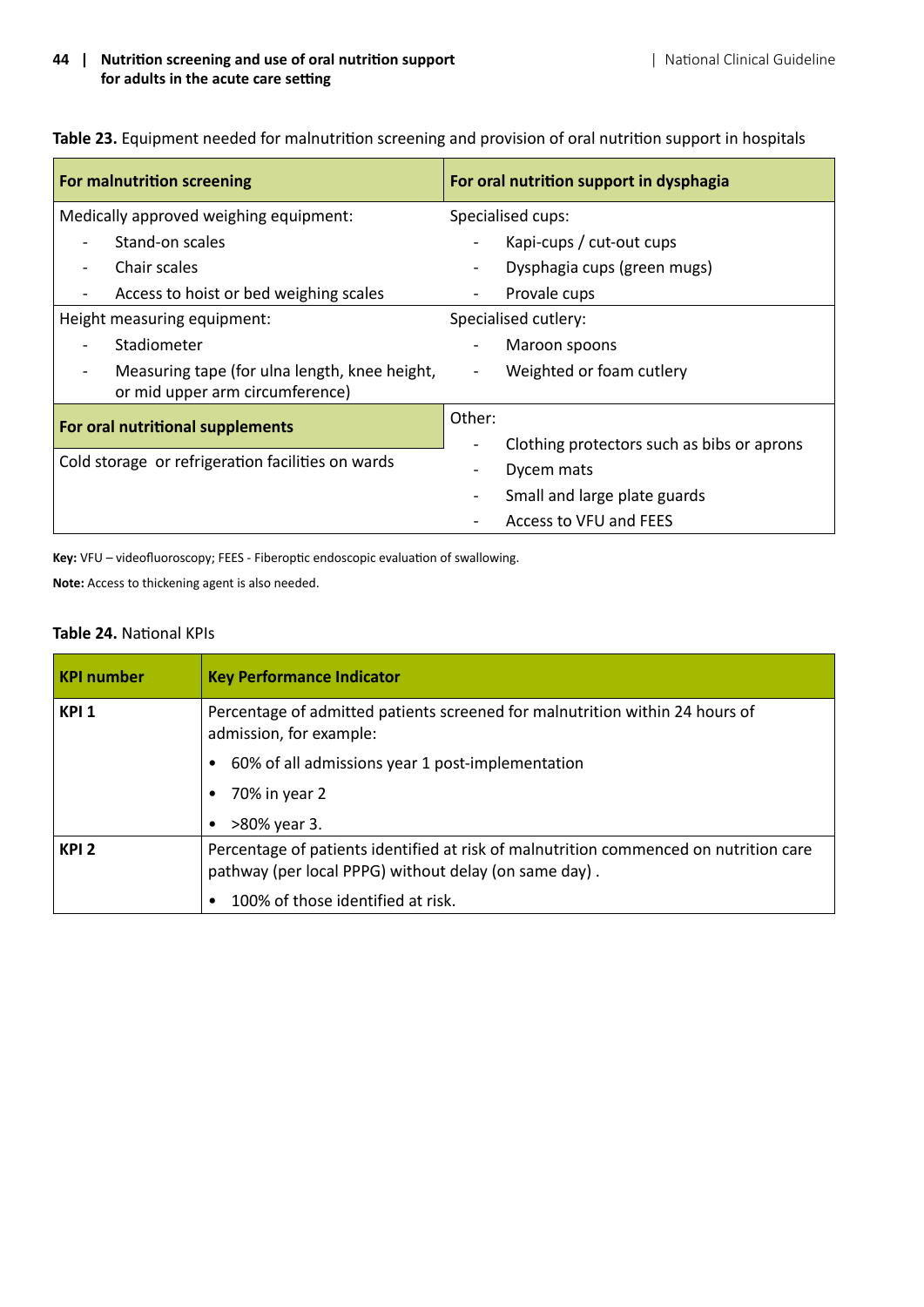**| Nutrition screening and use of oral nutrition support 45 for adults in the acute care setting**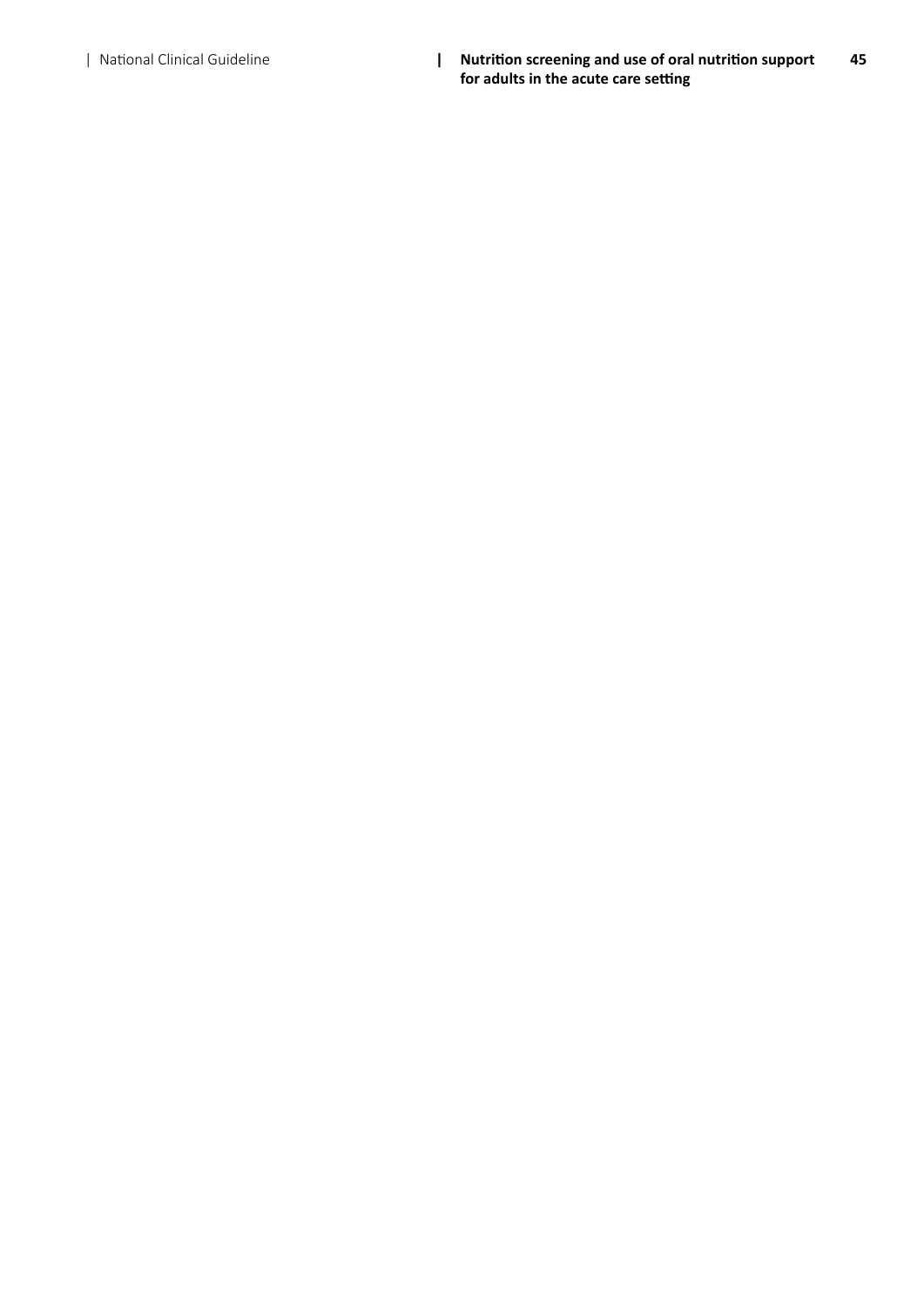**46 | Nutrition screening and use of oral nutrition support for adults in the acute care setting**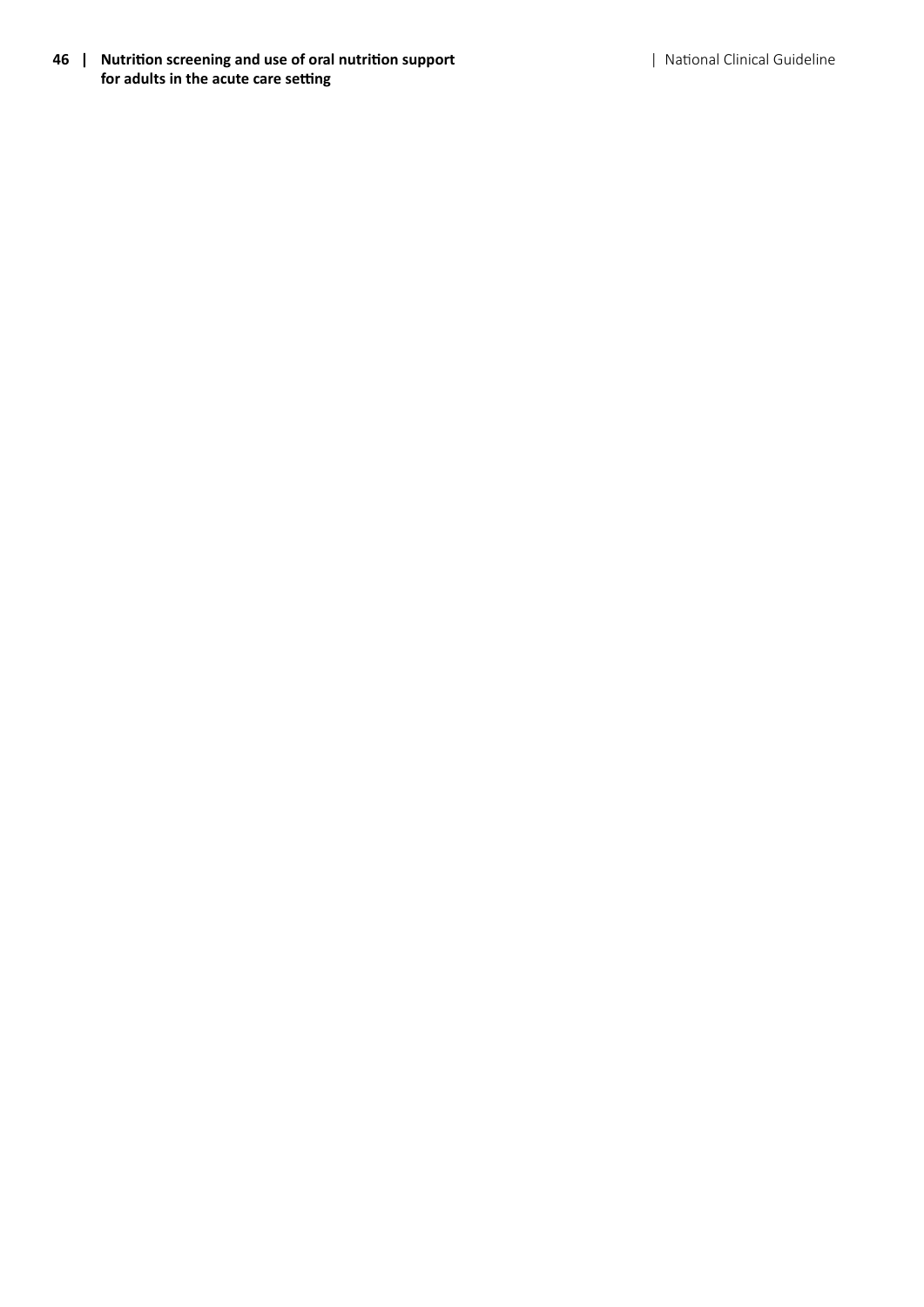**| Nutrition screening and use of oral nutrition support 47 for adults in the acute care setting**